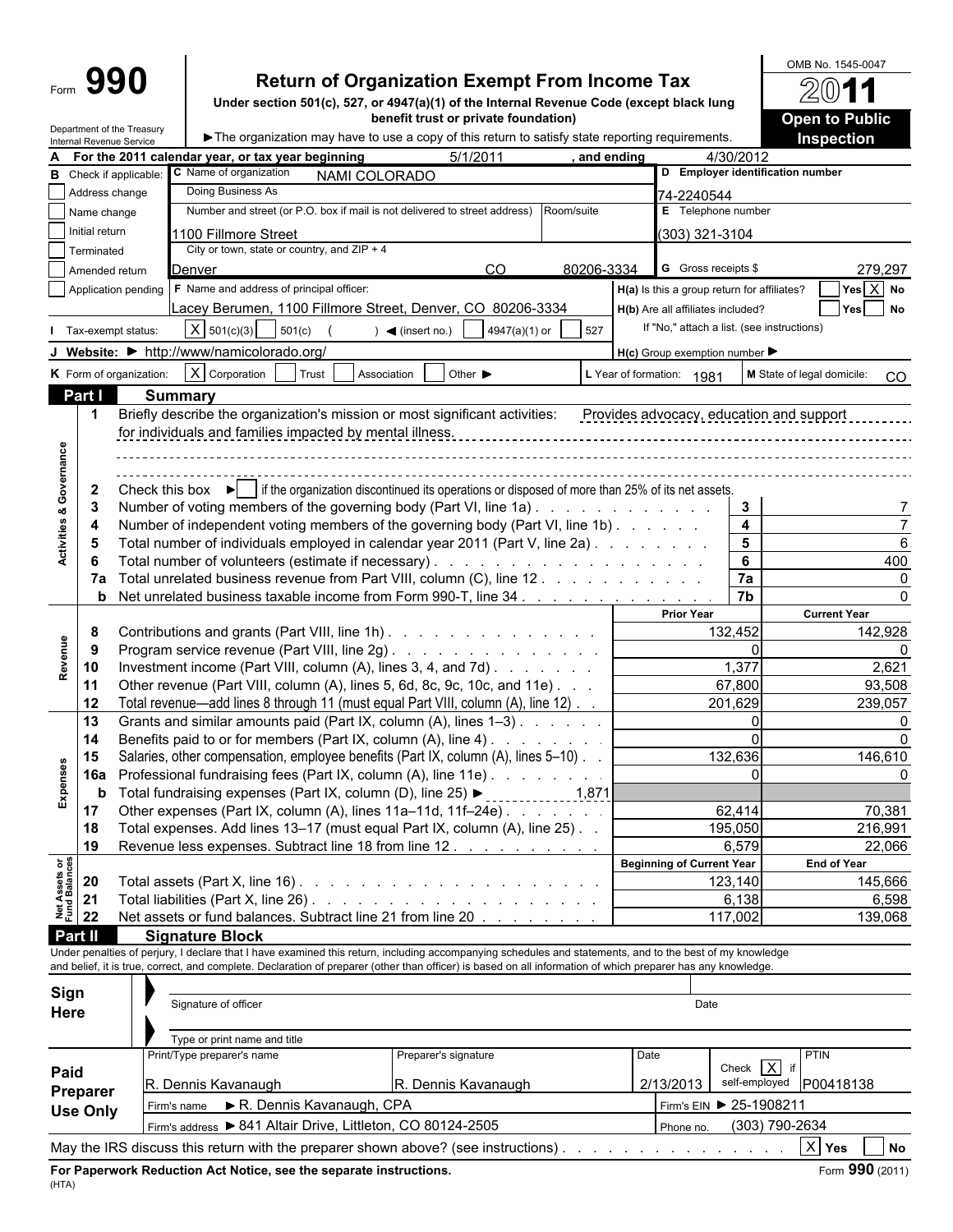|                | Form 990 (2011) | NAMI COLORADO                                                                                                                                                                                                                 | 74-2240544 | Page 2   |
|----------------|-----------------|-------------------------------------------------------------------------------------------------------------------------------------------------------------------------------------------------------------------------------|------------|----------|
|                | <b>Part III</b> | <b>Statement of Program Service Accomplishments</b>                                                                                                                                                                           |            |          |
|                |                 | Check if Schedule O contains a response to any question in this Part III                                                                                                                                                      |            |          |
|                |                 | Briefly describe the organization's mission:                                                                                                                                                                                  |            |          |
|                |                 | Provides advocacy, education and support for individuals and families impacted by mental contrast concentration of the series of the Provides advocacy, education and support for individual family and family mental for the |            |          |
|                | <u>illness.</u> |                                                                                                                                                                                                                               |            |          |
|                |                 |                                                                                                                                                                                                                               |            |          |
| $\overline{2}$ |                 | Did the organization undertake any significant program services during the year which were not listed on                                                                                                                      |            |          |
|                |                 |                                                                                                                                                                                                                               | l lYes     | $ X $ No |
|                |                 | If "Yes," describe these new services on Schedule O.                                                                                                                                                                          |            |          |
| 3              |                 | Did the organization cease conducting, or make significant changes in how it conducts, any program                                                                                                                            |            |          |
|                |                 | If "Yes," describe these changes on Schedule O.                                                                                                                                                                               | Yes        | $ X $ No |
|                |                 | Describe the organization's program service accomplishments for each of its three largest program services, as measured by                                                                                                    |            |          |
|                |                 | expenses. Section 501(c)(3) and 501(c)(4) organizations and section 4947(a)(1) trusts are required to report the amount of                                                                                                    |            |          |
|                |                 | grants and allocations to others, the total expenses, and revenue, if any, for each program service reported.                                                                                                                 |            |          |
|                |                 |                                                                                                                                                                                                                               |            |          |
|                |                 | 4a $(Code:$ $(Code:$ $(Cose: 0))$ $(Cxpenses$ \$ $(1,754)$ including grants of \$ $(0, 0)$ $(Cevenue$ \$ $(0, 0)$                                                                                                             |            |          |
|                |                 |                                                                                                                                                                                                                               |            |          |
|                |                 |                                                                                                                                                                                                                               |            |          |
|                |                 |                                                                                                                                                                                                                               |            |          |
|                |                 |                                                                                                                                                                                                                               |            |          |
|                |                 |                                                                                                                                                                                                                               |            |          |
|                |                 |                                                                                                                                                                                                                               |            |          |
|                |                 |                                                                                                                                                                                                                               |            |          |
|                |                 |                                                                                                                                                                                                                               |            |          |
|                |                 |                                                                                                                                                                                                                               |            |          |
|                |                 |                                                                                                                                                                                                                               |            |          |
|                |                 |                                                                                                                                                                                                                               |            |          |
|                |                 |                                                                                                                                                                                                                               |            |          |
|                |                 |                                                                                                                                                                                                                               |            |          |
|                |                 |                                                                                                                                                                                                                               |            |          |
|                |                 |                                                                                                                                                                                                                               |            |          |
|                |                 |                                                                                                                                                                                                                               |            |          |
|                |                 |                                                                                                                                                                                                                               |            |          |
|                |                 |                                                                                                                                                                                                                               |            |          |
|                |                 |                                                                                                                                                                                                                               |            |          |
|                |                 |                                                                                                                                                                                                                               |            |          |
|                |                 |                                                                                                                                                                                                                               |            |          |
|                |                 |                                                                                                                                                                                                                               |            |          |
| 4с             | (Code:          |                                                                                                                                                                                                                               |            |          |
|                |                 | Advocacy: Establishes network of volunteers to advocate for improved services and treatments:<br>increases knowledge of practices in mental illness and laws.                                                                 |            |          |
|                |                 |                                                                                                                                                                                                                               |            |          |
|                |                 |                                                                                                                                                                                                                               |            |          |
|                |                 |                                                                                                                                                                                                                               |            |          |
|                |                 |                                                                                                                                                                                                                               |            |          |
|                |                 |                                                                                                                                                                                                                               |            |          |
|                |                 |                                                                                                                                                                                                                               |            |          |
|                |                 |                                                                                                                                                                                                                               |            |          |
|                |                 |                                                                                                                                                                                                                               |            |          |
|                |                 |                                                                                                                                                                                                                               |            |          |
|                |                 | 4d Other program services. (Describe in Schedule O.)                                                                                                                                                                          |            |          |
|                | (Expenses \$    | $0$ ) (Revenue \$<br>0 including grants of $$$                                                                                                                                                                                | 0)         |          |
|                |                 | 4e Total program service expenses ▶<br>128,471                                                                                                                                                                                |            |          |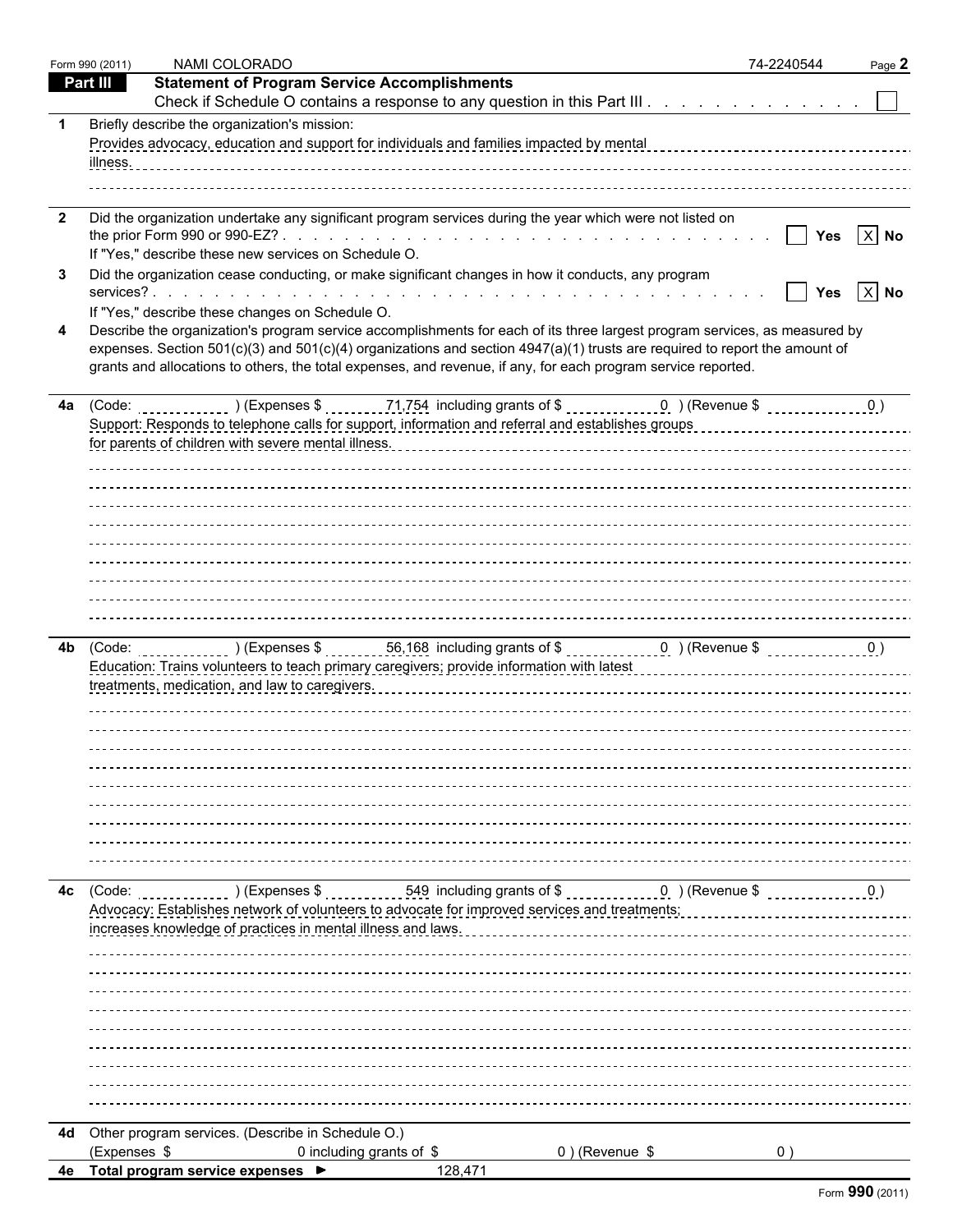Form 990 (2011) NAMI COLORADO 74-2240544 Page **3**

**Part IV Checklist of Required Schedules**

| 74-2240544 | Page 3 |
|------------|--------|
|------------|--------|

|                                                                                                                              |                 | Yes                       | No           |
|------------------------------------------------------------------------------------------------------------------------------|-----------------|---------------------------|--------------|
| Is the organization described in section $501(c)(3)$ or $4947(a)(1)$ (other than a private foundation)? If "Yes,"            |                 |                           |              |
| complete Schedule A.<br>.                                                                                                    | $\mathbf 1$     | X                         |              |
| 2 Is the organization required to complete Schedule B, Schedule of Contributors (see instructions)?                          | $2^{\circ}$     | $\mathsf{X}$              |              |
| 3 Did the organization engage in direct or indirect political campaign activities on behalf of or in opposition to           |                 |                           |              |
|                                                                                                                              | $\mathbf{3}$    |                           | X.           |
| 4 Section 501(c)(3) organizations. Did the organization engage in lobbying activities, or have a section 501(h)              |                 |                           |              |
|                                                                                                                              | $\overline{4}$  |                           | $\mathsf{X}$ |
| 5 Is the organization a section $501(c)(4)$ , $501(c)(5)$ , or $501(c)(6)$ organization that receives membership dues,       |                 |                           |              |
| assessments, or similar amounts as defined in Revenue Procedure 98-19? If "Yes," complete Schedule C,                        |                 |                           |              |
| Part III $\ldots$                                                                                                            | 5               |                           | X            |
| 6 Did the organization maintain any donor advised funds or any similar funds or accounts for which donors                    |                 |                           |              |
| have the right to provide advice on the distribution or investment of amounts in such funds or accounts? If                  |                 |                           |              |
|                                                                                                                              | 6               |                           | $\mathsf{X}$ |
| 7 Did the organization receive or hold a conservation easement, including easements to preserve open space,                  |                 |                           |              |
| the environment, historic land areas, or historic structures? If "Yes," complete Schedule D, Part II                         | $\overline{7}$  |                           | $\mathsf{X}$ |
| 8 Did the organization maintain collections of works of art, historical treasures, or other similar assets? If "Yes,"        |                 |                           |              |
|                                                                                                                              |                 |                           | $\mathsf{X}$ |
| 9 Did the organization report an amount in Part X, line 21; serve as a custodian for amounts not listed in Part              |                 |                           |              |
| X; or provide credit counseling, debt management, credit repair, or debt negotiation services? If "Yes,"                     |                 |                           |              |
|                                                                                                                              | 9               |                           | X.           |
| 10 Did the organization, directly or through a related organization, hold assets in temporarily restricted                   |                 |                           |              |
| endowments, permanent endowments, or quasi-endowments? If "Yes," complete Schedule D, Part V.                                | 10 <sup>1</sup> | $\times$                  |              |
| 11 If the organization's answer to any of the following questions is "Yes," then complete Schedule D, Parts VI,              |                 |                           |              |
| VII, VIII, IX, or X as applicable.                                                                                           |                 |                           |              |
| a Did the organization report an amount for land, buildings, and equipment in Part X, line 10? If "Yes," complete            |                 |                           |              |
| Schedule D, Part VI. .                                                                                                       | 11a             | $\times$                  |              |
| <b>b</b> Did the organization report an amount for investments—other securities in Part X, line 12 that is 5% or more        |                 |                           |              |
| of its total assets reported in Part X, line 16? If "Yes," complete Schedule D, Part VII.                                    | 11 <sub>b</sub> |                           | X.           |
| c Did the organization report an amount for investments-program related in Part X, line 13 that is 5% or more                |                 |                           |              |
| of its total assets reported in Part X, line 16? If "Yes," complete Schedule D, Part VIII.                                   | 11c             |                           | $\mathsf{X}$ |
| d Did the organization report an amount for other assets in Part X, line 15 that is 5% or more of its total assets           |                 |                           |              |
|                                                                                                                              | <b>11d</b>      |                           | $\mathsf{X}$ |
| e Did the organization report an amount for other liabilities in Part X, line 25? If "Yes," complete Schedule D, Part X. .   | 11e             |                           | $\mathsf{X}$ |
| f Did the organization's separate or consolidated financial statements for the tax year include a footnote that addresses    |                 |                           |              |
| the organization's liability for uncertain tax positions under FIN 48 (ASC 740)? If "Yes," complete Schedule D, Part X.      | 11f             |                           |              |
|                                                                                                                              |                 |                           | X            |
| 12a Did the organization obtain separate, independent audited financial statements for the tax year? If "Yes," complete      |                 |                           |              |
|                                                                                                                              | $12a \times$    |                           |              |
| <b>b</b> Was the organization included in consolidated, independent audited financial statements for the tax year? If "Yes," |                 |                           |              |
| and if the organization answered "No" to line 12a, then completing Schedule D, Parts XI, XII, and XIII is optional.          | 12 <sub>b</sub> |                           | X            |
| 13 Is the organization a school described in section 170(b)(1)(A)(ii)? If "Yes," complete Schedule E                         | 13              |                           | $\mathsf{X}$ |
| 14a Did the organization maintain an office, employees, or agents outside of the United States?                              | 14a             |                           | $\mathsf{X}$ |
| <b>b</b> Did the organization have aggregate revenues or expenses of more than \$10,000 from grantmaking,                    |                 |                           |              |
| fundraising, business, investment, and program service activities outside the United States, or aggregate                    |                 |                           |              |
| foreign investments valued at \$100,000 or more? If "Yes," complete Schedule F, Parts I and IV                               | 14 <sub>b</sub> |                           | X            |
| 15 Did the organization report on Part IX, column (A), line 3, more than \$5,000 of grants or assistance to any              |                 |                           |              |
| organization or entity located outside the United States? If "Yes," complete Schedule F, Parts II and IV                     | 15              |                           | $\mathsf{X}$ |
| 16 Did the organization report on Part IX, column (A), line 3, more than \$5,000 of aggregate grants or assistance           |                 |                           |              |
| to individuals located outside the United States? If "Yes," complete Schedule F, Parts III and IV                            | 16              |                           | $\mathsf{X}$ |
| 17 Did the organization report a total of more than \$15,000 of expenses for professional fundraising services               |                 |                           |              |
| on Part IX, column (A), lines 6 and 11e? If "Yes," complete Schedule G, Part I (see instructions)                            | 17              |                           | $\mathsf{X}$ |
| 18 Did the organization report more than \$15,000 total of fundraising event gross income and contributions on               |                 |                           |              |
|                                                                                                                              | 18              | $\boldsymbol{\mathsf{X}}$ |              |
| 19 Did the organization report more than \$15,000 of gross income from gaming activities on Part VIII, line 9a?              |                 |                           |              |
|                                                                                                                              | 19              |                           | X            |
|                                                                                                                              | 20a             |                           | $\mathsf{X}$ |
| 20a Did the organization operate one or more hospital facilities? If "Yes," complete Schedule H                              |                 |                           |              |
| <b>b</b> If "Yes" to line 20a, did the organization attach a copy of its audited financial statements to this return?        | 20 <sub>b</sub> |                           |              |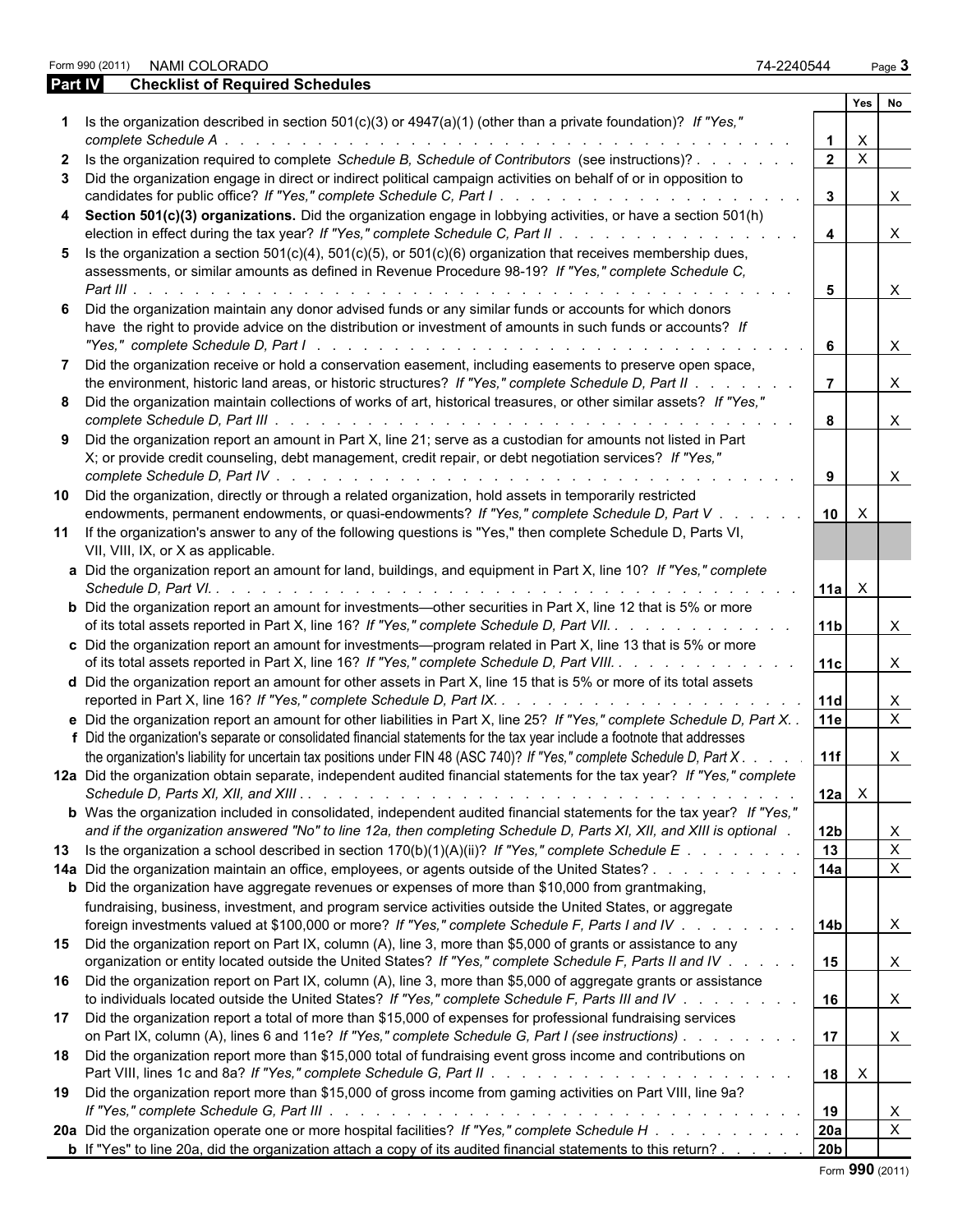|         | NAMI COLORADO<br>Form 990 (2011)                                                                                                     | 74-2240544           | Page 4         |  |
|---------|--------------------------------------------------------------------------------------------------------------------------------------|----------------------|----------------|--|
| Part IV | <b>Checklist of Required Schedules (continued)</b>                                                                                   |                      |                |  |
|         |                                                                                                                                      |                      | Yes<br>No      |  |
|         | 21 Did the organization report more than \$5,000 of grants and other assistance to any government or organization                    |                      |                |  |
|         | in the United States on Part IX, column (A), line 1? If "Yes," complete Schedule I, Parts I and II $\ldots$                          | 21                   | X              |  |
|         | 22 Did the organization report more than \$5,000 of grants and other assistance to individuals in the                                |                      |                |  |
|         | United States on Part IX, column (A), line 2? If "Yes," complete Schedule I, Parts I and III.<br>the contract of the contract of the | 22                   | X              |  |
|         | 23 Did the organization answer "Yes" to Part VII, Section A, line 3, 4, or 5 about compensation of the                               |                      |                |  |
|         | organization's current and former officers, directors, trustees, key employees, and highest compensated                              |                      |                |  |
|         |                                                                                                                                      | 23                   | X              |  |
|         | 24a Did the organization have a tax-exempt bond issue with an outstanding principal amount of more than                              |                      |                |  |
|         | \$100,000 as of the last day of the year, that was issued after December 31, 2002? If "Yes," answer lines                            |                      |                |  |
|         | 24b through 24d and complete Schedule K. If "No," go to line 25 manufacture manufacture manufacture manufactur                       |                      |                |  |
|         |                                                                                                                                      | 24a                  | X              |  |
|         | <b>b</b> Did the organization invest any proceeds of tax-exempt bonds beyond a temporary period exception?                           | 24 <sub>b</sub>      |                |  |
|         | c Did the organization maintain an escrow account other than a refunding escrow at any time during the year                          |                      |                |  |
|         |                                                                                                                                      | 24c                  |                |  |
|         | <b>d</b> Did the organization act as an "on behalf of" issuer for bonds outstanding at any time during the year? $\ldots$            | 24d                  |                |  |
|         | 25a Section 501(c)(3) and 501(c)(4) organizations. Did the organization engage in an excess benefit transaction                      |                      |                |  |
|         | with a disqualified person during the year? If "Yes," complete Schedule L, Part I.                                                   | 25a                  | X              |  |
|         | <b>b</b> Is the organization aware that it engaged in an excess benefit transaction with a disqualified person in a                  |                      |                |  |
|         | prior year, and that the transaction has not been reported on any of the organization's prior Forms 990 or                           |                      |                |  |
|         |                                                                                                                                      | 25b                  | X              |  |
|         | 26 Was a loan to or by a current or former officer, director, trustee, key employee, highly compensated employee, or                 |                      |                |  |
|         | disqualified person outstanding as of the end of the organization's tax year? If "Yes," complete Schedule L, Part II.                | 26                   | X              |  |
|         | 27 Did the organization provide a grant or other assistance to an officer, director, trustee, key employee,                          |                      |                |  |
|         | substantial contributor or employee thereof, a grant selection committee member, or to a 35% controlled                              |                      |                |  |
|         | entity or family member of any of these persons? If "Yes," complete Schedule L, Part III                                             | 27                   | X              |  |
|         | 28 Was the organization a party to a business transaction with one of the following parties (see Schedule L,                         |                      |                |  |
|         | Part IV instructions for applicable filing thresholds, conditions, and exceptions):                                                  |                      |                |  |
|         |                                                                                                                                      |                      |                |  |
|         | a A current or former officer, director, trustee, or key employee? If "Yes," complete Schedule L, Part IV                            | <b>28a</b>           | X              |  |
|         | <b>b</b> A family member of a current or former officer, director, trustee, or key employee? If "Yes," complete                      |                      |                |  |
|         |                                                                                                                                      | 28 <sub>b</sub>      | X              |  |
|         | c An entity of which a current or former officer, director, trustee, or key employee (or a family member thereof)                    |                      |                |  |
|         | was an officer, director, trustee, or direct or indirect owner? If "Yes," complete Schedule L, Part IV                               | 28c                  | X              |  |
|         | 29 Did the organization receive more than \$25,000 in non-cash contributions? If "Yes," complete Schedule M                          | 29                   | $\mathsf X$    |  |
| 30      | Did the organization receive contributions of art, historical treasures, or other similar assets, or qualified                       |                      |                |  |
|         |                                                                                                                                      | 30                   | X              |  |
|         | 31 Did the organization liquidate, terminate, or dissolve and cease operations? If "Yes," complete Schedule N,                       |                      |                |  |
|         |                                                                                                                                      | 31                   | X              |  |
|         | 32 Did the organization sell, exchange, dispose of, or transfer more than 25% of its net assets?                                     |                      |                |  |
|         |                                                                                                                                      | 32                   | X              |  |
|         | 33 Did the organization own 100% of an entity disregarded as separate from the organization under Regulations                        |                      |                |  |
|         |                                                                                                                                      |                      |                |  |
|         |                                                                                                                                      | 33                   | X              |  |
|         | 34 Was the organization related to any tax-exempt or taxable entity? If "Yes," complete Schedule R, Parts II,                        |                      |                |  |
|         |                                                                                                                                      | 34                   | X              |  |
|         | 35a Did the organization have a controlled entity within the meaning of section 512(b)(13)?                                          | 35a                  | $\overline{X}$ |  |
|         | <b>b</b> Did the organization receive any payment from or engage in any transaction with a controlled entity within                  |                      |                |  |
|         | the meaning of section 512(b)(13)? If "Yes," complete Schedule R, Part V, line 2                                                     | 35 <sub>b</sub>      | X              |  |
|         | 36 Section 501(c)(3) organizations. Did the organization make any transfers to an exempt non-charitable related                      |                      |                |  |
|         |                                                                                                                                      | 36                   | X              |  |
|         | 37 Did the organization conduct more than 5% of its activities through an entity that is not a related organization                  |                      |                |  |
|         | and that is treated as a partnership for federal income tax purposes? If "Yes," complete Schedule R, Part                            |                      |                |  |
|         |                                                                                                                                      | 37                   | X.             |  |
|         | 38 Did the organization complete Schedule O and provide explanations in Schedule O for Part VI, lines 11 and                         |                      |                |  |
|         |                                                                                                                                      | 38                   |                |  |
|         |                                                                                                                                      | $F_{2}$ 000 $(0.04)$ |                |  |

Form **990** (2011)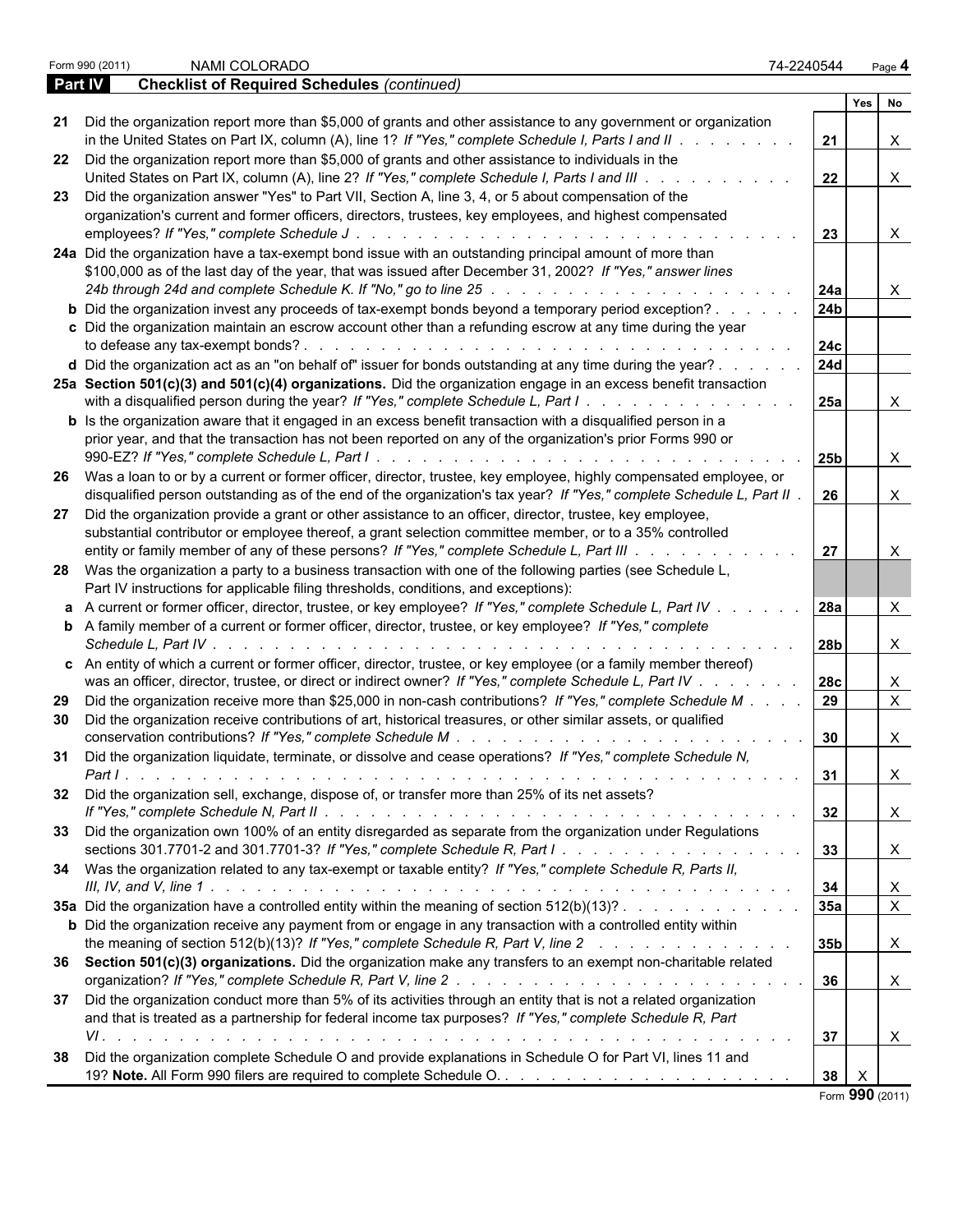|               | Form 990 (2011) | NAMI COLORADO                                                                                                                                                                                                                                                          | 74-2240544      |     | Page 5    |
|---------------|-----------------|------------------------------------------------------------------------------------------------------------------------------------------------------------------------------------------------------------------------------------------------------------------------|-----------------|-----|-----------|
| <b>Part V</b> |                 | <b>Statements Regarding Other IRS Filings and Tax Compliance</b>                                                                                                                                                                                                       |                 |     |           |
|               |                 | Check if Schedule O contains a response to any question in this Part V                                                                                                                                                                                                 |                 |     |           |
|               |                 |                                                                                                                                                                                                                                                                        |                 | Yes | <b>No</b> |
|               |                 | 1a Enter the number reported in Box 3 of Form 1096. Enter -0- if not applicable<br>1a                                                                                                                                                                                  |                 |     |           |
|               |                 | <b>b</b> Enter the number of Forms W-2G included in line 1a. Enter -0- if not applicable<br>1 <sub>b</sub>                                                                                                                                                             |                 |     |           |
|               |                 |                                                                                                                                                                                                                                                                        |                 |     |           |
|               |                 | c Did the organization comply with backup withholding rules for reportable payments to vendors and reportable                                                                                                                                                          |                 |     |           |
|               |                 |                                                                                                                                                                                                                                                                        | 1c              |     |           |
|               |                 | 2a Enter the number of employees reported on Form W-3, Transmittal of Wage and Tax                                                                                                                                                                                     |                 |     |           |
|               |                 | Statements, filed for the calendar year ending with or within the year covered by this return<br><u>2a</u>                                                                                                                                                             |                 |     |           |
|               |                 | <b>b</b> If at least one is reported on line 2a, did the organization file all required federal employment tax returns?                                                                                                                                                | 2 <sub>b</sub>  |     |           |
|               |                 | Note. If the sum of lines 1a and 2a is greater than 250, you may be required to e-file. (see instructions)                                                                                                                                                             |                 |     |           |
|               |                 | 3a Did the organization have unrelated business gross income of \$1,000 or more during the year?                                                                                                                                                                       | 3a              |     |           |
|               |                 | b If "Yes," has it filed a Form 990-T for this year? If "No," provide an explanation in Schedule O.                                                                                                                                                                    | 3 <sub>b</sub>  |     |           |
|               |                 | 4a At any time during the calendar year, did the organization have an interest in, or a signature or other authority                                                                                                                                                   |                 |     |           |
|               |                 | over, a financial account in a foreign country (such as a bank account, securities account, or other financial                                                                                                                                                         |                 |     |           |
|               | $account$ :     |                                                                                                                                                                                                                                                                        | 4a              |     |           |
|               |                 | <b>b</b> If "Yes," enter the name of the foreign country: $\blacktriangleright$                                                                                                                                                                                        |                 |     |           |
|               |                 |                                                                                                                                                                                                                                                                        |                 |     |           |
|               |                 | See instructions for filing requirements for Form TD F 90-22.1, Report of Foreign Bank and Financial Accounts.                                                                                                                                                         |                 |     |           |
|               |                 | 5a Was the organization a party to a prohibited tax shelter transaction at any time during the tax year?.                                                                                                                                                              | 5a              |     |           |
|               |                 | b Did any taxable party notify the organization that it was or is a party to a prohibited tax shelter transaction?.                                                                                                                                                    | 5 <sub>b</sub>  |     | X         |
|               |                 | c If "Yes" to line 5a or 5b, did the organization file Form 8886-T?                                                                                                                                                                                                    | 5 <sub>c</sub>  |     |           |
|               |                 | 6a Does the organization have annual gross receipts that are normally greater than \$100,000, and did the                                                                                                                                                              |                 |     |           |
|               |                 |                                                                                                                                                                                                                                                                        | 6а              |     | X         |
|               |                 | <b>b</b> If "Yes," did the organization include with every solicitation an express statement that such contributions or                                                                                                                                                |                 |     |           |
|               |                 |                                                                                                                                                                                                                                                                        | 6b              |     |           |
| 7             |                 | Organizations that may receive deductible contributions under section 170(c).                                                                                                                                                                                          |                 |     |           |
|               |                 | a Did the organization receive a payment in excess of \$75 made partly as a contribution and partly for goods                                                                                                                                                          |                 |     |           |
|               |                 | and services provided to the payor?.<br>the contract of the contract of the contract of the contract of the contract of the contract of the contract of the contract of the contract of the contract of the contract of the contract of the contract of the contract o | 7a              |     |           |
|               |                 | <b>b</b> If "Yes," did the organization notify the donor of the value of the goods or services provided?                                                                                                                                                               | 7b              |     |           |
|               |                 | c Did the organization sell, exchange, or otherwise dispose of tangible personal property for which it was                                                                                                                                                             |                 |     |           |
|               |                 |                                                                                                                                                                                                                                                                        | 7c              |     |           |
|               |                 | 7d <br>d If "Yes," indicate the number of Forms 8282 filed during the year                                                                                                                                                                                             |                 |     |           |
|               |                 | e Did the organization receive any funds, directly or indirectly, to pay premiums on a personal benefit contract?.                                                                                                                                                     |                 |     | X         |
|               |                 |                                                                                                                                                                                                                                                                        | 7e              |     |           |
|               |                 | Did the organization, during the year, pay premiums, directly or indirectly, on a personal benefit contract? .                                                                                                                                                         | 7f              |     | X         |
|               |                 | If the organization received a contribution of qualified intellectual property, did the organization file Form 8899 as required?.                                                                                                                                      | 7g              |     |           |
|               |                 | If the organization received a contribution of cars, boats, airplanes, or other vehicles, did the organization file a Form 1098-C?                                                                                                                                     | 7h              |     |           |
|               |                 | Sponsoring organizations maintaining donor advised funds and section 509(a)(3) supporting                                                                                                                                                                              |                 |     |           |
|               |                 | organizations. Did the supporting organization, or a donor advised fund maintained by a sponsoring                                                                                                                                                                     |                 |     |           |
|               |                 |                                                                                                                                                                                                                                                                        | 8               |     |           |
| 9             |                 | Sponsoring organizations maintaining donor advised funds.                                                                                                                                                                                                              |                 |     |           |
|               |                 |                                                                                                                                                                                                                                                                        | 9а              |     |           |
| $\mathbf{b}$  |                 | Did the organization make a distribution to a donor, donor advisor, or related person?                                                                                                                                                                                 | 9 <sub>b</sub>  |     |           |
| 10            |                 | Section 501(c)(7) organizations. Enter:                                                                                                                                                                                                                                |                 |     |           |
|               |                 | Initiation fees and capital contributions included on Part VIII, line 12<br>10a                                                                                                                                                                                        |                 |     |           |
| b             |                 | 10 <sub>b</sub>  <br>Gross receipts, included on Form 990, Part VIII, line 12, for public use of club facilities                                                                                                                                                       |                 |     |           |
| 11            |                 | Section 501(c)(12) organizations. Enter:                                                                                                                                                                                                                               |                 |     |           |
|               |                 | 11a<br>Gross income from members or shareholders.                                                                                                                                                                                                                      |                 |     |           |
|               |                 | <b>b</b> Gross income from other sources (Do not net amounts due or paid to other sources                                                                                                                                                                              |                 |     |           |
|               |                 |                                                                                                                                                                                                                                                                        |                 |     |           |
|               |                 | 11b <br>against amounts due or received from them.). The state of the state of the state of the state of the state of t                                                                                                                                                |                 |     |           |
|               |                 | 12a Section 4947(a)(1) non-exempt charitable trusts. Is the organization filing Form 990 in lieu of Form 1041?                                                                                                                                                         | 12a             |     |           |
| b             |                 | If "Yes," enter the amount of tax-exempt interest received or accrued during the year<br>12 <sub>b</sub>                                                                                                                                                               |                 |     |           |
| 13            |                 | Section 501(c)(29) qualified nonprofit health insurance issuers.                                                                                                                                                                                                       |                 |     |           |
|               |                 | a Is the organization licensed to issue qualified health plans in more than one state?                                                                                                                                                                                 | 13a             |     |           |
|               |                 | Note. See the instructions for additional information the organization must report on Schedule O.                                                                                                                                                                      |                 |     |           |
|               |                 | <b>b</b> Enter the amount of reserves the organization is required to maintain by the states in which                                                                                                                                                                  |                 |     |           |
|               |                 | 13 <sub>b</sub>                                                                                                                                                                                                                                                        |                 |     |           |
|               |                 | $\sqrt{13c}$                                                                                                                                                                                                                                                           |                 |     |           |
| 14a           |                 | Did the organization receive any payments for indoor tanning services during the tax year?.<br>the contract of the contract of the                                                                                                                                     | 14a             |     |           |
|               |                 | <b>b</b> If "Yes," has it filed a Form 720 to report these payments? If "No," provide an explanation in Schedule O                                                                                                                                                     | 14 <sub>b</sub> |     |           |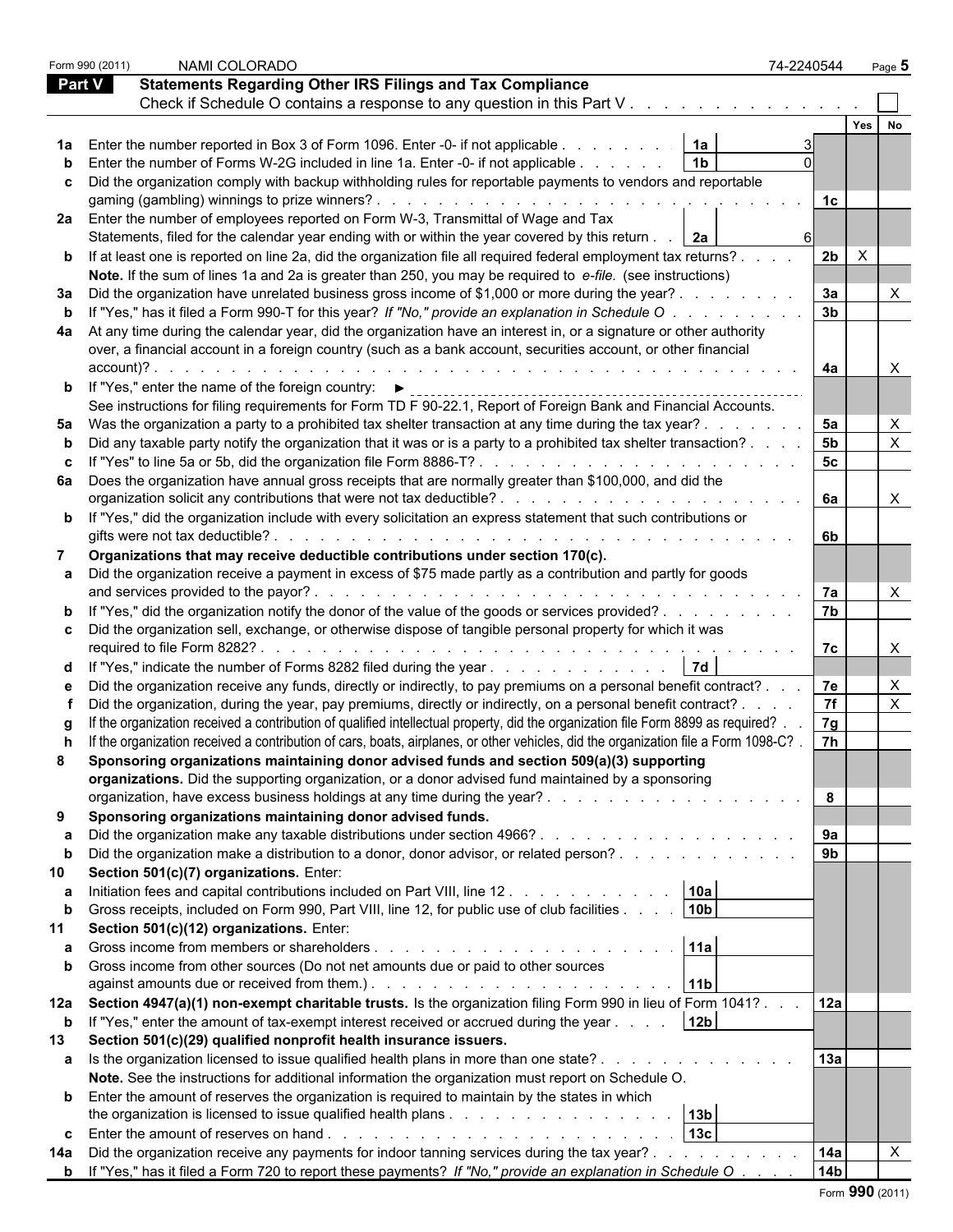|                | NAMI COLORADO<br>Form 990 (2011)                                                                                                                                                                                                     | 74-2240544 |                                    | Page $6$                            |
|----------------|--------------------------------------------------------------------------------------------------------------------------------------------------------------------------------------------------------------------------------------|------------|------------------------------------|-------------------------------------|
| <b>Part VI</b> | Governance, Management, and Disclosure For each "Yes" response to lines 2 through 7b below, and for a "No"                                                                                                                           |            |                                    |                                     |
|                | response to line 8a, 8b, or 10b below, describe the circumstances, processes, or changes in Schedule O. See instructions.                                                                                                            |            |                                    |                                     |
|                | Check if Schedule O contains a response to any question in this Part VI.                                                                                                                                                             |            |                                    |                                     |
|                | <b>Section A. Governing Body and Management</b>                                                                                                                                                                                      |            |                                    |                                     |
|                |                                                                                                                                                                                                                                      |            |                                    | Yes No                              |
|                | 1a Enter the number of voting members of the governing body at the end of the tax year.<br>1a<br>If there are material differences in voting rights among members of the governing body, or                                          |            |                                    |                                     |
|                | if the governing body delegated broad authority to an executive committee or similar                                                                                                                                                 |            |                                    |                                     |
|                | committee, explain in Schedule O.                                                                                                                                                                                                    |            |                                    |                                     |
|                | <b>b</b> Enter the number of voting members included in line 1a, above, who are independent.<br>1b                                                                                                                                   |            |                                    |                                     |
|                | 2 Did any officer, director, trustee, or key employee have a family relationship or a business relationship with                                                                                                                     |            |                                    |                                     |
|                |                                                                                                                                                                                                                                      |            | $\overline{2}$                     | X                                   |
| 3              | Did the organization delegate control over management duties customarily performed by or under the direct<br>supervision of officers, directors, or trustees, or key employees to a management company or other person?.             |            | $\mathbf{3}$                       |                                     |
|                | Did the organization make any significant changes to its governing documents since the prior Form 990 was filed?                                                                                                                     |            | 4                                  | X                                   |
|                | Did the organization become aware during the year of a significant diversion of the organization's assets? .                                                                                                                         |            | $5\phantom{.0}$                    | X                                   |
|                |                                                                                                                                                                                                                                      |            | 6                                  | $\times$                            |
|                | 7a Did the organization have members, stockholders, or other persons who had the power to elect or appoint                                                                                                                           |            | 7а                                 | $\times$                            |
|                | <b>b</b> Are any governance decisions of the organization reserved to (or subject to approval by) members,                                                                                                                           |            |                                    |                                     |
|                |                                                                                                                                                                                                                                      |            | 7b                                 |                                     |
| 8              | Did the organization contemporaneously document the meetings held or written actions undertaken during<br>the year by the following:                                                                                                 |            |                                    |                                     |
|                | <b>a</b> The governing body?.                                                                                                                                                                                                        |            | 8a                                 | $\times$                            |
|                | <b>b</b> Each committee with authority to act on behalf of the governing body?                                                                                                                                                       |            | 8 <sub>b</sub>                     | X                                   |
| 9              | Is there any officer, director, trustee, or key employee listed in Part VII, Section A, who cannot be reached                                                                                                                        |            |                                    |                                     |
|                | at the organization's mailing address? If "Yes," provide the names and addresses in Schedule O                                                                                                                                       |            |                                    | $\times$                            |
|                | Section B. Policies (This Section B requests information about policies not required by the Internal Revenue Code.)                                                                                                                  |            |                                    |                                     |
|                |                                                                                                                                                                                                                                      |            | <b>10a</b>                         | Yes No<br>$\boldsymbol{\mathsf{X}}$ |
|                | 10a Did the organization have local chapters, branches, or affiliates?<br>.<br><b>b</b> If "Yes," did the organization have written policies and procedures governing the activities of such chapters,                               |            |                                    |                                     |
|                | affiliates, and branches to ensure their operations are consistent with the organization's exempt purposes?.                                                                                                                         |            | 10 <sub>b</sub>                    | X                                   |
|                | 11a Has the organization provided a complete copy of this Form 990 to all members of its governing body before filing the form?.                                                                                                     |            | 11a                                | $\mathsf{X}$                        |
|                | <b>b</b> Describe in Schedule O the process, if any, used by the organization to review this Form 990.                                                                                                                               |            |                                    |                                     |
|                | 12a Did the organization have a written conflict of interest policy? If "No," go to line 13.                                                                                                                                         |            | 12a                                | $\mathsf{X}$                        |
|                | b Were officers, directors, or trustees, and key employees required to disclose annually interests that could give rise to conflicts?                                                                                                |            | 12 <sub>b</sub>                    | $\boldsymbol{\mathsf{X}}$           |
|                | c Did the organization regularly and consistently monitor and enforce compliance with the policy? If "Yes,"                                                                                                                          |            | $12c \times$                       |                                     |
| 13             |                                                                                                                                                                                                                                      |            | $13 \overline{\phantom{0} \times}$ |                                     |
| 14             | Did the organization have a written document retention and destruction policy?                                                                                                                                                       |            | 14 $\overline{X}$                  |                                     |
|                | 15 Did the process for determining compensation of the following persons include a review and approval by                                                                                                                            |            |                                    |                                     |
|                | independent persons, comparability data, and contemporaneous substantiation of the deliberation and decision?                                                                                                                        |            |                                    |                                     |
|                |                                                                                                                                                                                                                                      |            | $ 15a  \times$<br>15b              | $\times$                            |
|                | If "Yes" to line 15a or 15b, describe the process in Schedule O (see instructions).                                                                                                                                                  |            |                                    |                                     |
|                | 16a Did the organization invest in, contribute assets to, or participate in a joint venture or similar arrangement                                                                                                                   |            |                                    |                                     |
|                | with a taxable entity during the year? $\ldots$ $\ldots$ $\ldots$ $\ldots$ $\ldots$ $\ldots$ $\ldots$ $\ldots$ $\ldots$ $\ldots$ $\ldots$ $\ldots$ $\ldots$                                                                          |            | 16a                                | $\times$                            |
|                | <b>b</b> If "Yes," did the organization follow a written policy or procedure requiring the organization to evaluate its<br>participation in joint venture arrangements under applicable federal tax law, and take steps to safeguard |            |                                    |                                     |
|                |                                                                                                                                                                                                                                      |            | 16b                                |                                     |
|                | <b>Section C. Disclosure</b>                                                                                                                                                                                                         |            |                                    |                                     |
| 17             | List the states with which a copy of this Form 990 is required to be filed                                                                                                                                                           |            |                                    |                                     |
| 18             | Section 6104 requires an organization to make its Forms 1023 (or 1024 if applicable), 990, and 990-T (Section 501(c)(3)s only)                                                                                                       |            |                                    |                                     |
|                | available for public inspection. Indicate how you made these available. Check all that apply.                                                                                                                                        |            |                                    |                                     |
| 19             | Own website<br>Another's website<br>$ X $ Upon request<br>Describe in Schedule O whether (and if so, how), the organization made its governing documents, conflict of interest                                                       |            |                                    |                                     |
|                | policy, and financial statements available to the public.                                                                                                                                                                            |            |                                    |                                     |
|                | 20 State the name, physical address, and telephone number of the person who possesses the books and records of the                                                                                                                   |            |                                    |                                     |
|                | organization: Decreed NAMI Colorado                                                                                                                                                                                                  |            |                                    |                                     |
|                | 1100 Fillmore Street, Denver, CO 80206-3334                                                                                                                                                                                          |            |                                    |                                     |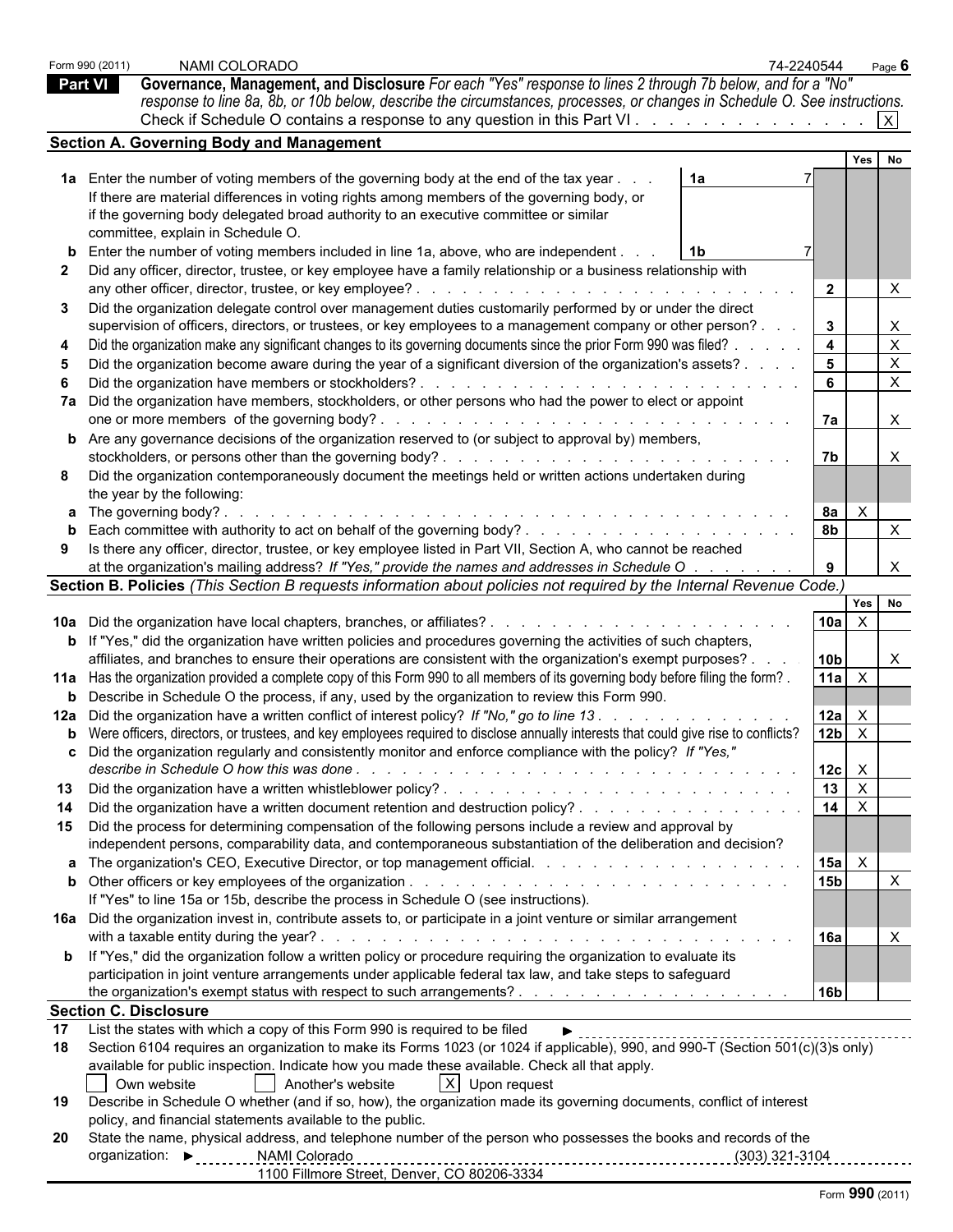| Form 990 (2011)   | NAMI COLORADO                                                                            | 74-2240544 | Page |
|-------------------|------------------------------------------------------------------------------------------|------------|------|
| Part VII          | <b>Compensation of Officers, Directors, Trustees, Key Employees, Highest Compensated</b> |            |      |
|                   | <b>Employees, and Independent Contractors</b>                                            |            |      |
|                   | Check if Schedule O contains a response to any question in this Part VII.                |            |      |
| <b>Section A.</b> | Officers, Directors, Trustees, Key Employees, and Highest Compensated Employees          |            |      |

**1a** Complete this table for all persons required to be listed. Report compensation for the calendar year ending with or within the organization's tax year.

List all of the organization's **current** officers, directors, trustees (whether individuals or organizations), regardless of amount of compensation. Enter -0- in columns (D), (E), and (F) if no compensation was paid.

List all of the organization's **current** key employees, if any. See instructions for definition of "key employee."

List the organization's five **current** highest compensated employees (other than an officer, director, trustee, or key employee) who received reportable compensation (Box 5 of Form W-2 and/or Box 7 of Form 1099-MISC) of more than \$100,000 from the organization and any related organizations.

List all of the organization's **former** officers, key employees, and highest compensated employees who received more than \$100,000 of reportable compensation from the organization and any related organizations.

List all of the organization's **former directors or trustees** that received, in the capacity as a former director or trustee of the organization, more than \$10,000 of reportable compensation from the organization and any related organizations.

List persons in the following order: individual trustees or directors; institutional trustees; officers; key employees; highest compensated employees; and former such persons.

Check this box if neither the organization nor any related organization compensated any current officer, director, or trustee.

|                                                                                                                             |                                                                                  |                                   |                       | (C)            |                           |                                                                                                 |        |                                                |                                                  |                                                                                   |
|-----------------------------------------------------------------------------------------------------------------------------|----------------------------------------------------------------------------------|-----------------------------------|-----------------------|----------------|---------------------------|-------------------------------------------------------------------------------------------------|--------|------------------------------------------------|--------------------------------------------------|-----------------------------------------------------------------------------------|
| (A)<br>Name and Title                                                                                                       | (B)<br>Average<br>hours per                                                      |                                   |                       | Position       |                           | (do not check more than one<br>box, unless person is both an<br>officer and a director/trustee) |        | (D)<br>Reportable<br>compensation              | (E)<br>Reportable<br>compensation                | (F)<br>Estimated<br>amount of                                                     |
|                                                                                                                             | week<br>(describe<br>hours for<br>related<br>organizations<br>in Schedule<br>O() | Individual trustee<br>or director | Institutional trustee | Officer        | Key employee              | Highest compensated<br>employee                                                                 | Former | from<br>the<br>organization<br>(W-2/1099-MISC) | from related<br>organizations<br>(W-2/1099-MISC) | other<br>compensation<br>from the<br>organization<br>and related<br>organizations |
| (1) Greg Coleman (1)<br><b>Board President</b>                                                                              | $5.00\text{ X}$                                                                  |                                   |                       | $\pmb{\times}$ |                           |                                                                                                 |        | 0                                              | 0                                                | 0                                                                                 |
| (2) Nita Brown<br>Vice President                                                                                            | 5.00                                                                             | $\mathsf{X}$                      |                       | $\mathsf X$    |                           |                                                                                                 |        | 0                                              | 0                                                | 0                                                                                 |
|                                                                                                                             |                                                                                  |                                   |                       |                |                           |                                                                                                 |        |                                                |                                                  |                                                                                   |
| Treasurer<br>(4) Nita Bradford                                                                                              | $5.00 \quad X$                                                                   |                                   |                       | $\pmb{\times}$ |                           |                                                                                                 |        | 0                                              | $\Omega$                                         | 0                                                                                 |
| Secretary                                                                                                                   | $5.00 \times$                                                                    |                                   |                       | $\pmb{\times}$ |                           |                                                                                                 |        | 0                                              | 0                                                | 0                                                                                 |
| (5) Carrie Ann Baumgarten<br>Director                                                                                       | 5.00                                                                             | $\mathsf{X}$                      |                       |                |                           |                                                                                                 |        | 0                                              | 0                                                | 0                                                                                 |
| (6) Joel Jose (2008) 300 Million (6) Joel Jose (2008) 2010 10:00 10:00 10:00 10:00 10:00 10:00 10:00 10:00 10:0<br>Director | 5.00                                                                             | $\mathsf{X}$                      |                       |                |                           |                                                                                                 |        | $\Omega$                                       | 0                                                | 0                                                                                 |
| (7) Anne Weiher (2008) 2014 2021 12:00 Anne Weiher (7) 2021<br>Director                                                     | $5.00\text{ X}$                                                                  |                                   |                       |                |                           |                                                                                                 |        | $\Omega$                                       | $\Omega$                                         | 0                                                                                 |
| (8) Cheri Bishop<br><b>Interim Executive Director</b>                                                                       | 40.00                                                                            |                                   |                       | $\mathsf{X}$   | $\boldsymbol{\mathsf{X}}$ |                                                                                                 |        | 40,304                                         | $\Omega$                                         | 0                                                                                 |
|                                                                                                                             |                                                                                  |                                   |                       |                |                           |                                                                                                 |        |                                                |                                                  |                                                                                   |
|                                                                                                                             |                                                                                  |                                   |                       |                |                           |                                                                                                 |        |                                                |                                                  |                                                                                   |
|                                                                                                                             |                                                                                  |                                   |                       |                |                           |                                                                                                 |        |                                                |                                                  |                                                                                   |
|                                                                                                                             |                                                                                  |                                   |                       |                |                           |                                                                                                 |        |                                                |                                                  |                                                                                   |
|                                                                                                                             |                                                                                  |                                   |                       |                |                           |                                                                                                 |        |                                                |                                                  |                                                                                   |
| (14)                                                                                                                        |                                                                                  |                                   |                       |                |                           |                                                                                                 |        |                                                |                                                  |                                                                                   |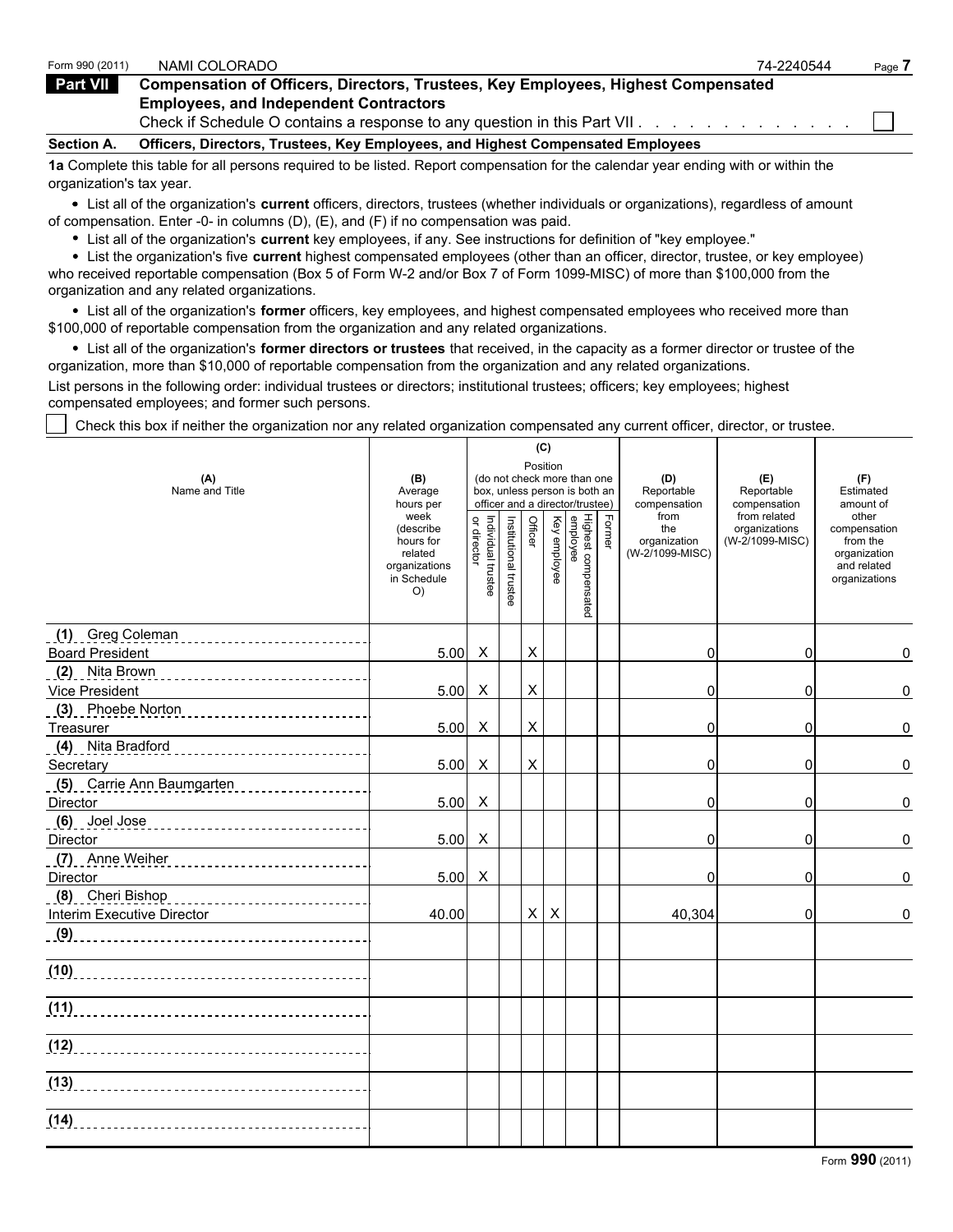|             | Form 990 (2011) | NAMI COLORADO                                                                                                                                                                                                                                    |                                                                                                                 |                                                                    |                       |                            |              |                                                                                                   |        |                                                                                     |                                                                                       | 74-2240544<br>Page 8                                                                                               |
|-------------|-----------------|--------------------------------------------------------------------------------------------------------------------------------------------------------------------------------------------------------------------------------------------------|-----------------------------------------------------------------------------------------------------------------|--------------------------------------------------------------------|-----------------------|----------------------------|--------------|---------------------------------------------------------------------------------------------------|--------|-------------------------------------------------------------------------------------|---------------------------------------------------------------------------------------|--------------------------------------------------------------------------------------------------------------------|
|             | Part VII        | Section A. Officers, Directors, Trustees, Key Employees, and Highest Compensated Employees (continued)                                                                                                                                           |                                                                                                                 |                                                                    |                       |                            |              |                                                                                                   |        |                                                                                     |                                                                                       |                                                                                                                    |
|             |                 | (A)<br>Name and title                                                                                                                                                                                                                            | (B)<br>Average<br>hours per<br>week<br>(describe<br>hours for<br>related<br>organizations<br>in Schedule<br>O() | box, unless person is both an<br>Individual trustee<br>or director | Institutional trustee | (C)<br>Position<br>Officer | Key employee | (do not check more than one<br>officer and a director/trustee)<br>Highest compensated<br>employee | Former | (D)<br>Reportable<br>compensation<br>from<br>the<br>organization<br>(W-2/1099-MISC) | (E)<br>Reportable<br>compensation<br>from related<br>organizations<br>(W-2/1099-MISC) | (F)<br>Estimated<br>amount of<br>other<br>compensation<br>from the<br>organization<br>and related<br>organizations |
|             |                 |                                                                                                                                                                                                                                                  |                                                                                                                 |                                                                    |                       |                            |              |                                                                                                   |        |                                                                                     |                                                                                       |                                                                                                                    |
|             |                 |                                                                                                                                                                                                                                                  |                                                                                                                 |                                                                    |                       |                            |              |                                                                                                   |        |                                                                                     |                                                                                       |                                                                                                                    |
|             |                 |                                                                                                                                                                                                                                                  |                                                                                                                 |                                                                    |                       |                            |              |                                                                                                   |        |                                                                                     |                                                                                       |                                                                                                                    |
|             |                 |                                                                                                                                                                                                                                                  |                                                                                                                 |                                                                    |                       |                            |              |                                                                                                   |        |                                                                                     |                                                                                       |                                                                                                                    |
|             |                 |                                                                                                                                                                                                                                                  |                                                                                                                 |                                                                    |                       |                            |              |                                                                                                   |        |                                                                                     |                                                                                       |                                                                                                                    |
|             |                 |                                                                                                                                                                                                                                                  |                                                                                                                 |                                                                    |                       |                            |              |                                                                                                   |        |                                                                                     |                                                                                       |                                                                                                                    |
|             |                 |                                                                                                                                                                                                                                                  |                                                                                                                 |                                                                    |                       |                            |              |                                                                                                   |        |                                                                                     |                                                                                       |                                                                                                                    |
|             |                 |                                                                                                                                                                                                                                                  |                                                                                                                 |                                                                    |                       |                            |              |                                                                                                   |        |                                                                                     |                                                                                       |                                                                                                                    |
|             |                 |                                                                                                                                                                                                                                                  |                                                                                                                 |                                                                    |                       |                            |              |                                                                                                   |        |                                                                                     |                                                                                       |                                                                                                                    |
|             |                 |                                                                                                                                                                                                                                                  |                                                                                                                 |                                                                    |                       |                            |              |                                                                                                   |        |                                                                                     |                                                                                       |                                                                                                                    |
|             |                 |                                                                                                                                                                                                                                                  |                                                                                                                 |                                                                    |                       |                            |              |                                                                                                   |        |                                                                                     |                                                                                       |                                                                                                                    |
|             |                 | (25)                                                                                                                                                                                                                                             |                                                                                                                 |                                                                    |                       |                            |              |                                                                                                   |        |                                                                                     |                                                                                       | $\mathbf{0}$<br>$\Omega$                                                                                           |
| 1b.<br>C    |                 | Total from continuation sheets to Part VII, Section A ▶                                                                                                                                                                                          |                                                                                                                 |                                                                    |                       |                            |              |                                                                                                   |        | 40,304<br>$\Omega$                                                                  |                                                                                       | 0<br>0                                                                                                             |
|             |                 | 2 Total number of individuals (including but not limited to those listed above) who received more than \$100,000 of<br>reportable compensation from the organization                                                                             | ▶                                                                                                               |                                                                    |                       | $\Omega$                   |              |                                                                                                   |        | 40,304                                                                              |                                                                                       | $\mathbf 0$<br>$\Omega$                                                                                            |
| 3           |                 | Did the organization list any former officer, director, or trustee, key employee, or highest compensated<br>employee on line 1a? If "Yes," complete Schedule J for such individual response to the content of the content of                     |                                                                                                                 |                                                                    |                       |                            |              |                                                                                                   |        |                                                                                     |                                                                                       | Yes No<br>$3^{\circ}$<br>Χ                                                                                         |
| 4           |                 | For any individual listed on line 1a, is the sum of reportable compensation and other compensation from<br>the organization and related organizations greater than \$150,000? If "Yes," complete Schedule J for such                             |                                                                                                                 |                                                                    |                       |                            |              |                                                                                                   |        |                                                                                     |                                                                                       | 4<br>X                                                                                                             |
| 5           |                 | Did any person listed on line 1a receive or accrue compensation from any unrelated organization or individual<br>for services rendered to the organization? If "Yes," complete Schedule J for such person                                        |                                                                                                                 |                                                                    |                       |                            |              |                                                                                                   |        |                                                                                     |                                                                                       | $5\overline{)}$<br>X                                                                                               |
|             |                 | <b>Section B. Independent Contractors</b>                                                                                                                                                                                                        |                                                                                                                 |                                                                    |                       |                            |              |                                                                                                   |        |                                                                                     |                                                                                       |                                                                                                                    |
| $\mathbf 1$ | year.           | Complete this table for your five highest compensated independent contractors that received more than \$100,000 of<br>compensation from the organization. Report compensation for the calendar year ending with or within the organization's tax |                                                                                                                 |                                                                    |                       |                            |              |                                                                                                   |        |                                                                                     |                                                                                       |                                                                                                                    |
|             |                 | (A)<br>Name and business address                                                                                                                                                                                                                 |                                                                                                                 |                                                                    |                       |                            |              |                                                                                                   |        | (B)<br>Description of services                                                      |                                                                                       | (C)<br>Compensation                                                                                                |
|             |                 |                                                                                                                                                                                                                                                  |                                                                                                                 |                                                                    |                       |                            |              |                                                                                                   |        |                                                                                     |                                                                                       |                                                                                                                    |
|             |                 |                                                                                                                                                                                                                                                  |                                                                                                                 |                                                                    |                       |                            |              |                                                                                                   |        |                                                                                     |                                                                                       |                                                                                                                    |
| 2           |                 | Total number of independent contractors (including but not limited to those listed above) who received                                                                                                                                           |                                                                                                                 |                                                                    |                       |                            |              |                                                                                                   |        |                                                                                     |                                                                                       |                                                                                                                    |
|             |                 | more than \$100,000 of compensation from the organization                                                                                                                                                                                        |                                                                                                                 |                                                                    |                       |                            |              | 0                                                                                                 |        |                                                                                     |                                                                                       | Form 990 (2011)                                                                                                    |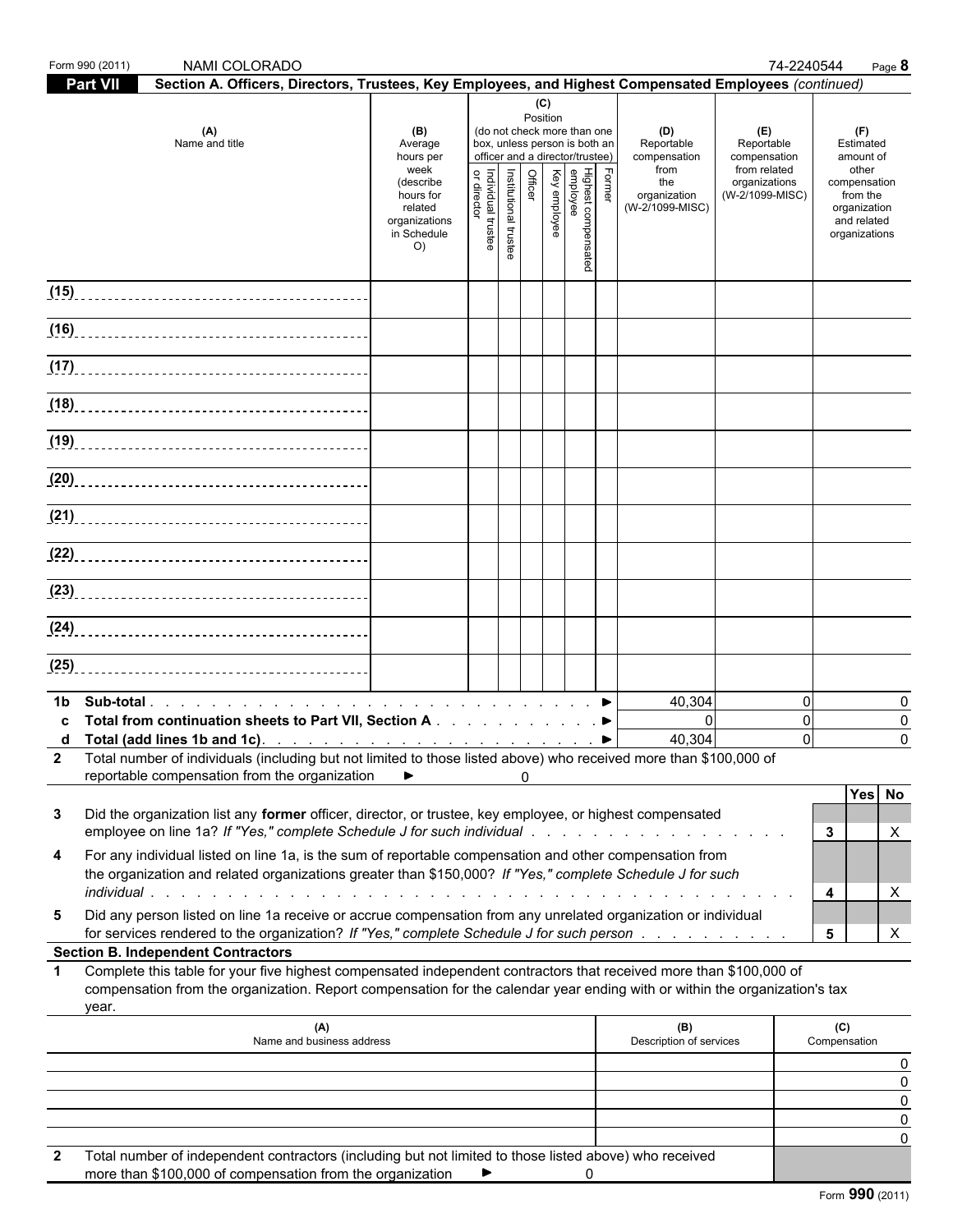| Form 990 (2011)                                           |                        | NAMI COLORADO                                                                                                                                                                                                                                                                                                                                                                                                                          |                               |                                                    | 74-2240544                              | Page 9                                                                    |
|-----------------------------------------------------------|------------------------|----------------------------------------------------------------------------------------------------------------------------------------------------------------------------------------------------------------------------------------------------------------------------------------------------------------------------------------------------------------------------------------------------------------------------------------|-------------------------------|----------------------------------------------------|-----------------------------------------|---------------------------------------------------------------------------|
| <b>Part VIII</b>                                          |                        | <b>Statement of Revenue</b>                                                                                                                                                                                                                                                                                                                                                                                                            |                               |                                                    |                                         |                                                                           |
|                                                           |                        |                                                                                                                                                                                                                                                                                                                                                                                                                                        | (A)<br>Total revenue          | (B)<br>Related or<br>exempt<br>function<br>revenue | (C)<br>Unrelated<br>business<br>revenue | (D)<br>Revenue<br>excluded from<br>tax under sections<br>512, 513, or 514 |
| Contributions, Gifts, Grants<br>and Other Similar Amounts | 1a<br>b<br>c<br>е<br>a | 1a<br>$\Omega$<br>Federated campaigns<br>1 <sub>b</sub><br>10,009<br>Membership dues  <br>1 <sub>c</sub><br>Fundraising events<br>$\Omega$<br>1 <sub>d</sub><br>$\Omega$<br>d Related organizations<br>1e<br>Government grants (contributions)<br>64,481<br>f All other contributions, gifts, grants, and<br>similar amounts not included above<br>1f<br>68,438<br>Noncash contributions included in lines 1a-1f:<br>\$<br><u>0. 0</u> |                               |                                                    |                                         |                                                                           |
|                                                           |                        | <b>Business Code</b>                                                                                                                                                                                                                                                                                                                                                                                                                   | 142,928                       |                                                    |                                         |                                                                           |
| Program Service Revenue                                   | 2a<br>b<br>C<br>е      | f All other program service revenue                                                                                                                                                                                                                                                                                                                                                                                                    | ŋ<br>$\Omega$                 |                                                    |                                         |                                                                           |
|                                                           | a                      | $\blacktriangleright$<br>Total. Add lines 2a-2f.                                                                                                                                                                                                                                                                                                                                                                                       | $\Omega$                      |                                                    |                                         |                                                                           |
|                                                           | 3<br>4<br>5<br>6a<br>b | Investment income (including dividends, interest, and<br>other similar amounts). $\blacktriangleright$<br>Income from investment of tax-exempt bond proceeds ▶<br>Gross rents  <br>Less: rental expenses                                                                                                                                                                                                                               | 2,315<br>$\Omega$<br>$\Omega$ |                                                    |                                         | 2,315                                                                     |
|                                                           | c<br>d                 | $\overline{0}$<br>$\Omega$<br>Rental income or (loss)<br>Net rental income or (loss). <u>.</u><br>(i) Securities<br>(ii) Other<br>7a Gross amount from sales of<br>306<br>assets other than inventory.<br>O<br><b>b</b> Less: cost or other basis<br>and sales expenses<br>0<br>0<br>306<br><b>c</b> Gain or (loss) $\ldots$ $\ldots$<br>$\Omega$                                                                                      | $\Omega$<br>306               |                                                    |                                         |                                                                           |
| Other Revenue                                             | 8a                     | <b>d</b> Net gain or (loss) $\ldots$ $\ldots$ $\ldots$ $\ldots$ $\ldots$<br>Gross income from fundraising<br>of contributions reported on line 1c).<br>See Part IV, line 18. $\ldots$ $\ldots$ $\ldots$ $\ldots$ a<br>133,740<br>40,240<br><b>b</b> Less: direct expenses <b>b</b>                                                                                                                                                     |                               |                                                    |                                         |                                                                           |
|                                                           |                        | c Net income or (loss) from fundraising events ▶<br>9a Gross income from gaming activities.<br>See Part IV, line 19. $\ldots$ $\ldots$ $\ldots$ a<br>b Less: direct expenses b                                                                                                                                                                                                                                                         | 93,500                        |                                                    |                                         | 93,500                                                                    |
|                                                           |                        | <b>c</b> Net income or (loss) from gaming activities<br>$\blacktriangleright$<br>10a Gross sales of inventory, less<br>returns and allowances $\mathbf{a}$                                                                                                                                                                                                                                                                             | $\Omega$                      |                                                    |                                         |                                                                           |
|                                                           |                        | c Net income or (loss) from sales of inventory $\dots$ $\dots$<br>Miscellaneous Revenue<br><b>Business Code</b>                                                                                                                                                                                                                                                                                                                        | $\Omega$                      |                                                    |                                         |                                                                           |
|                                                           | b                      | 900099<br>11a Miscellaneous                                                                                                                                                                                                                                                                                                                                                                                                            | 8<br>$\Omega$                 |                                                    |                                         |                                                                           |
|                                                           | c                      |                                                                                                                                                                                                                                                                                                                                                                                                                                        | $\Omega$                      |                                                    |                                         |                                                                           |
|                                                           | d                      | All other revenue                                                                                                                                                                                                                                                                                                                                                                                                                      | $\Omega$                      |                                                    |                                         |                                                                           |
|                                                           | е                      | Total. Add lines $11a-11d$ $\blacktriangleright$                                                                                                                                                                                                                                                                                                                                                                                       | 8                             |                                                    |                                         |                                                                           |
|                                                           | 12                     | Total revenue. See instructions. ▶                                                                                                                                                                                                                                                                                                                                                                                                     | 239,057                       | $\overline{0}$                                     | $\Omega$                                | 95,823                                                                    |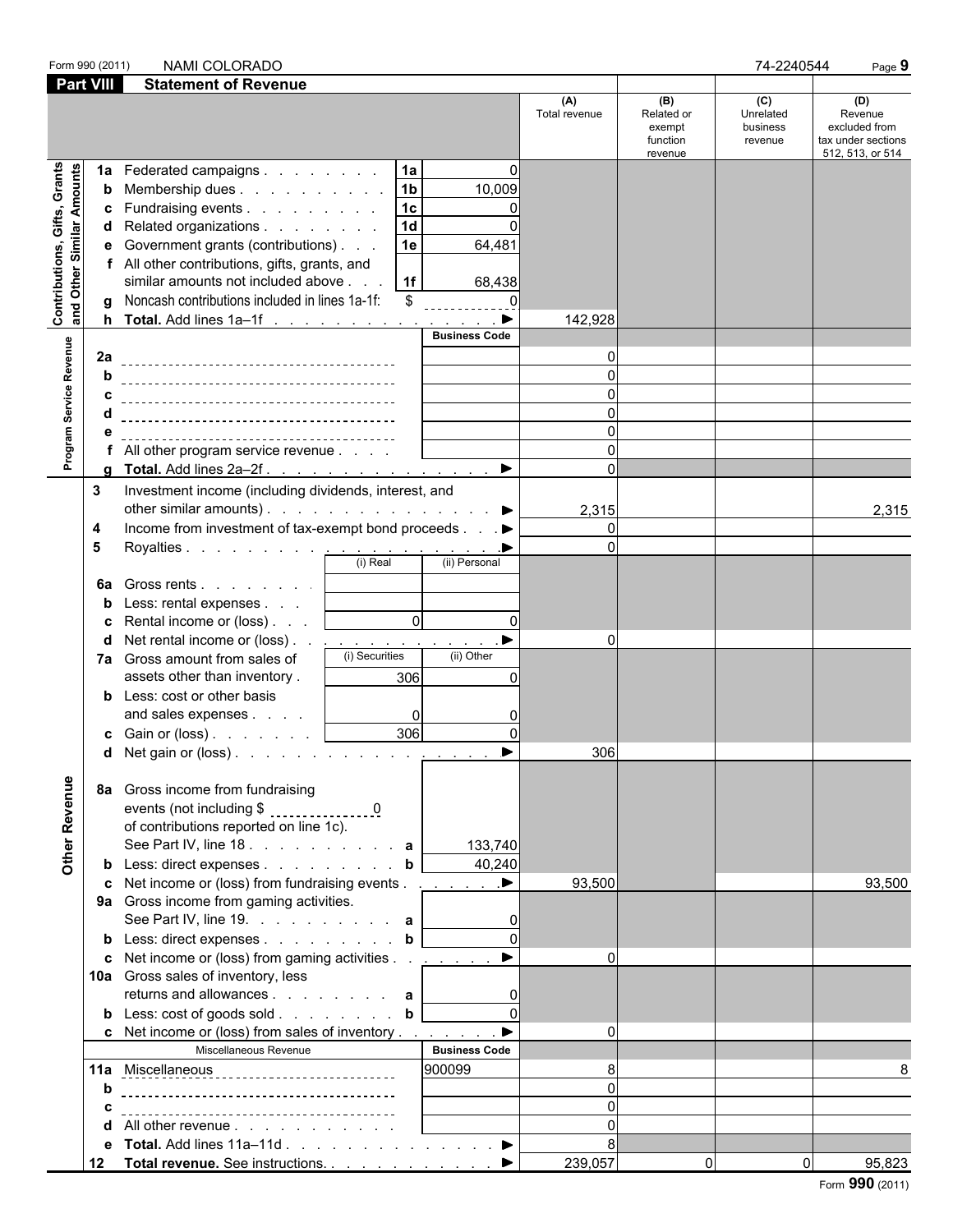### **Part IX Statement of Functional Expenses**

*Section 501(c)(3) and 501(c)(4) organizations must complete all columns. All other organizations must complete column (A) but are not required to complete columns (B), (C), and (D).*

|              | Do not include amounts reported on lines 6b,<br>7b, 8b, 9b, and 10b of Part VIII. | (A)<br>Total expenses | (B)<br>Program service<br>expenses | (C)<br>Management and<br>general expenses | (D)<br>Fundraising<br>expenses |
|--------------|-----------------------------------------------------------------------------------|-----------------------|------------------------------------|-------------------------------------------|--------------------------------|
| $\mathbf 1$  | Grants and other assistance to governments and                                    |                       |                                    |                                           |                                |
|              | organizations in the United States. See Part IV, line 21                          |                       |                                    |                                           |                                |
| $\mathbf{2}$ | Grants and other assistance to individuals in the                                 |                       |                                    |                                           |                                |
|              | United States. See Part IV, line 22.                                              |                       |                                    |                                           |                                |
| 3            | Grants and other assistance to governments,                                       |                       |                                    |                                           |                                |
|              | organizations, and individuals outside the                                        |                       |                                    |                                           |                                |
|              | United States. See Part IV, lines 15 and 16                                       |                       |                                    |                                           |                                |
|              | Benefits paid to or for members                                                   | $\Omega$              |                                    |                                           |                                |
|              | Compensation of current officers, directors,                                      |                       |                                    |                                           |                                |
|              | trustees, and key employees                                                       |                       |                                    |                                           |                                |
| 6            | Compensation not included above, to disqualified                                  |                       |                                    |                                           |                                |
|              | persons (as defined under section 4958(f)(1)) and                                 |                       |                                    |                                           |                                |
|              | persons described in section 4958(c)(3)(B)                                        |                       |                                    |                                           |                                |
|              | Other salaries and wages                                                          | 135,244               | 83,965                             | 51,279                                    |                                |
| 8            | Pension plan accruals and contributions (include                                  |                       |                                    |                                           |                                |
|              | section 401(k) and 403(b) employer contributions). .                              |                       |                                    |                                           |                                |
| 9            | Other employee benefits                                                           | $\Omega$              |                                    |                                           |                                |
| 10           | Payroll taxes                                                                     | 11,366                | 7,056                              | 4,310                                     |                                |
| 11           | Fees for services (non-employees):                                                |                       |                                    |                                           |                                |
| a            | Management.                                                                       | 1,000                 |                                    | 1,000                                     |                                |
|              |                                                                                   | $\Omega$              |                                    |                                           |                                |
|              |                                                                                   | 4,419                 |                                    | 4,419                                     |                                |
| d            |                                                                                   | 1,975                 | 1,975                              |                                           |                                |
| e            | Professional fundraising services. See Part IV, line 17                           | $\Omega$              |                                    |                                           |                                |
|              | Investment management fees                                                        | $\Omega$              |                                    |                                           |                                |
| g            |                                                                                   | $\Omega$              |                                    |                                           |                                |
| $12 \,$      | Advertising and promotion                                                         | 1,889                 |                                    | 760                                       | 1,129                          |
| 13           | Office expenses                                                                   | 3,912                 | 529                                | 2,817                                     | 566                            |
| 14           | Information technology                                                            | 438                   |                                    | 438                                       |                                |
| 15           |                                                                                   | $\Omega$              |                                    |                                           |                                |
| 16           | Occupancy.                                                                        | 4,675                 |                                    | 4,675                                     |                                |
| 17           |                                                                                   | 166                   |                                    | 166                                       |                                |
| 18           | Payments of travel or entertainment expenses                                      |                       |                                    |                                           |                                |
|              | for any federal, state, or local public officials                                 |                       |                                    |                                           |                                |
| 19           | Conferences, conventions, and meetings                                            | 1,374                 |                                    | 1,374                                     |                                |
|              | 20 Interest.                                                                      | $\sim$                |                                    |                                           |                                |
| 21           | Payments to affiliates                                                            | υı                    |                                    |                                           |                                |
| 22           | Depreciation, depletion, and amortization                                         | 684                   | $\Omega$                           | 684                                       | 0                              |
| 23           |                                                                                   | $\Omega$              |                                    |                                           |                                |
| 24           | Other expenses. Itemize expenses not covered                                      |                       |                                    |                                           |                                |
|              |                                                                                   |                       |                                    |                                           |                                |
|              | above (List miscellaneous expenses in line 24e. If                                |                       |                                    |                                           |                                |
|              | line 24e amount exceeds 10% of line 25, column                                    |                       |                                    |                                           |                                |
|              | (A) amount, list line 24e expenses on Schedule O.)                                |                       |                                    |                                           |                                |
|              | a Family training                                                                 | 22,289                | 22,289                             |                                           |                                |
|              |                                                                                   | 7,864                 | 7,864                              |                                           |                                |
|              | Advocacy expenses _________________________________                               | 824                   | 549                                | 275                                       |                                |
| d            | Telephone                                                                         | 5,981                 |                                    | 5,981                                     |                                |
|              | e All other expenses                                                              | 12,891                | 4,244                              | 8,471                                     | 176                            |
| 25           | Total functional expenses. Add lines 1 through 24e.                               | 216,991               | 128,471                            | 86,649                                    | 1,871                          |
| 26           | Joint costs. Complete this line only if the                                       |                       |                                    |                                           |                                |
|              | organization reported in column (B) joint costs                                   |                       |                                    |                                           |                                |
|              | from a combined educational campaign and                                          |                       |                                    |                                           |                                |
|              | fundraising solicitation. Check here $\blacktriangleright$   if                   |                       |                                    |                                           |                                |
|              | following SOP 98-2 (ASC 958-720)                                                  |                       |                                    |                                           |                                |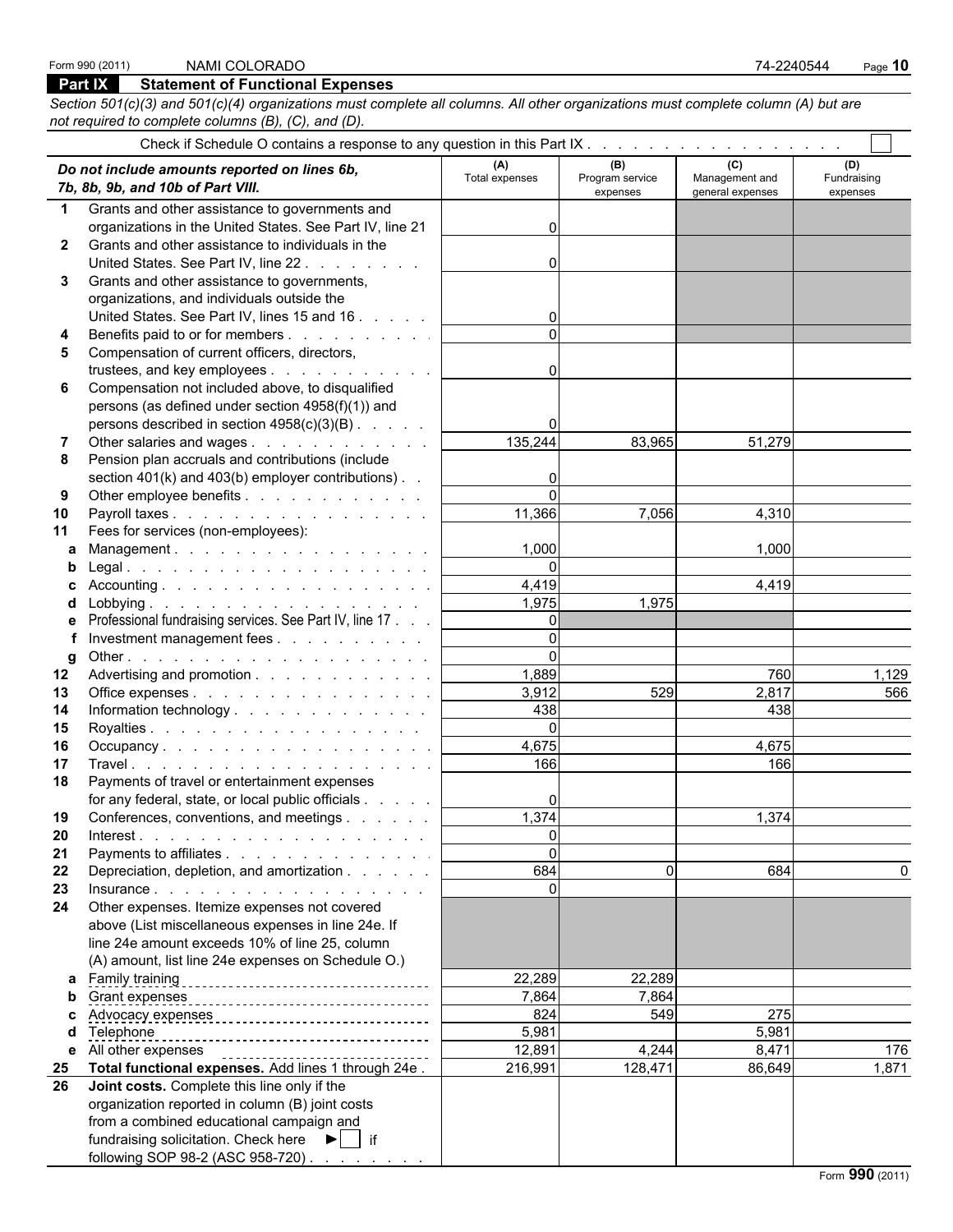| Form 990 (2011 |
|----------------|
|----------------|

| Part X                | <b>Balance Sheet</b>                                                                                                                                                                                                                                    |                          |                     |                    |
|-----------------------|---------------------------------------------------------------------------------------------------------------------------------------------------------------------------------------------------------------------------------------------------------|--------------------------|---------------------|--------------------|
|                       |                                                                                                                                                                                                                                                         | (A)<br>Beginning of year |                     | (B)<br>End of year |
| -1                    |                                                                                                                                                                                                                                                         | 29,439                   | $\overline{1}$      | 38,954             |
| $\mathbf{2}$          | Savings and temporary cash investments                                                                                                                                                                                                                  | 29                       | $\overline{2}$      | 54                 |
| 3                     |                                                                                                                                                                                                                                                         | $\Omega$                 | $\mathbf{3}$        | $\Omega$           |
|                       |                                                                                                                                                                                                                                                         | 4,360                    | 4                   | 9,976              |
| 5                     | Receivables from current and former officers, directors, trustees, key                                                                                                                                                                                  |                          |                     |                    |
|                       | employees, and highest compensated employees. Complete Part II of                                                                                                                                                                                       |                          | 5                   |                    |
|                       |                                                                                                                                                                                                                                                         |                          |                     |                    |
| 6                     | Receivables from other disqualified persons (as defined under section                                                                                                                                                                                   |                          |                     |                    |
|                       | 4958(f)(1)), persons described in section 4958(c)(3)(B), and contributing                                                                                                                                                                               |                          |                     |                    |
|                       | employers and sponsoring organizations of section 501(c)(9) voluntary                                                                                                                                                                                   |                          |                     |                    |
| Assets                | employees' beneficiary organizations (see instructions)                                                                                                                                                                                                 | U                        | 6<br>$\overline{7}$ |                    |
| -7                    |                                                                                                                                                                                                                                                         |                          | 8                   |                    |
| 8                     |                                                                                                                                                                                                                                                         |                          |                     |                    |
| 9                     | Prepaid expenses and deferred charges                                                                                                                                                                                                                   | 1,598                    | 9                   | 1,272              |
|                       | 10a Land, buildings, and equipment: cost or                                                                                                                                                                                                             |                          |                     |                    |
|                       | other basis. Complete Part VI of Schedule $D \parallel 10a$<br>31,833<br>15.172<br>10 <sub>b</sub><br>Less: accumulated depreciation                                                                                                                    | $17,345$ 10c             |                     |                    |
| b<br>11               | Investments—publicly traded securities                                                                                                                                                                                                                  | 70,369                   | 11                  | 16,661<br>78,749   |
| 12                    | Investments—other securities. See Part IV, line 11                                                                                                                                                                                                      | 0l                       | 12                  |                    |
| 13                    | Investments-program-related. See Part IV, line 11.                                                                                                                                                                                                      | U                        | 13                  | $\Omega$           |
| 14                    |                                                                                                                                                                                                                                                         |                          | 14                  | $\Omega$           |
| 15                    |                                                                                                                                                                                                                                                         | U                        | 15                  | $\Omega$           |
| 16                    | <b>Total assets.</b> Add lines 1 through 15 (must equal line 34)                                                                                                                                                                                        | 123,140                  | 16                  | 145,666            |
| 17                    | Accounts payable and accrued expenses                                                                                                                                                                                                                   | 6,138                    | 17                  | 6,598              |
| 18                    |                                                                                                                                                                                                                                                         |                          | 18                  |                    |
| 19                    |                                                                                                                                                                                                                                                         |                          | 19                  |                    |
| 20                    |                                                                                                                                                                                                                                                         |                          | 20                  |                    |
| 21                    | Escrow or custodial account liability. Complete Part IV of Schedule D                                                                                                                                                                                   |                          | 21                  |                    |
| 22                    | Payables to current and former officers, directors, trustees, key                                                                                                                                                                                       |                          |                     |                    |
| Liabilities           | employees, highest compensated employees, and disqualified                                                                                                                                                                                              |                          |                     |                    |
|                       | persons. Complete Part II of Schedule L.                                                                                                                                                                                                                |                          | 22                  |                    |
| 23                    | Secured mortgages and notes payable to unrelated third parties                                                                                                                                                                                          |                          | 23                  |                    |
| 24                    | Unsecured notes and loans payable to unrelated third parties                                                                                                                                                                                            |                          | 24                  | ∩                  |
| 25                    | Other liabilities (including federal income tax, payables to related third                                                                                                                                                                              |                          |                     |                    |
|                       | parties, and other liabilities not included on lines 17-24). Complete                                                                                                                                                                                   |                          |                     |                    |
|                       | Part X of Schedule D.<br>and the company of the company of the company of the company of the company of the company of the company of the company of the company of the company of the company of the company of the company of the company of the comp | 01                       | 25                  | $\Omega$           |
| 26                    | Total liabilities. Add lines 17 through 25.                                                                                                                                                                                                             | 6,138                    | 26                  | 6,598              |
|                       | Organizations that follow SFAS 117, check here $\mathbf{P}   X  $ and<br>complete lines 27 through 29, and lines 33 and 34.                                                                                                                             |                          |                     |                    |
| <b>Balances</b><br>27 |                                                                                                                                                                                                                                                         | 44,894 27                |                     | 71,184             |
| 28                    |                                                                                                                                                                                                                                                         | 19,136 28                |                     | 7,674              |
| 29                    |                                                                                                                                                                                                                                                         | 52,972 29                |                     | 60,210             |
| or Fund               | Organizations that do not follow SFAS 117, check here $\blacktriangleright$  <br>and complete lines 30 through 34.                                                                                                                                      |                          |                     |                    |
| Assets<br>30          | Capital stock or trust principal, or current funds                                                                                                                                                                                                      |                          | 30                  |                    |
| 31                    | Paid-in or capital surplus, or land, building, or equipment fund                                                                                                                                                                                        |                          | 31                  |                    |
| 32                    | Retained earnings, endowment, accumulated income, or other funds                                                                                                                                                                                        |                          | 32                  |                    |
| $\frac{1}{2}$<br>33   |                                                                                                                                                                                                                                                         | 117,002                  | 33                  | 139,068            |
| 34                    | Total liabilities and net assets/fund balances                                                                                                                                                                                                          | $123,140$ 34             |                     | 145,666            |
|                       |                                                                                                                                                                                                                                                         |                          |                     | Form 990 (2011)    |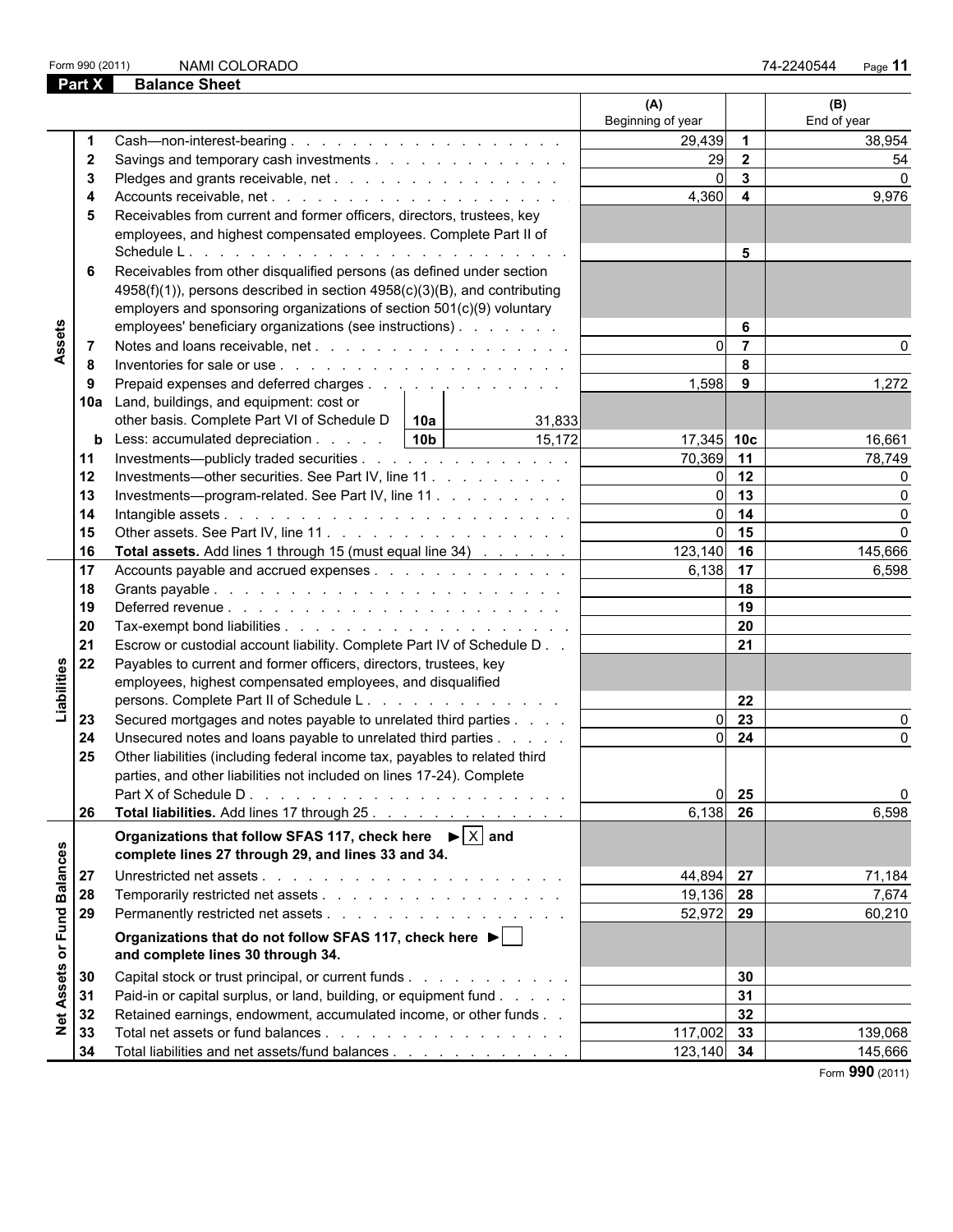|    | Form 990 (2011)<br>NAMI COLORADO                                                                                                                                                                        | 74-2240544     |              | Page $12$       |
|----|---------------------------------------------------------------------------------------------------------------------------------------------------------------------------------------------------------|----------------|--------------|-----------------|
|    | <b>Reconciliation of Net Assets</b><br>Part XI                                                                                                                                                          |                |              |                 |
|    |                                                                                                                                                                                                         |                |              |                 |
|    |                                                                                                                                                                                                         |                |              |                 |
|    |                                                                                                                                                                                                         |                |              | 239.057         |
| 2  |                                                                                                                                                                                                         | $\overline{2}$ |              | 216,991         |
| 3  |                                                                                                                                                                                                         |                |              | 22,066          |
|    | Net assets or fund balances at beginning of year (must equal Part X, line 33, column (A))                                                                                                               | $\overline{4}$ |              | 117,002         |
|    |                                                                                                                                                                                                         |                |              |                 |
|    | Net assets or fund balances at end of year. Combine lines 3, 4, and 5 (must equal Part X, line 33,                                                                                                      |                |              |                 |
|    |                                                                                                                                                                                                         | -6             |              | 139,068         |
|    | <b>Part XII</b> Financial Statements and Reporting                                                                                                                                                      |                |              |                 |
|    | Check if Schedule O contains a response to any question in this Part XII.                                                                                                                               |                |              |                 |
|    | Accounting method used to prepare the Form 990:<br>X Accrual<br>Other<br>  Cash<br>If the organization changed its method of accounting from a prior year or checked "Other," explain in<br>Schedule O. |                | Yes          | No              |
| 2a | Were the organization's financial statements compiled or reviewed by an independent accountant?                                                                                                         | 2a             |              | $\times$        |
| b  | Were the organization's financial statements audited by an independent accountant?                                                                                                                      | 2 <sub>b</sub> | $\sf X$      |                 |
|    | If "Yes" to line 2a or 2b, does the organization have a committee that assumes responsibility for oversight of                                                                                          |                |              |                 |
|    | the audit, review, or compilation of its financial statements and selection of an independent accountant?                                                                                               | 2c             | $\mathsf{X}$ |                 |
|    | If the organization changed either its oversight process or selection process during the tax year, explain in<br>Schedule O.                                                                            |                |              |                 |
|    | If "Yes" to line 2a or 2b, check a box below to indicate whether the financial statements for the year were                                                                                             |                |              |                 |
|    | issued on a separate basis, consolidated basis, or both:                                                                                                                                                |                |              |                 |
|    | $ X $ Separate basis<br>  Consolidated basis<br>  Both consolidated and separate basis                                                                                                                  |                |              |                 |
|    | 3a As a result of a federal award, was the organization required to undergo an audit or audits as set forth in                                                                                          |                |              |                 |
|    |                                                                                                                                                                                                         | 3a             |              | X               |
|    | <b>b</b> If "Yes," did the organization undergo the required audit or audits? If the organization did not undergo the                                                                                   |                |              |                 |
|    | required audit or audits, explain why in Schedule O and describe any steps taken to undergo such audits.                                                                                                | 3 <sub>b</sub> |              |                 |
|    |                                                                                                                                                                                                         |                |              | Form 990 (2011) |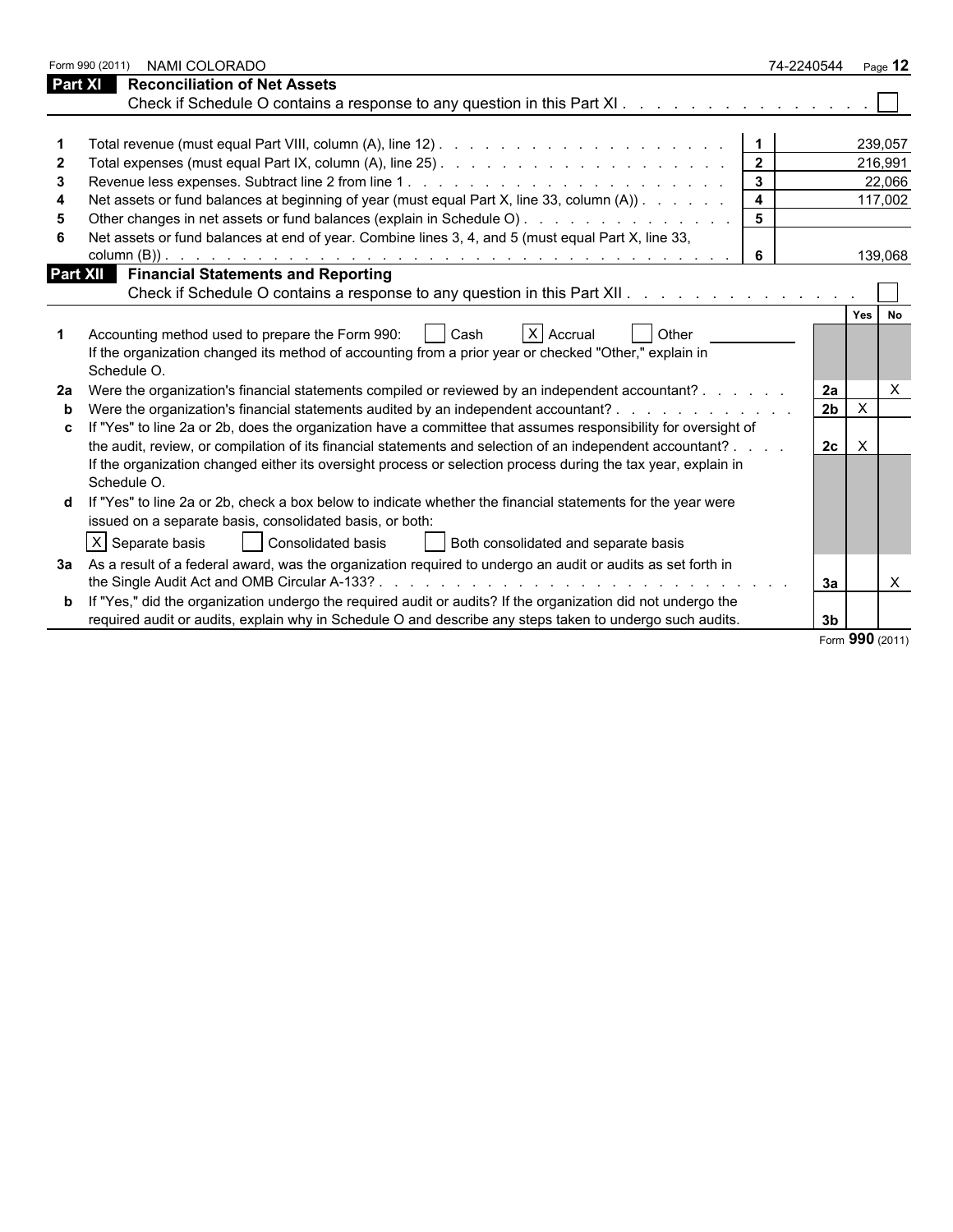|  |  | December - - 1 - 1 1 - Terms - - - - - |  |
|--|--|----------------------------------------|--|

## **Supplemental Information Regarding Supplemental Information Regarding Supplemental Information Regarding Fundraising or Gaming Activities SCHEDULE G**

**(Form 990 or 990-EZ) Complete if the organization answered "Yes" to Form 990, Part IV, lines 17, 18, or 19, or if the** Department of the Treasury **organization entered more than \$15,000 on Form 990-EZ, line 6a.**<br>Internal Revenue Service **COLOGY CONTINGUARY CONSUMER**<br>Internal Revenue Service Internal Revenue Service **Altach to Form 990 or Form 990-EZ.** ▶ See separate instructions.<br>Name of the organization

| 9, or if the                          | 2011                  |
|---------------------------------------|-----------------------|
|                                       | <b>Open to Public</b> |
|                                       | Inspection            |
| <b>Employer identification number</b> |                       |

I

|                | NAMI COLORADO                                                                                                                                                                                                                        |               |            |                                                                      |                                       | 74-2240544                                                                 |                                                         |
|----------------|--------------------------------------------------------------------------------------------------------------------------------------------------------------------------------------------------------------------------------------|---------------|------------|----------------------------------------------------------------------|---------------------------------------|----------------------------------------------------------------------------|---------------------------------------------------------|
| Part I         | Fundraising Activities. Complete if the organization answered "Yes" to Form 990, Part IV, line 17.                                                                                                                                   |               |            |                                                                      |                                       |                                                                            |                                                         |
|                | Form 990-EZ filers are not required to complete this part.                                                                                                                                                                           |               |            |                                                                      |                                       |                                                                            |                                                         |
| 1              | Indicate whether the organization raised funds through any of the following activities. Check all that apply.                                                                                                                        |               |            |                                                                      |                                       |                                                                            |                                                         |
| a              | Mail solicitations                                                                                                                                                                                                                   |               | е          |                                                                      | Solicitation of non-government grants |                                                                            |                                                         |
| b              | Internet and email solicitations                                                                                                                                                                                                     |               |            |                                                                      | Solicitation of government grants     |                                                                            |                                                         |
| c              | Phone solicitations                                                                                                                                                                                                                  |               | g          |                                                                      | Special fundraising events            |                                                                            |                                                         |
| d              | In-person solicitations                                                                                                                                                                                                              |               |            |                                                                      |                                       |                                                                            |                                                         |
| 2a             | Did the organization have a written or oral agreement with any individual (including officers, directors, trustees or<br>key employees listed in Form 990, Part VII) or entity in connection with professional fundraising services? |               |            |                                                                      |                                       |                                                                            | <b>Yes</b><br>No                                        |
| b              | If "Yes," list the ten highest paid individuals or entities (fundraisers) pursuant to agreements under which the fundraiser is                                                                                                       |               |            |                                                                      |                                       |                                                                            |                                                         |
|                | to be compensated at least \$5,000 by the organization.                                                                                                                                                                              |               |            |                                                                      |                                       |                                                                            |                                                         |
|                |                                                                                                                                                                                                                                      |               |            |                                                                      |                                       |                                                                            |                                                         |
|                | (i) Name and address of individual<br>or entity (fundraiser)                                                                                                                                                                         | (ii) Activity |            | (iii) Did fundraiser have<br>custody or control of<br>contributions? | (iv) Gross receipts<br>from activity  | (v) Amount paid to<br>(or retained by)<br>fundraiser listed in<br>col. (i) | (vi) Amount paid to<br>(or retained by)<br>organization |
|                |                                                                                                                                                                                                                                      |               | <b>Yes</b> | No                                                                   |                                       |                                                                            |                                                         |
|                |                                                                                                                                                                                                                                      |               |            |                                                                      |                                       |                                                                            |                                                         |
|                |                                                                                                                                                                                                                                      |               |            |                                                                      |                                       | 0                                                                          | 0                                                       |
| $\mathbf{2}$   |                                                                                                                                                                                                                                      |               |            |                                                                      |                                       |                                                                            |                                                         |
|                |                                                                                                                                                                                                                                      |               |            |                                                                      | 0                                     | $\Omega$                                                                   | 0                                                       |
| 3              |                                                                                                                                                                                                                                      |               |            |                                                                      |                                       | 0                                                                          | 0                                                       |
| 4              |                                                                                                                                                                                                                                      |               |            |                                                                      |                                       |                                                                            |                                                         |
|                |                                                                                                                                                                                                                                      |               |            |                                                                      |                                       | 0                                                                          | 0                                                       |
| 5              |                                                                                                                                                                                                                                      |               |            |                                                                      |                                       |                                                                            |                                                         |
| 6              |                                                                                                                                                                                                                                      |               |            |                                                                      |                                       | 0                                                                          | 0                                                       |
|                |                                                                                                                                                                                                                                      |               |            |                                                                      |                                       | 0                                                                          | 0                                                       |
| $\overline{7}$ |                                                                                                                                                                                                                                      |               |            |                                                                      |                                       |                                                                            |                                                         |
|                |                                                                                                                                                                                                                                      |               |            |                                                                      |                                       | 0                                                                          | 0                                                       |
| 8              |                                                                                                                                                                                                                                      |               |            |                                                                      |                                       |                                                                            |                                                         |
|                |                                                                                                                                                                                                                                      |               |            |                                                                      | 0                                     | 0                                                                          | 0                                                       |
| 9              |                                                                                                                                                                                                                                      |               |            |                                                                      |                                       |                                                                            |                                                         |
|                |                                                                                                                                                                                                                                      |               |            |                                                                      |                                       | Ω                                                                          | 0                                                       |
| 10             |                                                                                                                                                                                                                                      |               |            |                                                                      |                                       |                                                                            |                                                         |
|                |                                                                                                                                                                                                                                      |               |            |                                                                      |                                       |                                                                            | 0                                                       |
|                |                                                                                                                                                                                                                                      |               |            |                                                                      |                                       |                                                                            |                                                         |
| Total          | a carrier and a carrier and a carrier and a carrier                                                                                                                                                                                  |               |            |                                                                      |                                       |                                                                            | 0                                                       |
| 3              | List all states in which the organization is registered or licensed to solicit contributions or has been notified it is exempt from<br>registration or licensing.                                                                    |               |            |                                                                      |                                       |                                                                            |                                                         |
|                |                                                                                                                                                                                                                                      |               |            |                                                                      |                                       |                                                                            |                                                         |
|                |                                                                                                                                                                                                                                      |               |            |                                                                      |                                       |                                                                            |                                                         |
|                |                                                                                                                                                                                                                                      |               |            |                                                                      |                                       |                                                                            |                                                         |
|                |                                                                                                                                                                                                                                      |               |            |                                                                      |                                       |                                                                            |                                                         |
|                |                                                                                                                                                                                                                                      |               |            |                                                                      |                                       |                                                                            |                                                         |
|                |                                                                                                                                                                                                                                      |               |            |                                                                      |                                       |                                                                            |                                                         |
|                |                                                                                                                                                                                                                                      |               |            |                                                                      |                                       |                                                                            |                                                         |
|                |                                                                                                                                                                                                                                      |               |            |                                                                      |                                       |                                                                            |                                                         |
|                |                                                                                                                                                                                                                                      |               |            |                                                                      |                                       |                                                                            |                                                         |
|                |                                                                                                                                                                                                                                      |               |            |                                                                      |                                       |                                                                            |                                                         |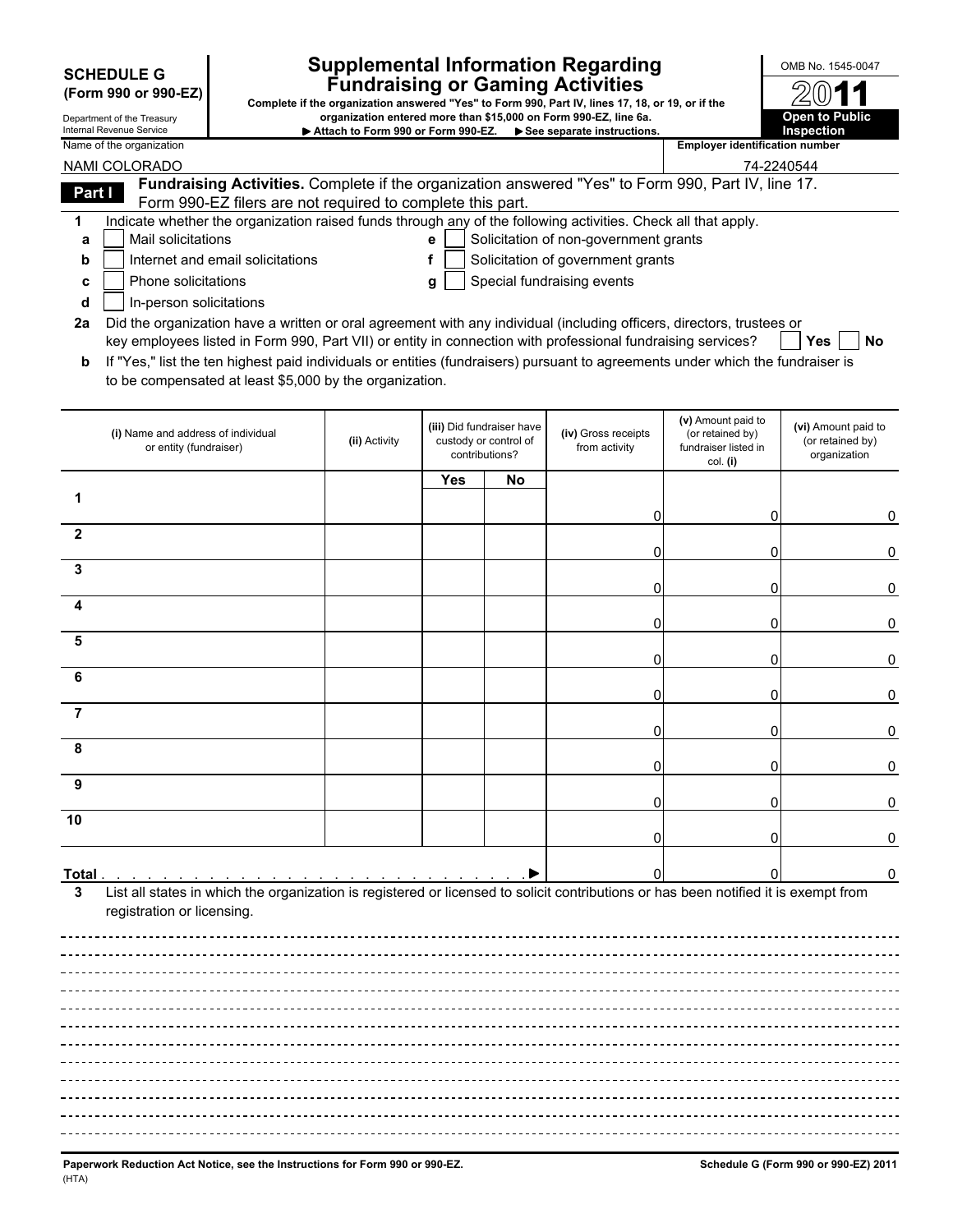Schedule G (Form 990 or 990-EZ) 2011 NAMI COLORADO<br>**Part II** Fundraising Events. Complete if the organization answered "Yes" to Form 990, Part IV, line 18, or reported **Part II Fundraising Events.** Complete if the organization answered "Yes" to Form 990, Part IV, line 18, or reported more than \$15,000 of fundraising event contributions and gross income on Form 990-EZ, lines 1 and 6b. List events with gross receipts greater than \$5,000

|                 |              | Creins with gross receipts greater than \$0,000.                                                                                              |                               |                               |                  |                                      |
|-----------------|--------------|-----------------------------------------------------------------------------------------------------------------------------------------------|-------------------------------|-------------------------------|------------------|--------------------------------------|
|                 |              |                                                                                                                                               | (a) Event $#1$                | (b) Event $#2$                | (c) Other events | (d) Total events                     |
|                 |              |                                                                                                                                               | NAMI WALK 2011                | NAMI WALK 2012                | (total number)   | (add col. (a) through<br>col. (c)    |
|                 |              |                                                                                                                                               | (event type)                  | (event type)                  |                  |                                      |
| Revenue         | -1           | Gross receipts                                                                                                                                | 118,323                       | 15,307                        | 110              | 133,740                              |
|                 | $\mathbf{2}$ | Less: Charitable                                                                                                                              |                               |                               |                  |                                      |
|                 |              | contributions.<br><b>Contract Contract</b>                                                                                                    | $\Omega$                      |                               |                  |                                      |
|                 | 3            | Gross income (line 1<br>minus line 2) $\ldots$ $\ldots$ $\ldots$                                                                              | 118,323                       | 15,307                        | 110              | 133,740                              |
|                 |              |                                                                                                                                               |                               |                               |                  |                                      |
|                 | 4            | Cash prizes                                                                                                                                   | $\overline{0}$                | $\Omega$                      |                  | 0                                    |
|                 |              |                                                                                                                                               |                               |                               |                  |                                      |
|                 | 5            | Noncash prizes                                                                                                                                | $\overline{0}$                | $\Omega$                      |                  | $\Omega$                             |
|                 | 6            | Rent/facility costs                                                                                                                           | 0                             | 486                           |                  | 486                                  |
| Direct Expenses |              |                                                                                                                                               |                               |                               |                  |                                      |
|                 | 7            | Food and beverages                                                                                                                            | $\mathbf 0$                   | $\Omega$                      |                  | 0                                    |
|                 |              |                                                                                                                                               | $\overline{0}$                | $\Omega$                      |                  |                                      |
|                 | 8            | Entertainment                                                                                                                                 |                               |                               |                  | 0                                    |
|                 | 9            | Other direct expenses                                                                                                                         | 39,150                        | 604                           |                  | 39,754                               |
|                 |              |                                                                                                                                               |                               |                               |                  |                                      |
|                 | 10           |                                                                                                                                               |                               |                               |                  | 40,240)                              |
|                 | 11           | Net income summary. Combine line 3, column (d), and line $10 \cdot 1000000000000000000000000$                                                 |                               |                               |                  | 93,500                               |
|                 | Part III     | Gaming. Complete if the organization answered "Yes" to Form 990, Part IV, line 19, or reported more<br>than \$15,000 on Form 990-EZ, line 6a. |                               |                               |                  |                                      |
|                 |              |                                                                                                                                               |                               | (b) Pull tabs/instant         |                  | (d) Total gaming (add                |
|                 |              |                                                                                                                                               | (a) Bingo                     | bingo/progressive bingo       | (c) Other gaming | $col.$ (a) through $col.$ (c))       |
| Revenue         |              |                                                                                                                                               |                               |                               |                  |                                      |
|                 |              | Gross revenue                                                                                                                                 |                               |                               |                  |                                      |
|                 |              |                                                                                                                                               |                               |                               |                  |                                      |
|                 | $\mathbf{2}$ | Cash prizes                                                                                                                                   |                               |                               |                  |                                      |
|                 | 3            | Noncash prizes                                                                                                                                |                               |                               |                  |                                      |
| Direct Expenses |              |                                                                                                                                               |                               |                               |                  |                                      |
|                 | 4            | Rent/facility costs                                                                                                                           |                               |                               |                  |                                      |
|                 |              |                                                                                                                                               |                               |                               |                  |                                      |
|                 |              | 5 Other direct expenses                                                                                                                       |                               |                               | $\Box$           |                                      |
|                 |              |                                                                                                                                               | $\sqrt{Y}$ es $\frac{\%}{\%}$ | $\sqrt{Y}$ es $\frac{\%}{\%}$ | Yes              |                                      |
|                 | 6            | Volunteer labor                                                                                                                               | No                            | No                            | <b>No</b>        |                                      |
|                 | 7            |                                                                                                                                               |                               |                               |                  |                                      |
|                 |              |                                                                                                                                               |                               |                               |                  | $\left( 0\right)$                    |
|                 | 8            | Net gaming income summary. Combine line 1, column d, and line 7. ▶                                                                            |                               |                               |                  | 0                                    |
|                 |              |                                                                                                                                               |                               |                               |                  |                                      |
|                 |              |                                                                                                                                               |                               |                               |                  |                                      |
|                 | a            | Is the organization licensed to operate gaming activities in each of these states?   7 Yes $\Box$ No                                          |                               |                               |                  |                                      |
|                 |              |                                                                                                                                               |                               |                               |                  |                                      |
|                 |              |                                                                                                                                               |                               |                               |                  |                                      |
|                 |              | 10a Were any of the organization's gaming licenses revoked, suspended or terminated during the tax year? Tras                                 |                               |                               |                  |                                      |
|                 |              |                                                                                                                                               |                               |                               |                  |                                      |
|                 |              |                                                                                                                                               |                               |                               |                  |                                      |
|                 |              |                                                                                                                                               |                               |                               |                  |                                      |
|                 |              |                                                                                                                                               |                               |                               |                  | Schedule G (Form 990 or 990-EZ) 2011 |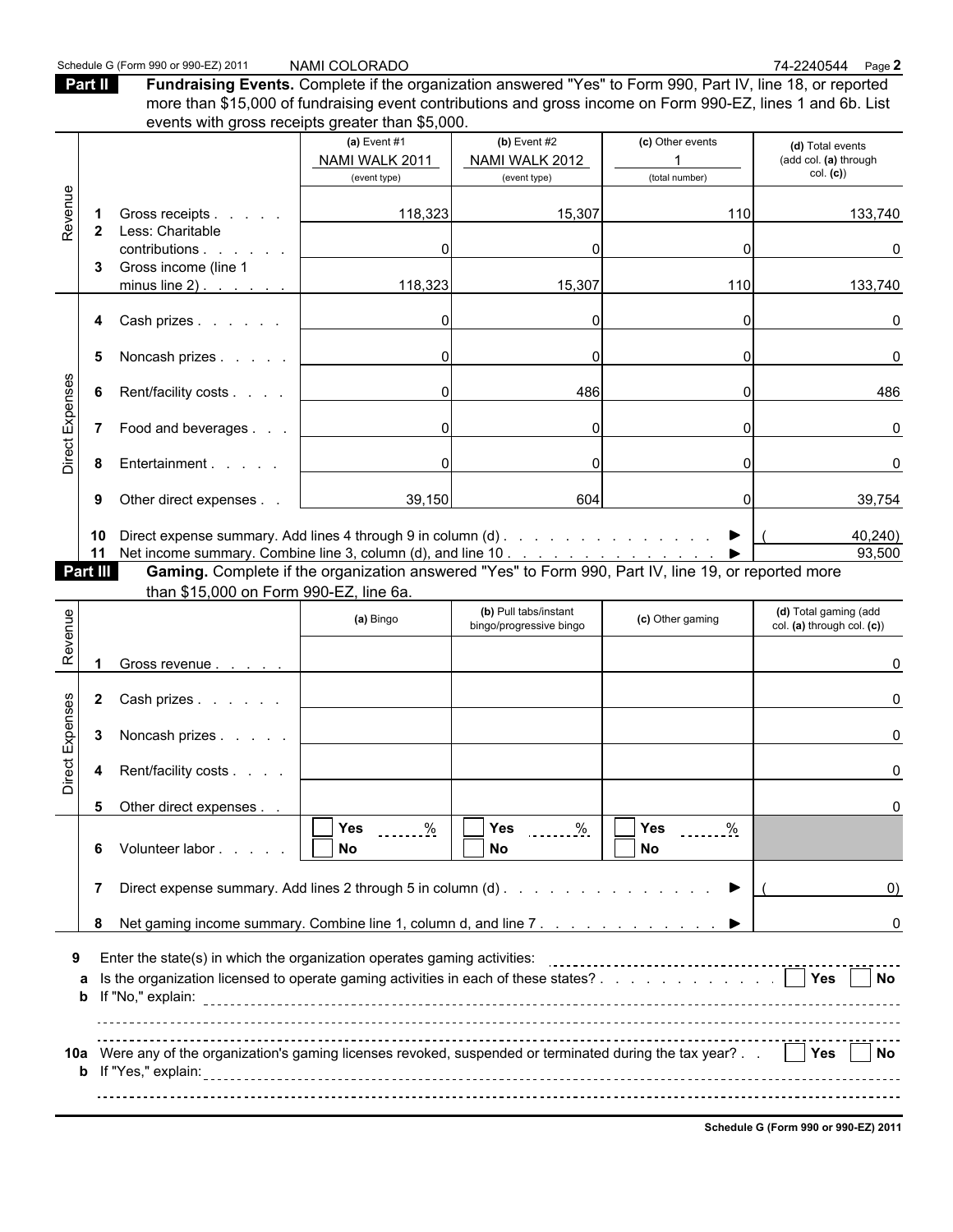|         | Schedule G (Form 990 or 990-EZ) 2011 NAMI COLORADO                                                                                                                                                                                                                                         | 74-2240544       | Page 3                      |
|---------|--------------------------------------------------------------------------------------------------------------------------------------------------------------------------------------------------------------------------------------------------------------------------------------------|------------------|-----------------------------|
| 11      |                                                                                                                                                                                                                                                                                            | Yes <sup>1</sup> | <b>No</b>                   |
| 12      | Is the organization a grantor, beneficiary or trustee of a trust or a member of a partnership or other entity                                                                                                                                                                              |                  | Yes No                      |
| 13      | Indicate the percentage of gaming activity operated in:                                                                                                                                                                                                                                    |                  |                             |
|         |                                                                                                                                                                                                                                                                                            |                  | $\%$                        |
| b<br>14 | Enter the name and address of the person who prepares the organization's gaming/special events books                                                                                                                                                                                       |                  | $\%$                        |
|         | and records:                                                                                                                                                                                                                                                                               |                  |                             |
|         |                                                                                                                                                                                                                                                                                            |                  |                             |
|         |                                                                                                                                                                                                                                                                                            |                  |                             |
|         | 15a Does the organization have a contract with a third party from whom the organization receives gaming                                                                                                                                                                                    |                  |                             |
|         |                                                                                                                                                                                                                                                                                            |                  |                             |
|         |                                                                                                                                                                                                                                                                                            |                  |                             |
|         | c If "Yes," enter name and address of the third party:                                                                                                                                                                                                                                     |                  |                             |
|         |                                                                                                                                                                                                                                                                                            |                  |                             |
|         |                                                                                                                                                                                                                                                                                            |                  |                             |
| 16      | Gaming manager information:                                                                                                                                                                                                                                                                |                  |                             |
|         |                                                                                                                                                                                                                                                                                            |                  |                             |
|         |                                                                                                                                                                                                                                                                                            |                  |                             |
|         |                                                                                                                                                                                                                                                                                            |                  |                             |
|         | Director/officer<br>Employee<br>Independent contractor                                                                                                                                                                                                                                     |                  |                             |
| 17      | Mandatory distributions:                                                                                                                                                                                                                                                                   |                  |                             |
|         | a Is the organization required under state law to make charitable distributions from the gaming proceeds to                                                                                                                                                                                | Yes              | $\overline{\phantom{a}}$ No |
|         | <b>b</b> Enter the amount of distributions required under state law to be distributed to other exempt organizations                                                                                                                                                                        |                  |                             |
|         | or spent in the organization's own exempt activities during the tax year $\triangleright$ \$                                                                                                                                                                                               |                  | 0                           |
| Part IV | Supplemental Information. Complete this part to provide the explanations required by Part I, line 2b, columns<br>(iii) and (v), and Part III, lines 9, 9b, 10b, 15b, 15c, 16, and 17b, as applicable. Also complete this part to<br>provide any additional information (see instructions). |                  |                             |
|         |                                                                                                                                                                                                                                                                                            |                  |                             |
|         |                                                                                                                                                                                                                                                                                            |                  |                             |
|         |                                                                                                                                                                                                                                                                                            |                  |                             |
|         |                                                                                                                                                                                                                                                                                            |                  |                             |
|         |                                                                                                                                                                                                                                                                                            |                  |                             |
|         |                                                                                                                                                                                                                                                                                            |                  |                             |
|         |                                                                                                                                                                                                                                                                                            |                  |                             |
|         |                                                                                                                                                                                                                                                                                            |                  |                             |
|         |                                                                                                                                                                                                                                                                                            |                  |                             |
|         |                                                                                                                                                                                                                                                                                            |                  |                             |
|         |                                                                                                                                                                                                                                                                                            |                  |                             |

**Schedule G (Form 990 or 990-EZ) 2011**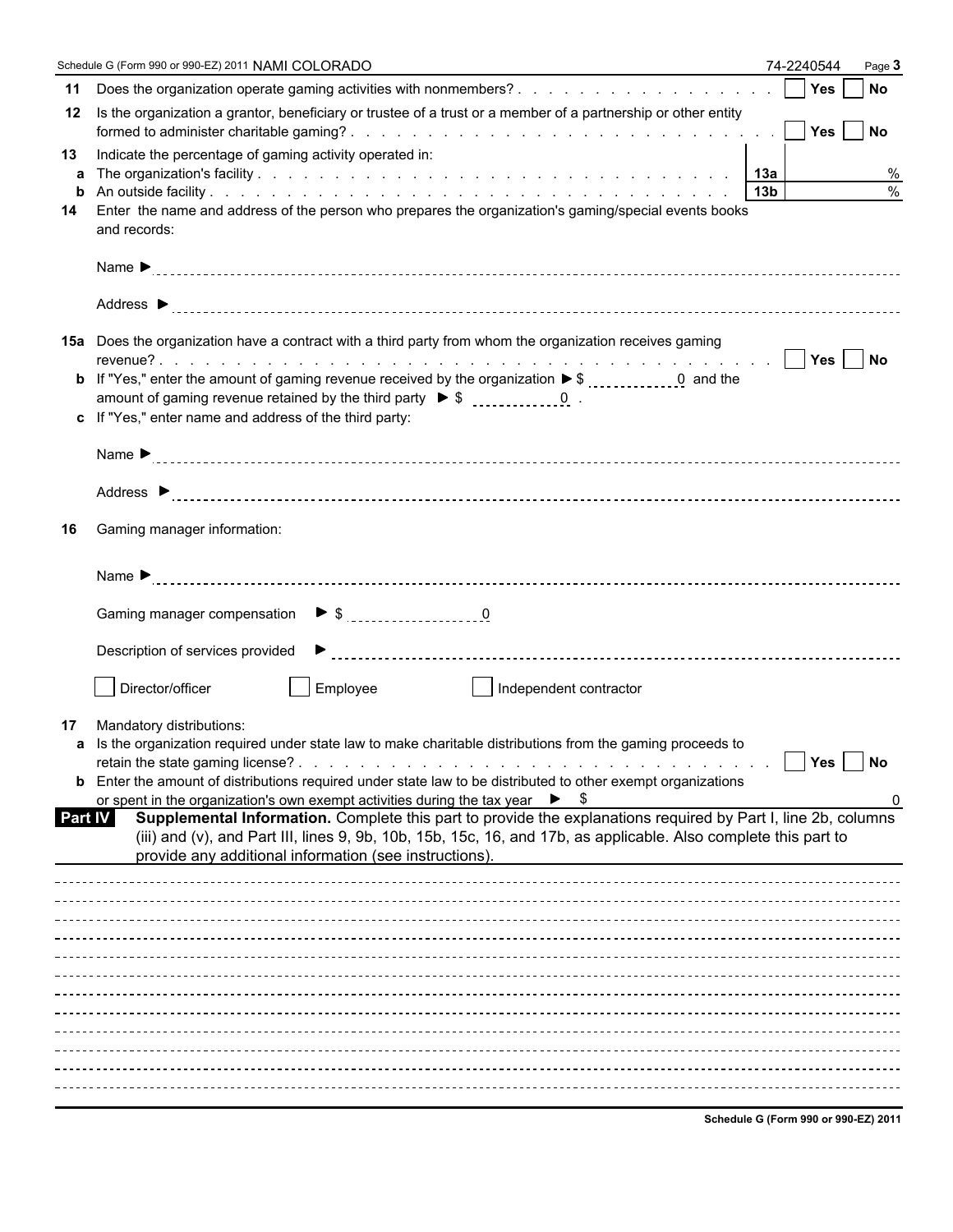| <b>SCHEDULE A</b> |      |  |
|-------------------|------|--|
|                   | ---- |  |

# **SCHEDULE A** OMB No. 1545-0047 **(Form 990 or 990-EZ) Public Charity Status and Public Support**

**Complete if the organization is a section 501(c)(3) organization or a section 4947(a)(1) nonexempt charitable trust. Open to Public** 

|                   | Department of the Treasury<br>Internal Revenue Service |                                                                                                                                                                                                                                                                                                                                                                                                                                                                                  | <b>HUTILER IN THE AGILIPS CHAILEDIG HUSL</b><br>Attach to Form 990 or Form 990-EZ.                                                                                                                                                           |     |                                                                               | See separate instructions. |                                                               |                                                             |             | OPEN IO FUDIIU<br><b>Inspection</b>   |  |  |
|-------------------|--------------------------------------------------------|----------------------------------------------------------------------------------------------------------------------------------------------------------------------------------------------------------------------------------------------------------------------------------------------------------------------------------------------------------------------------------------------------------------------------------------------------------------------------------|----------------------------------------------------------------------------------------------------------------------------------------------------------------------------------------------------------------------------------------------|-----|-------------------------------------------------------------------------------|----------------------------|---------------------------------------------------------------|-------------------------------------------------------------|-------------|---------------------------------------|--|--|
|                   | Name of the organization                               |                                                                                                                                                                                                                                                                                                                                                                                                                                                                                  |                                                                                                                                                                                                                                              |     |                                                                               |                            |                                                               |                                                             |             | <b>Employer identification number</b> |  |  |
| NAMI COLORADO     |                                                        |                                                                                                                                                                                                                                                                                                                                                                                                                                                                                  |                                                                                                                                                                                                                                              |     |                                                                               |                            |                                                               |                                                             |             | 74-2240544                            |  |  |
| Part I            |                                                        |                                                                                                                                                                                                                                                                                                                                                                                                                                                                                  | Reason for Public Charity Status (All organizations must complete this part.) See instructions.                                                                                                                                              |     |                                                                               |                            |                                                               |                                                             |             |                                       |  |  |
|                   |                                                        |                                                                                                                                                                                                                                                                                                                                                                                                                                                                                  | The organization is not a private foundation because it is: (For lines 1 through 11, check only one box.)                                                                                                                                    |     |                                                                               |                            |                                                               |                                                             |             |                                       |  |  |
| 1                 |                                                        |                                                                                                                                                                                                                                                                                                                                                                                                                                                                                  | A church, convention of churches, or association of churches described in section 170(b)(1)(A)(i).                                                                                                                                           |     |                                                                               |                            |                                                               |                                                             |             |                                       |  |  |
| $\mathbf{2}$      |                                                        | A school described in section 170(b)(1)(A)(ii). (Attach Schedule E.)                                                                                                                                                                                                                                                                                                                                                                                                             |                                                                                                                                                                                                                                              |     |                                                                               |                            |                                                               |                                                             |             |                                       |  |  |
| 3                 |                                                        | A hospital or a cooperative hospital service organization described in section 170(b)(1)(A)(iii).                                                                                                                                                                                                                                                                                                                                                                                |                                                                                                                                                                                                                                              |     |                                                                               |                            |                                                               |                                                             |             |                                       |  |  |
|                   |                                                        | A medical research organization operated in conjunction with a hospital described in section 170(b)(1)(A)(iii). Enter the<br>hospital's name, city, and state:                                                                                                                                                                                                                                                                                                                   |                                                                                                                                                                                                                                              |     |                                                                               |                            |                                                               |                                                             |             |                                       |  |  |
|                   |                                                        | An organization operated for the benefit of a college or university owned or operated by a governmental unit described<br>in section 170(b)(1)(A)(iv). (Complete Part II.)                                                                                                                                                                                                                                                                                                       |                                                                                                                                                                                                                                              |     |                                                                               |                            |                                                               |                                                             |             |                                       |  |  |
|                   |                                                        |                                                                                                                                                                                                                                                                                                                                                                                                                                                                                  | A federal, state, or local government or governmental unit described in section 170(b)(1)(A)(v).                                                                                                                                             |     |                                                                               |                            |                                                               |                                                             |             |                                       |  |  |
|                   |                                                        |                                                                                                                                                                                                                                                                                                                                                                                                                                                                                  | An organization that normally receives a substantial part of its support from a governmental unit or from the general public<br>described in section 170(b)(1)(A)(vi). (Complete Part II.)                                                   |     |                                                                               |                            |                                                               |                                                             |             |                                       |  |  |
| 8                 |                                                        |                                                                                                                                                                                                                                                                                                                                                                                                                                                                                  | A community trust described in section 170(b)(1)(A)(vi). (Complete Part II.)                                                                                                                                                                 |     |                                                                               |                            |                                                               |                                                             |             |                                       |  |  |
| $\mathsf{X}$<br>9 |                                                        |                                                                                                                                                                                                                                                                                                                                                                                                                                                                                  |                                                                                                                                                                                                                                              |     |                                                                               |                            |                                                               |                                                             |             |                                       |  |  |
|                   |                                                        | An organization that normally receives: (1) more than 33 1/3% of its support from contributions, membership fees, and gross<br>receipts from activities related to its exempt functions—subject to certain exceptions, and (2) no more than 33 1/3% of its<br>support from gross investment income and unrelated business taxable income (less section 511 tax) from businesses<br>acquired by the organization after June 30, 1975. See section 509(a)(2). (Complete Part III.) |                                                                                                                                                                                                                                              |     |                                                                               |                            |                                                               |                                                             |             |                                       |  |  |
| 10                |                                                        |                                                                                                                                                                                                                                                                                                                                                                                                                                                                                  | An organization organized and operated exclusively to test for public safety. See section 509(a)(4).                                                                                                                                         |     |                                                                               |                            |                                                               |                                                             |             |                                       |  |  |
| 11                |                                                        |                                                                                                                                                                                                                                                                                                                                                                                                                                                                                  | An organization organized and operated exclusively for the benefit of, to perform the functions of, or to carry out the                                                                                                                      |     |                                                                               |                            |                                                               |                                                             |             |                                       |  |  |
|                   |                                                        |                                                                                                                                                                                                                                                                                                                                                                                                                                                                                  | purposes of one or more publicly supported organizations described in section 509(a)(1) or section 509(a)(2). See section<br>509(a)(3). Check the box that describes the type of supporting organization and complete lines 11e through 11h. |     |                                                                               |                            |                                                               |                                                             |             |                                       |  |  |
|                   | Type I<br>a l                                          |                                                                                                                                                                                                                                                                                                                                                                                                                                                                                  | $b$   Type II                                                                                                                                                                                                                                |     | c   Type III-Functionally integrated                                          |                            |                                                               |                                                             |             | Type III-Other                        |  |  |
| е                 |                                                        |                                                                                                                                                                                                                                                                                                                                                                                                                                                                                  | By checking this box, I certify that the organization is not controlled directly or indirectly by one or more disqualified                                                                                                                   |     |                                                                               |                            |                                                               |                                                             |             |                                       |  |  |
|                   |                                                        | $509(a)(1)$ or section $509(a)(2)$ .                                                                                                                                                                                                                                                                                                                                                                                                                                             | persons other than foundation managers and other than one or more publicly supported organizations described in section                                                                                                                      |     |                                                                               |                            |                                                               |                                                             |             |                                       |  |  |
| f                 |                                                        |                                                                                                                                                                                                                                                                                                                                                                                                                                                                                  | If the organization received a written determination from the IRS that it is a Type I, Type II, or Type III supporting                                                                                                                       |     |                                                                               |                            |                                                               |                                                             |             |                                       |  |  |
| g                 | following persons?                                     |                                                                                                                                                                                                                                                                                                                                                                                                                                                                                  | Since August 17, 2006, has the organization accepted any gift or contribution from any of the                                                                                                                                                |     |                                                                               |                            |                                                               |                                                             |             |                                       |  |  |
|                   | (i)                                                    |                                                                                                                                                                                                                                                                                                                                                                                                                                                                                  | A person who directly or indirectly controls, either alone or together with persons described in (ii)                                                                                                                                        |     |                                                                               |                            |                                                               |                                                             |             | Yes<br>No                             |  |  |
|                   |                                                        |                                                                                                                                                                                                                                                                                                                                                                                                                                                                                  | and (iii) below, the governing body of the supported organization?                                                                                                                                                                           |     |                                                                               |                            |                                                               |                                                             |             | 11g(i)                                |  |  |
|                   | (ii)                                                   |                                                                                                                                                                                                                                                                                                                                                                                                                                                                                  |                                                                                                                                                                                                                                              |     |                                                                               |                            |                                                               |                                                             |             | 11g(ii)                               |  |  |
|                   |                                                        |                                                                                                                                                                                                                                                                                                                                                                                                                                                                                  | (iii) A 35% controlled entity of a person described in (i) or (ii) above? $\ldots$                                                                                                                                                           |     |                                                                               |                            |                                                               |                                                             |             | 11g(iii) $ $                          |  |  |
| h                 |                                                        |                                                                                                                                                                                                                                                                                                                                                                                                                                                                                  | Provide the following information about the supported organization(s).                                                                                                                                                                       |     |                                                                               |                            |                                                               |                                                             |             |                                       |  |  |
|                   | (i) Name of supported<br>organization                  | (ii) EIN                                                                                                                                                                                                                                                                                                                                                                                                                                                                         | (iii) Type of organization<br>(described on lines 1-9<br>above or IRC section                                                                                                                                                                |     | (iv) Is the organization<br>in col. (i) listed in your<br>governing document? |                            | (v) Did you notify<br>the organization in<br>col. (i) of your | (vi) Is the<br>organization in col.<br>(i) organized in the |             | (vii) Amount of<br>support            |  |  |
|                   |                                                        |                                                                                                                                                                                                                                                                                                                                                                                                                                                                                  | (see instructions))                                                                                                                                                                                                                          | Yes | No                                                                            | Yes                        | support?<br>No                                                | Yes                                                         | U.S.?<br>No |                                       |  |  |
| (A)               |                                                        |                                                                                                                                                                                                                                                                                                                                                                                                                                                                                  |                                                                                                                                                                                                                                              |     |                                                                               |                            |                                                               |                                                             |             | 0                                     |  |  |
| (B)               |                                                        |                                                                                                                                                                                                                                                                                                                                                                                                                                                                                  |                                                                                                                                                                                                                                              |     |                                                                               |                            |                                                               |                                                             |             |                                       |  |  |
| (C)               |                                                        |                                                                                                                                                                                                                                                                                                                                                                                                                                                                                  |                                                                                                                                                                                                                                              |     |                                                                               |                            |                                                               |                                                             |             | 0                                     |  |  |
|                   |                                                        |                                                                                                                                                                                                                                                                                                                                                                                                                                                                                  |                                                                                                                                                                                                                                              |     |                                                                               |                            |                                                               |                                                             |             | 0                                     |  |  |
| (D)               |                                                        |                                                                                                                                                                                                                                                                                                                                                                                                                                                                                  |                                                                                                                                                                                                                                              |     |                                                                               |                            |                                                               |                                                             |             | 0                                     |  |  |
| (E)               |                                                        |                                                                                                                                                                                                                                                                                                                                                                                                                                                                                  |                                                                                                                                                                                                                                              |     |                                                                               |                            |                                                               |                                                             |             | 0                                     |  |  |
| <b>Total</b>      |                                                        |                                                                                                                                                                                                                                                                                                                                                                                                                                                                                  |                                                                                                                                                                                                                                              |     |                                                                               |                            |                                                               |                                                             |             | $\mathbf 0$                           |  |  |

G

1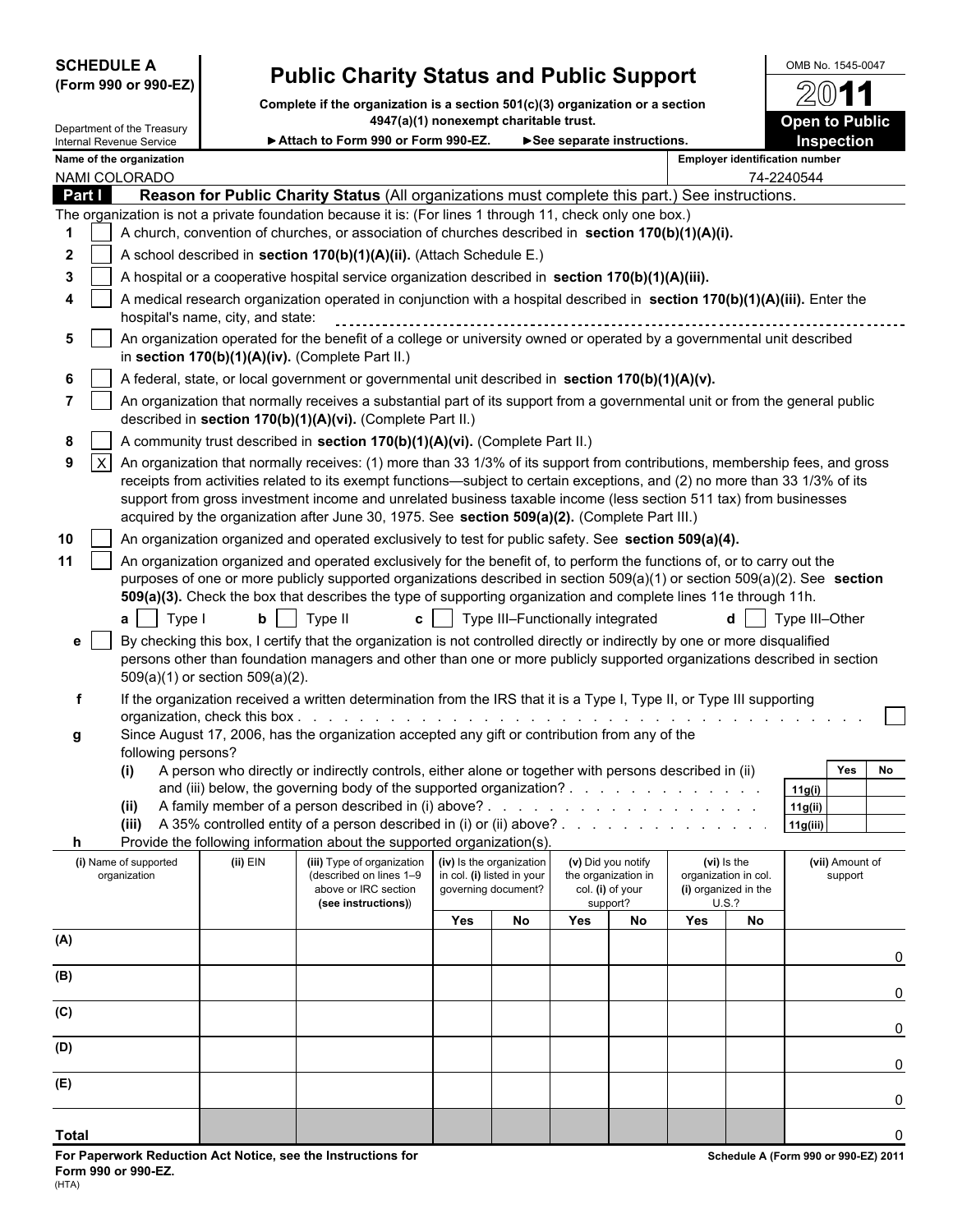| Part II      | Schedule A (Form 990 or 990-EZ) 2011<br>NAMI COLORADO<br>Support Schedule for Organizations Described in Sections 170(b)(1)(A)(iv) and 170(b)(1)(A)(vi)     |          |          |            |            | 74-2240544      | Page 2                                      |
|--------------|-------------------------------------------------------------------------------------------------------------------------------------------------------------|----------|----------|------------|------------|-----------------|---------------------------------------------|
|              | (Complete only if you checked the box on line 5, 7, or 8 of Part I or if the organization failed to qualify under                                           |          |          |            |            |                 |                                             |
|              | Part III. If the organization fails to qualify under the tests listed below, please complete Part III.)<br><b>Section A. Public Support</b>                 |          |          |            |            |                 |                                             |
|              | Calendar year (or fiscal year beginning in) ▶                                                                                                               | (a) 2007 | (b) 2008 | $(c)$ 2009 | $(d)$ 2010 | (e) 2011        | (f) Total                                   |
|              | Gifts, grants, contributions, and                                                                                                                           |          |          |            |            |                 |                                             |
|              | membership fees received. (Do not                                                                                                                           |          |          |            |            |                 |                                             |
|              | include any "unusual grants.") $\ldots$                                                                                                                     |          |          |            |            |                 | 0                                           |
| $\mathbf{2}$ | Tax revenues levied for the organization's                                                                                                                  |          |          |            |            |                 |                                             |
|              | benefit and either paid to or expended on                                                                                                                   |          |          |            |            |                 |                                             |
|              | its behalf.                                                                                                                                                 |          |          |            |            |                 | 0                                           |
| 3            | The value of services or facilities                                                                                                                         |          |          |            |            |                 |                                             |
|              | furnished by a governmental unit to the                                                                                                                     |          |          |            |            |                 |                                             |
|              | organization without charge                                                                                                                                 |          |          |            |            |                 | 0                                           |
|              | Total. Add lines 1 through 3                                                                                                                                | $\Omega$ | $\Omega$ |            | $\Omega$   | $\Omega$        | $\Omega$                                    |
|              | The portion of total contributions by each                                                                                                                  |          |          |            |            |                 |                                             |
|              | person (other than a governmental unit                                                                                                                      |          |          |            |            |                 |                                             |
|              | or publicly supported organization)                                                                                                                         |          |          |            |            |                 |                                             |
|              | included on line 1 that exceeds 2%<br>of the amount shown on line 11,                                                                                       |          |          |            |            |                 |                                             |
|              | column (f) $\ldots$ $\ldots$ $\ldots$ $\ldots$ $\ldots$                                                                                                     |          |          |            |            |                 |                                             |
| 6            | Public support. Subtract line 5 from line 4.                                                                                                                |          |          |            |            |                 | n                                           |
|              | <b>Section B. Total Support</b>                                                                                                                             |          |          |            |            |                 |                                             |
|              | Calendar year (or fiscal year beginning in) ▶                                                                                                               | (a) 2007 | (b) 2008 | $(c)$ 2009 | $(d)$ 2010 | (e) 2011        | (f) Total                                   |
|              | Amounts from line 4.                                                                                                                                        | $\Omega$ | $\Omega$ |            |            | $\Omega$        | $\Omega$                                    |
| 8            | Gross income from interest, dividends,                                                                                                                      |          |          |            |            |                 |                                             |
|              | payments received on securities loans,                                                                                                                      |          |          |            |            |                 |                                             |
|              | rents, royalties and income from similar                                                                                                                    |          |          |            |            |                 |                                             |
|              | SOUICES.                                                                                                                                                    |          |          |            |            |                 | 0                                           |
| 9            | Net income from unrelated business                                                                                                                          |          |          |            |            |                 |                                             |
|              | activities, whether or not the business is                                                                                                                  |          |          |            |            |                 |                                             |
|              | regularly carried on                                                                                                                                        |          |          |            |            |                 | 0                                           |
| 10           | Other income. Do not include gain or                                                                                                                        |          |          |            |            |                 |                                             |
|              | loss from the sale of capital assets                                                                                                                        |          |          |            |            |                 |                                             |
|              | (Explain in Part IV.)                                                                                                                                       |          |          |            |            |                 | 0                                           |
| 11           | Total support. Add lines 7 through 10.                                                                                                                      |          |          |            |            |                 | $\Omega$                                    |
| $12 \,$      | Gross receipts from related activities, etc. (see instructions).                                                                                            |          |          |            |            | 12              |                                             |
| 13           | First five years. If the Form 990 is for the organization's first, second, third, fourth, or fifth tax year as a section 501(c)(3)                          |          |          |            |            |                 |                                             |
|              |                                                                                                                                                             |          |          |            |            |                 |                                             |
|              | <b>Section C. Computation of Public Support Percentage</b>                                                                                                  |          |          |            |            |                 |                                             |
| 14<br>15     | Public support percentage for 2011 (line 6, column (f) divided by line 11, column (f). $\ldots$ , $\ldots$   14                                             |          |          |            |            | $\overline{15}$ | 0.00%<br>0.00%                              |
| 16a          | 33 1/3% support test-2011. If the organization did not check the box on line 13, and line 14 is 33 1/3% or more, check this box                             |          |          |            |            |                 |                                             |
|              | and stop here. The organization qualifies as a publicly supported organization $\ldots$ , $\ldots$ , $\ldots$ , $\ldots$ , $\ldots$ , $\blacktriangleright$ |          |          |            |            |                 |                                             |
| b            | 33 1/3% support test-2010. If the organization did not check a box on line 13 or 16a, and line 15 is 33 1/3% or more, check this                            |          |          |            |            |                 |                                             |
|              |                                                                                                                                                             |          |          |            |            |                 | $\blacktriangleright$ $\blacktriangleright$ |
| 17a          | 10%-facts-and-circumstances test-2011. If the organization did not check a box on line 13, 16a, or 16b, and line 14                                         |          |          |            |            |                 |                                             |
|              | is 10% or more, and if the organization meets the "facts-and-circumstances" test, check this box and stop here. Explain in                                  |          |          |            |            |                 |                                             |
|              | Part IV how the organization meets the "facts-and-circumstances" test. The organization qualifies as a publicly supported                                   |          |          |            |            |                 |                                             |
|              |                                                                                                                                                             |          |          |            |            |                 | $\blacktriangleright$ l                     |
| b            | 10%-facts-and-circumstances test-2010. If the organization did not check a box on line 13, 16a, 16b, or 17a, and line                                       |          |          |            |            |                 |                                             |
|              | 15 is 10% or more, and if the organization meets the "facts-and-circumstances" test, check this box and stop here. Explain in                               |          |          |            |            |                 |                                             |
|              | Part IV how the organization meets the "facts-and-circumstances" test. The organization qualifies as a publicly                                             |          |          |            |            |                 |                                             |
|              |                                                                                                                                                             |          |          |            |            |                 |                                             |
| 18           | Private foundation. If the organization did not check a box on line 13, 16a, 16b, 17a, or 17b, check this box and see                                       |          |          |            |            |                 |                                             |
|              |                                                                                                                                                             |          |          |            |            |                 |                                             |
|              |                                                                                                                                                             |          |          |            |            |                 | Schedule A (Form 990 or 990-EZ) 2011        |
|              |                                                                                                                                                             |          |          |            |            |                 |                                             |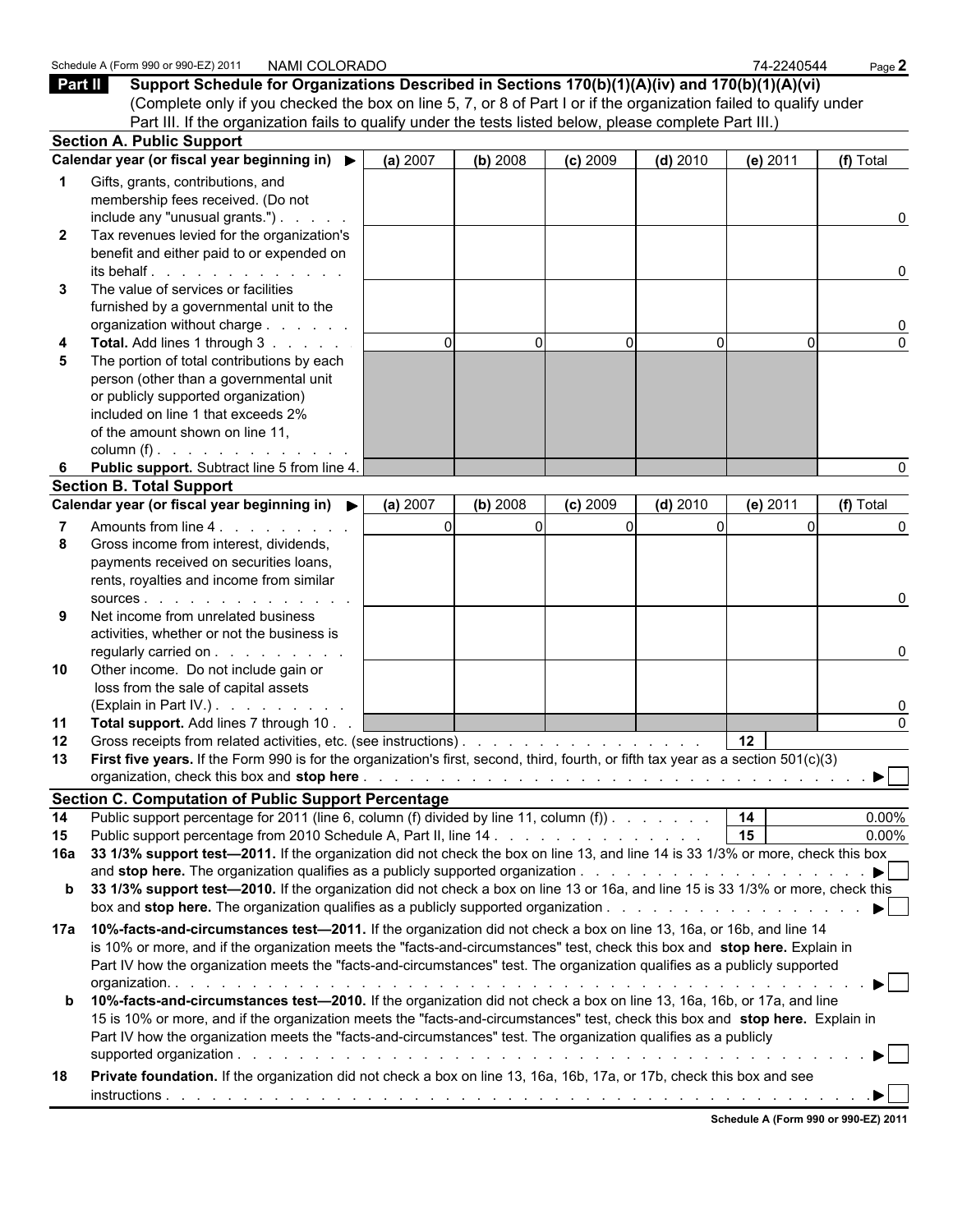#### (Complete only if you checked the box on line 9 of Part I or if the organization failed to qualify under Part II. If the organization fails to qualify under the tests listed below, please complete Part II.) **Section A. Public Support Calendar year (or fiscal year beginning in) (a)** 2007 **(b)** 2008 **(c)** 2009 **(d)** 2010 **(e)** 2011 **(f)** Total  **1** Gifts, grants, contributions, and membership fees received. (Do not include any "unusual grants.") 143,070 150,624 145,097 132,452 142,928 714,171  **2** Gross receipts from admissions, merchandise sold or services performed, or facilities furnished in any activity that is related to the organization's tax-exempt purpose . . . . . . | 40,980 35,465 125,653 136,698 133,740 472,536  **3** Gross receipts from activities that are not an unrelated trade or business under section 513 . . . . . . . . . . . . . . . . . . . . . . . . . . . . . . . . . . . . . . . . . . . . . . . . . . 0  **4** Tax revenues levied for the organization's benefit and either paid to or expended on its behalf . . . . . . . . . . . . . . . . . . . . . . . . . . . . . . . . . . . . . . . . . . . . . . . . . . . . . . . . . . . 0  **5** The value of services or facilities furnished by a governmental unit to the organization without charge . . . . . . . . . . . . . . . . . . . . . . . . . . . . . . . . . . . . . . . . . . . . . . . . . . . . . . . 0 **6 Total.** Add lines 1 through 5 . . . . . . . . | 184,050 | 186,089 | 270,750 | 269,150 | 276,668 1,186,707  **7a** Amounts included on lines 1, 2, and 3 received from disqualified persons . . . . . . . . . . . . . . . . . . . . . . . . . . . . . . . . . . . . . . . . . . . . . . . . . . . . . 0 **b** Amounts included on lines 2 and 3 received from other than disqualified persons that exceed the greater of \$5,000 or 1% of the amount on line 13 for the year . . . . . . . . . . . . . . . . . . . . . . . . . . . . . . . . . . . . . . . . . . . . . . . . . . . . . . 0  **c** Add lines 7a and 7b . . . . . . . . . . . . . . . . . . . . . . . . . . . . . . . . . . . . . . . . . . . . . . . . . . . . . . . 0 0 0 0 0 0  **8 Public support** (Subtract line 7c from line 6.) . . . . . . . . . . . . . . . . . . . . . . . . . . . . . . . . . . . . . . . . . . . . . . . . . . . . . . . . . . . 1,186,707 **Section B. Total Support Calendar year (or fiscal year beginning in) (a)** 2007 **(b)** 2008 **(c)** 2009 **(d)** 2010 **(e)** 2011 **(f)** Total  **9** Amounts from line 6 . . . . . . . . . . . . . . . . . . . . . . . . . . . . . . . . . . . . . . . . . . . . . . . . . . . . . . . . . 184,050 186,089 270,750 269,150 276,668 1,186,707 **10a** Gross income from interest, dividends, payments received on securities loans, rents, royalties and income from similar sources  $\begin{vmatrix} 1,996 \end{vmatrix}$  900 953 2,815 2,815 2,315 8,979 **b** Unrelated business taxable income (less section 511 taxes) from businesses acquired after June 30, 1975 . . . . . . . . . . . . . . . . . . . . . . . . . . . . . . . . . . . . . . . . . . . . . . . . . . . . . . . 0 **c** Add lines 10a and 10b . . . . . . . . . . | 1,996| 900| 953| 2,815| 2,315| 8,979 **11** Net income from unrelated business activities not included in line 10b, whether or not the business is regularly carried on . . . . . . . . . . . . . . . . . . . . . . . . . . . . . . . . . . . . . . . . . . . . . . . . . . . . . . . . . . . 0 **12** Other income. Do not include gain or loss from the sale of capital assets (Explain in Part IV.) . . . . . . . . . . . . . . . . . . . . . . . . . . . . . . . . . . . . . . . . . . . . . . . . . . . . . . . . 0 **13 Total support.** (Add lines 9, 10c, 11, and 12.) . . . . . . . . . . . . . . . . | 186,046| 186,989| 271,703| 271,965| 278,983| 1,195,686 **14 First five years.** If the Form 990 is for the organization's first, second, third, fourth, or fifth tax year as a section 501(c)(3) organization, check this box and **stop here** . . . . . . . . . . . . . . . . . . . . . . . . . . . . . . . . . . . . . . . . . . . . . . . . . . . **Section C. Computation of Public Support Percentage 15** Public support percentage for 2011 (line 8, column (f) divided by line 13, column (f)) . . . . . . . . . . . . . . . . . . . . . . . . . . . . . . . . . . . . . . . . **15** 99.25% **16** Public support percentage from 2010 Schedule A, Part III, line 15 . . . . . . . . . . . . . . . . . . . . . . . . . . . . . . . . . . . . . . . . . . . . . **16** 99.28% **Section D. Computation of Investment Income Percentage 17** Investment income percentage for **2011** (line 10c, column (f) divided by line 13, column (f)) . . . . . . . . . . . . . . . . . . . . . . . . . . . . . . . . . . . . . . . **17** 0.75% **18** Investment income percentage from **2010** Schedule A, Part III, line 17 . . . . . . . . . . . . . . . . . . . . . . . . . . . . . . . . . . . . . . . . . . . . **18** 0.72% **19a 33 1/3% support tests—2011.** If the organization did not check the box on line 14, and line 15 is more than 33 1/3%, and line 17 is not more than 33 1/3%, check this box and **stop here.** The organization qualifies as a publicly supported organization . . . . . . . . . . . . . . . . . . . . . . . . . . . . . . . . X **b** 33 1/3% support tests—2010. If the organization did not check a box on line 14 or line 19a, and line 16 is more than 33 1/3%, and line 18 is not more than 33 1/3%, check this box and **stop here.** The organization qualifies as a publicly supported organization . . . . . . . . . . . . . . . . . . . . . . . . . . . . . . . . **20 Private foundation.** If the organization did not check a box on line 14, 19a, or 19b, check this box and see instructions . . . . .

## **Part III Support Schedule for Organizations Described in Section 509(a)(2)**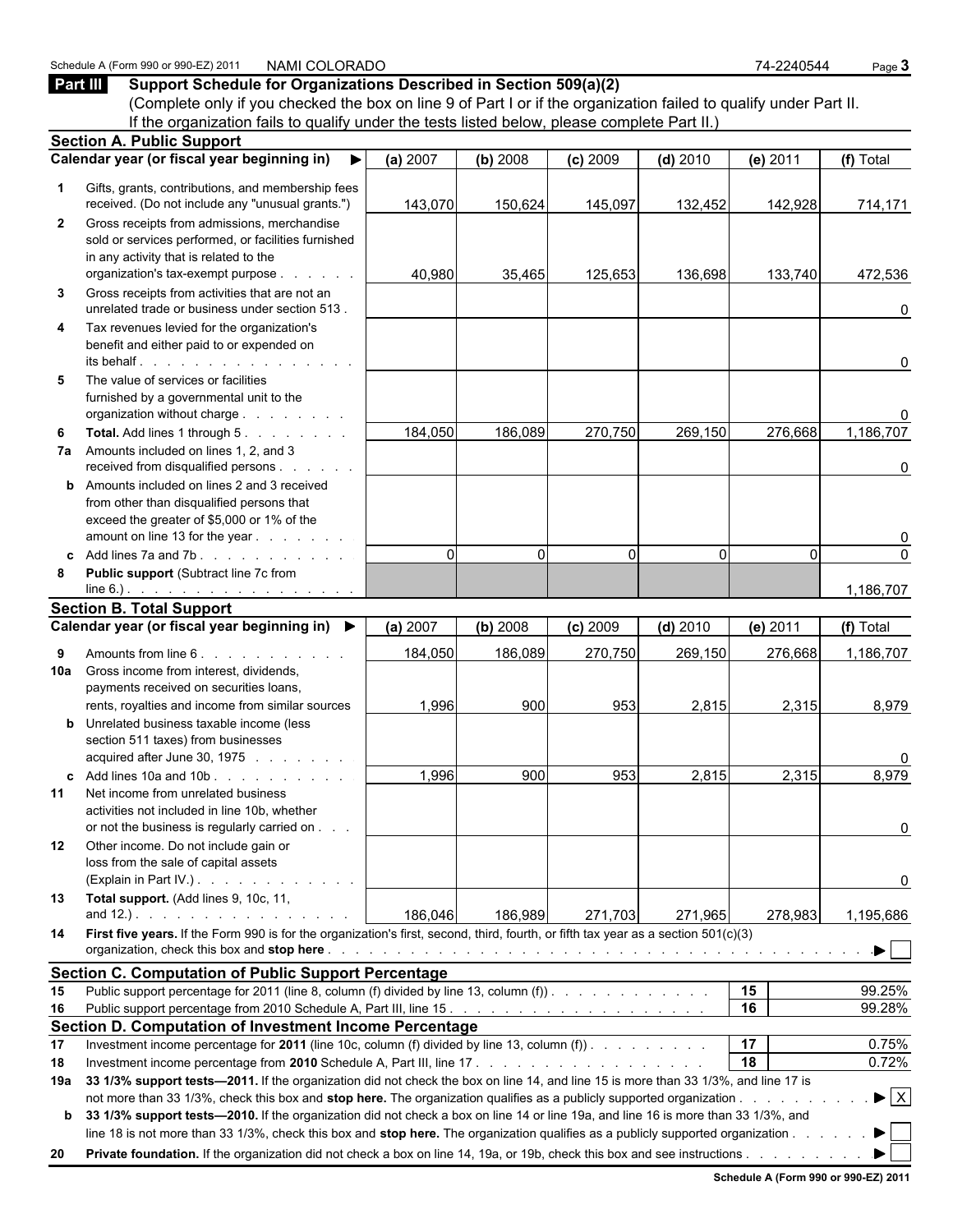| <b>SCHEDULE O</b><br>(Form 990 or 990-EZ)              | Supplemental Information to Form 990 or 990-EZ                                                                                                                          |                                                     | OMB No. 1545-0047                           |
|--------------------------------------------------------|-------------------------------------------------------------------------------------------------------------------------------------------------------------------------|-----------------------------------------------------|---------------------------------------------|
| Department of the Treasury<br>Internal Revenue Service | Complete to provide information for responses to specific questions on<br>Form 990 or 990-EZ or to provide any additional information.<br>Attach to Form 990 or 990-EZ. |                                                     | 2011<br><b>Open to Public</b><br>Inspection |
| Name of the organization<br>NAMI COLORADO              |                                                                                                                                                                         | <b>Employer identification number</b><br>74-2240544 |                                             |
|                                                        | Form 990 Part VI Line 11b The 990 is reviewed by the Executive Director with the preparer. The                                                                          |                                                     |                                             |
|                                                        | Executive Director, in turn, distributes a copy of the 990 to the board members and provides                                                                            |                                                     |                                             |
| the appropriate explanations.                          |                                                                                                                                                                         |                                                     |                                             |
|                                                        | Form 990 Part VI Line 12c The organization has a policy wherein board members are obligated to                                                                          |                                                     |                                             |
|                                                        | disclose any conflicts or the appearance of any conflicts.                                                                                                              |                                                     |                                             |
|                                                        | Form 990 Part VI Line 15a Compensation of the Executive Director is reviewed annually by the                                                                            |                                                     |                                             |
|                                                        | governing board. Compensation is based on salaries of directors in comparable organizations,                                                                            |                                                     |                                             |
|                                                        | the overall performance of the director, and the resources available to the organization.                                                                               |                                                     | --------------------------------------      |
|                                                        | Form 990 Part VI Line 19 Governing documents, policies, and financial statements are available                                                                          |                                                     |                                             |
| for public inspection upon request.                    |                                                                                                                                                                         |                                                     |                                             |
|                                                        |                                                                                                                                                                         |                                                     |                                             |
|                                                        |                                                                                                                                                                         |                                                     |                                             |
|                                                        |                                                                                                                                                                         |                                                     |                                             |
|                                                        |                                                                                                                                                                         |                                                     |                                             |
|                                                        |                                                                                                                                                                         |                                                     |                                             |
|                                                        |                                                                                                                                                                         |                                                     |                                             |
|                                                        |                                                                                                                                                                         |                                                     |                                             |
|                                                        |                                                                                                                                                                         |                                                     |                                             |
|                                                        |                                                                                                                                                                         |                                                     |                                             |
|                                                        |                                                                                                                                                                         |                                                     |                                             |
|                                                        |                                                                                                                                                                         |                                                     |                                             |
|                                                        |                                                                                                                                                                         |                                                     |                                             |
|                                                        |                                                                                                                                                                         |                                                     |                                             |
|                                                        |                                                                                                                                                                         |                                                     |                                             |
|                                                        |                                                                                                                                                                         |                                                     |                                             |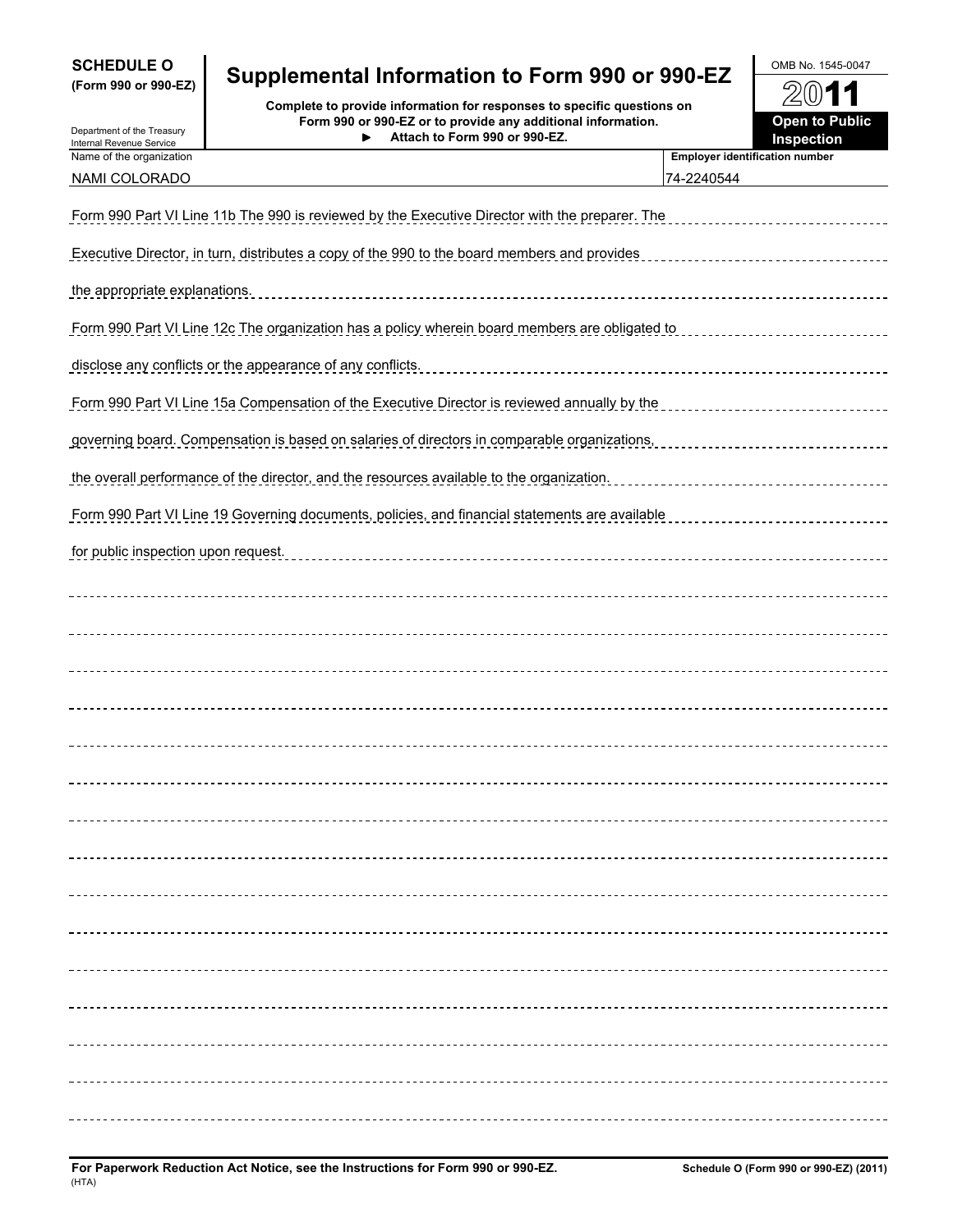**or 990-PF)** Department of the Treasury<br>Internal Revenue Service

**Schedule B** OMB No. 1545-0047 **(Form 990, 990-EZ, Schedule of Contributors**

Attach to Form 990, Form 990-EZ, or Form 990-PF.

| Name of the organization              |          | <b>Employer identification number</b> |
|---------------------------------------|----------|---------------------------------------|
| NAMI COLORADO                         |          | 74-2240544                            |
| <b>Organization type (check one):</b> |          |                                       |
| Filers of:                            | Section: |                                       |

| $ X $ 501(c)( 3 ) (enter number) organization                             |
|---------------------------------------------------------------------------|
| 4947(a)(1) nonexempt charitable trust not treated as a private foundation |
| 527 political organization                                                |
| 501(c)(3) exempt private foundation                                       |
| 4947(a)(1) nonexempt charitable trust treated as a private foundation     |
| 501(c)(3) taxable private foundation                                      |
|                                                                           |

Check if your organization is covered by the **General Rule** or a **Special Rule.**

**Note.** Only a section 501(c)(7), (8), or (10) organization can check boxes for both the General Rule and a Special Rule. See instructions.

#### **General Rule**

| X | For an organization filing Form 990, 990-EZ, or 990-PF that received, during the year, \$5,000 or more (in money or property) from any one contributor. Complete Parts I and II.

#### **Special Rules**

 For a section 501(c)(3) organization filing Form 990 or 990-EZ that met the 33 1/3% support test of the regulations under sections  $509(a)(1)$  and  $170(b)(1)(A)(vi)$  and received from any one contributor, during the year, a contribution of the greater of **(1)** \$5,000 or **(2)** 2% of the amount on (i) Form 990, Part VIII, line 1h, or (ii) Form 990-EZ, line 1. Complete Parts I and II.

 For a section 501(c)(7), (8), or (10) organization filing Form 990 or 990-EZ that received from any one contributor, during the year, total contributions of more than \$1,000 for use *exclusively* for religious, charitable, scientific, literary, or educational purposes, or the prevention of cruelty to children or animals. Complete Parts I, II, and III.

 For a section 501(c)(7), (8), or (10) organization filing Form 990 or 990-EZ that received from any one contributor, during the year, contributions for use *exclusively* for religious, charitable, etc., purposes, but these contributions did not total to more than \$1,000. If this box is checked, enter here the total contributions that were received during the year for an *exclusively* religious, charitable, etc., purpose. Do not complete any of the parts unless the **General Rule** applies to this organization because it received nonexclusively religious, charitable, etc., contributions of \$5,000 or more during the year . . . . . . . . . . . . . . . . . . . . . . . . . . . . . . . . . . . . . . . . . . . . . . . . . . . . . . . . . \$

**Caution.** An organization that is not covered by the General Rule and/or the Special Rules does not file Schedule B (Form 990, 990-EZ, or 990-PF), but it **must** answer "No" on Part IV, line 2, of its Form 990; or check the box on line H of its Form 990-EZ or on Part I, line 2, of its Form 990-PF, to certify that it does not meet the filing requirements of Schedule B (Form 990, 990-EZ, or 990-PF).

**For Paperwork Reduction Act Notice, see the Instructions for Form 990, 990-EZ, or 990-PF. Schedule B (Form 990, 990-EZ, or 990-PF) (2011)** (HTA)

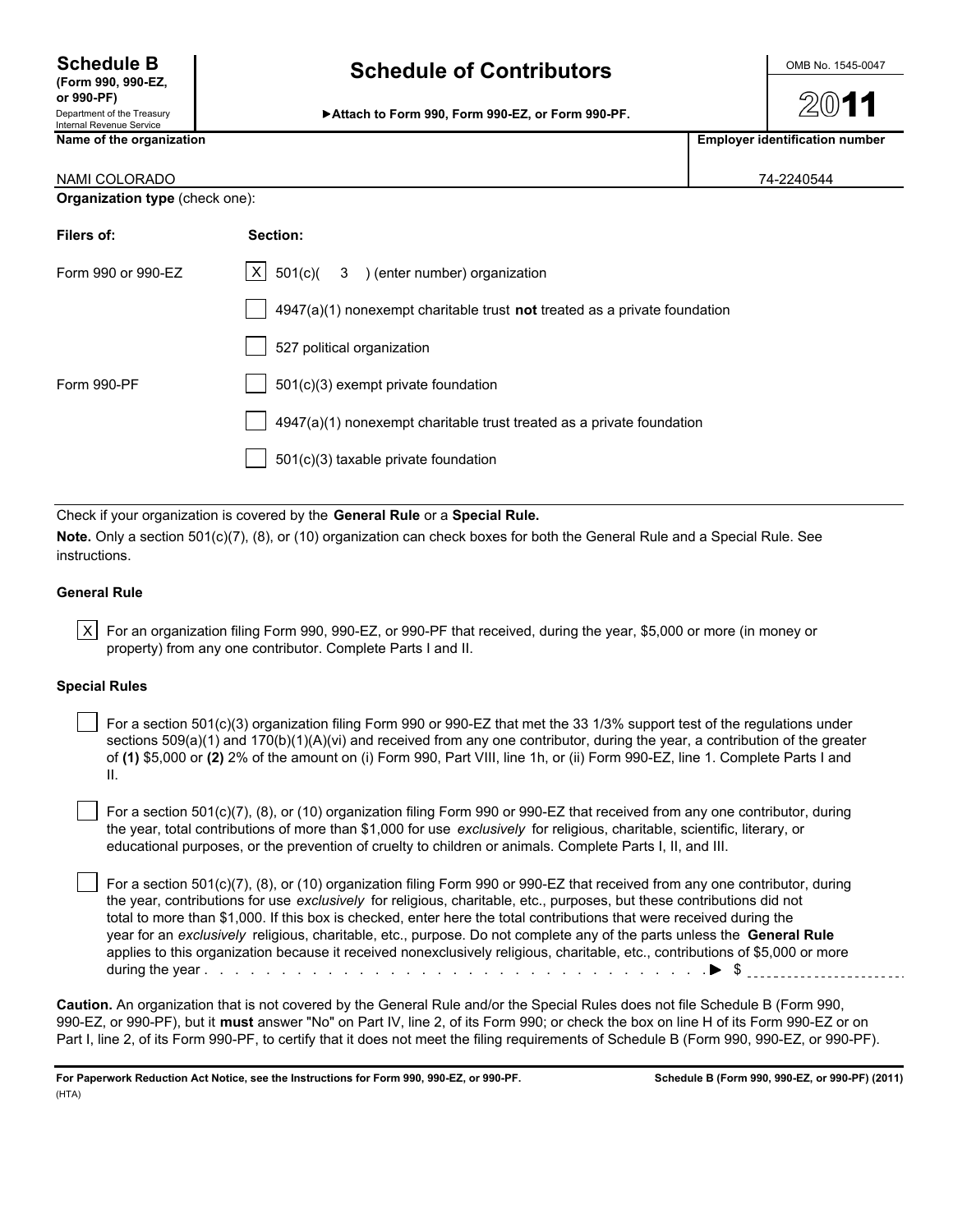| Name of organization | <b>Employer identification number</b> |
|----------------------|---------------------------------------|
| NAMI COLORADO        | 74-2240544                            |

| Part I          | <b>Contributors</b> (see instructions). Use duplicate copies of Part I if additional space is needed.                                                                               |                                     |                                                                                                       |
|-----------------|-------------------------------------------------------------------------------------------------------------------------------------------------------------------------------------|-------------------------------------|-------------------------------------------------------------------------------------------------------|
| (a)<br>No.      | (b)<br>Name, address, and ZIP + 4                                                                                                                                                   | (C)<br><b>Total contributions</b>   | (d)<br>Type of contribution                                                                           |
| $1 - 1 - 1$     | Luff Family Foundation<br>___________________________<br>1260 South Gilpin Street<br>1260 South Gilpin Street<br>Denver<br>Foreign State or Province: _____________________________ | $\frac{10,000}{2}$                  | X<br>Person<br>Payroll<br>Noncash<br>(Complete Part II if there is<br>a noncash contribution.)        |
| (a)<br>No.      | (b)<br>Name, address, and ZIP + 4                                                                                                                                                   | (c)<br><b>Total contributions</b>   | (d)<br><b>Type of contribution</b>                                                                    |
| $\frac{2}{2}$   | GlaxoSmithKline<br>200 N. 16th Street, FP0810 [11] [200 N. 16th Street, FP0810<br>Foreign State or Province:                                                                        |                                     | Person<br>Payroll<br>Noncash<br>(Complete Part II if there is<br>a noncash contribution.)             |
| (a)<br>No.      | (b)<br>Name, address, and ZIP + 4                                                                                                                                                   | (c)<br><b>Total contributions</b>   | (d)<br>Type of contribution                                                                           |
| $\frac{3}{2}$ . | Robert L. McCoy<br>4630 Reed Street __________________________<br>Foreign State or Province: _____________________________                                                          | $\frac{1}{2}$                       | <b>Person</b><br>Payroll<br>Noncash<br>X<br>(Complete Part II if there is<br>a noncash contribution.) |
| (a)<br>No.      | (b)<br>Name, address, and ZIP + 4                                                                                                                                                   | (c)<br><b>Total contributions</b>   | (d)<br>Type of contribution                                                                           |
| $\frac{4}{1}$   | Pajwell Foundation<br>-----------------------------<br>407 Aspen Oak Drive<br>Aspen<br>Foreign State or Province: ____________________________                                      | $\$\$<br>8,000                      | Person<br>Payroll<br>Noncash<br>(Complete Part II if there is<br>a noncash contribution.)             |
| (a)<br>No.      | (b)<br>Name, address, and ZIP + 4                                                                                                                                                   | (c)<br><b>Total contributions</b>   | (d)<br><b>Type of contribution</b>                                                                    |
| $-5$            | Denver                                                                                                                                                                              | $\sim$<br>10,000                    | Person<br>Payroll<br>Noncash<br>(Complete Part II if there is<br>a noncash contribution.)             |
| (a)<br>No.      | (b)<br>Name, address, and ZIP + 4                                                                                                                                                   | (c)<br><b>Total contributions</b>   | (d)<br>Type of contribution                                                                           |
| $\frac{6}{100}$ | Roy Reed<br>__________________________________<br>$\overline{CO}$ 80235<br>Littleton<br>Foreign State or Province: _____________________________                                    | $\boldsymbol{\mathsf{S}}$<br>10,000 | <b>Person</b><br>Payroll<br>Noncash<br>(Complete Part II if there is<br>a noncash contribution.)      |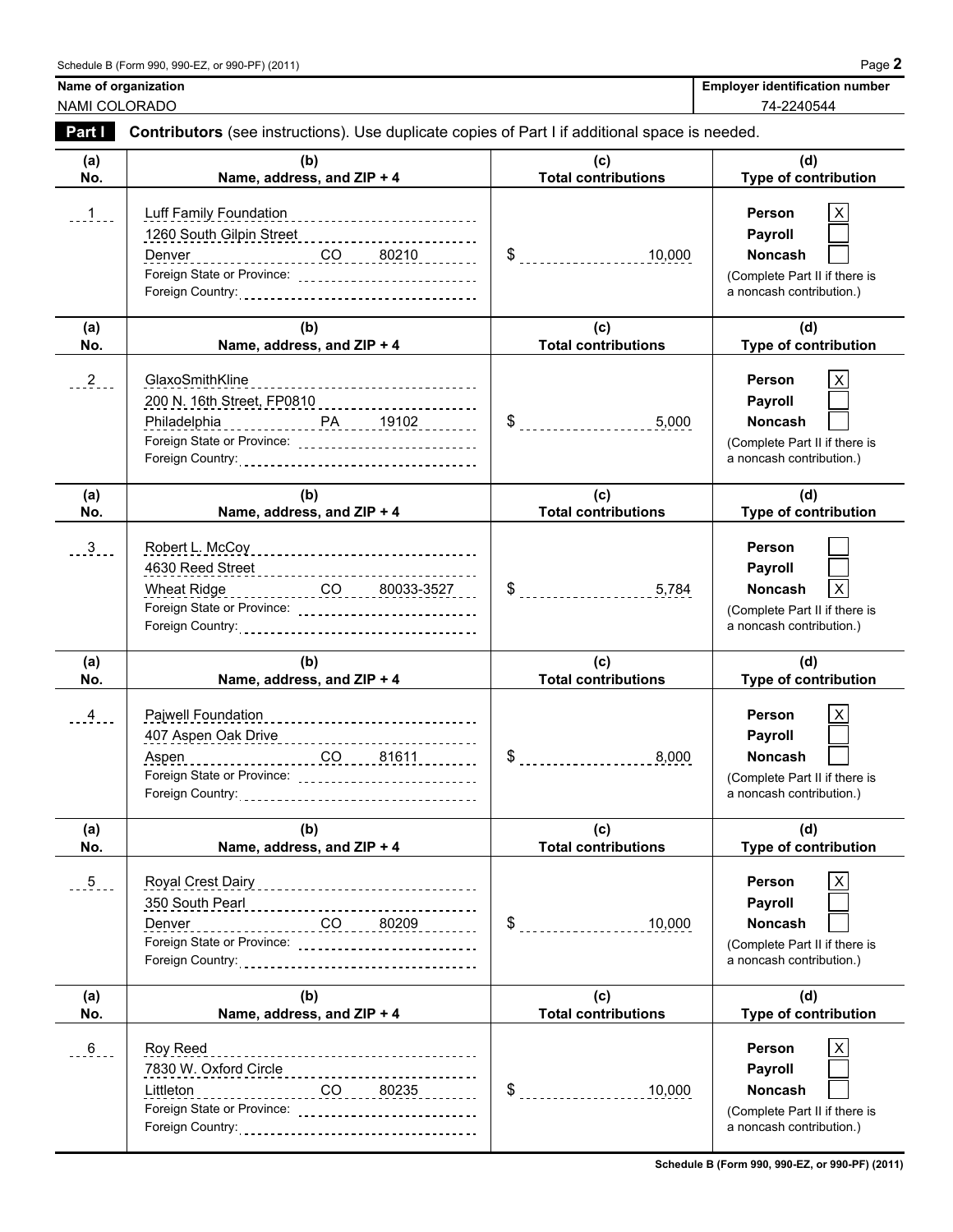| <b>Employer identification number</b> |  |
|---------------------------------------|--|
| 74-2240544                            |  |

### **Name of organization** NAMI COLORADO

| Part I      | Contributors (see instructions). Use duplicate copies of Part I if additional space is needed.                                                                                                  |                                   |                                                                                                  |
|-------------|-------------------------------------------------------------------------------------------------------------------------------------------------------------------------------------------------|-----------------------------------|--------------------------------------------------------------------------------------------------|
| (a)<br>No.  | (b)<br>Name, address, and ZIP + 4                                                                                                                                                               | (c)<br><b>Total contributions</b> | (d)<br>Type of contribution                                                                      |
| $-7$        | State of Colorado<br>-----------------------<br>225 E. 18th Avenue, Suite 802<br>Denver ___________________CO _____80203 ________<br>Foreign State or Province: _______________________________ | $\frac{1}{2}$ 58,864              | Person<br>Payroll<br>Noncash<br>(Complete Part II if there is<br>a noncash contribution.)        |
| (a)<br>No.  | (b)<br>Name, address, and ZIP + 4                                                                                                                                                               | (c)<br><b>Total contributions</b> | (d)<br>Type of contribution                                                                      |
| $-8$        | Foreign State or Province: ____________________________                                                                                                                                         | $\$\$<br>$\overline{\mathbf{0}}$  | Person<br>Payroll<br>Noncash<br>(Complete Part II if there is<br>a noncash contribution.)        |
| (a)<br>No.  | (b)<br>Name, address, and ZIP + 4                                                                                                                                                               | (c)<br><b>Total contributions</b> | (d)<br>Type of contribution                                                                      |
| $-9$        | Foreign State or Province: _____________________________                                                                                                                                        | $\$\quad$<br>$\mathbf 0$          | Person<br>Payroll<br><b>Noncash</b><br>(Complete Part II if there is<br>a noncash contribution.) |
| (a)<br>No.  | (b)<br>Name, address, and ZIP + 4                                                                                                                                                               | (c)<br><b>Total contributions</b> | (d)<br>Type of contribution                                                                      |
| <u>. 10</u> | Foreign State or Province: ____________________________                                                                                                                                         | \$<br>$\mathbf 0$                 | Person<br>Payroll<br>Noncash<br>(Complete Part II if there is<br>a noncash contribution.)        |
| (a)<br>No.  | (b)<br>Name, address, and ZIP + 4                                                                                                                                                               | (c)<br><b>Total contributions</b> | (d)<br>Type of contribution                                                                      |
| $11 -$      | --------------------------------                                                                                                                                                                | \$<br>$\overline{0}$              | Person<br>Payroll<br>Noncash<br>(Complete Part II if there is<br>a noncash contribution.)        |
| (a)<br>No.  | (b)<br>Name, address, and ZIP + 4                                                                                                                                                               | (c)<br><b>Total contributions</b> | (d)<br>Type of contribution                                                                      |
| $12 -$      | -------------------------------<br>Foreign State or Province: ______________________________                                                                                                    | \$<br>$\mathbf{0}$                | Person<br>Payroll<br>Noncash<br>(Complete Part II if there is<br>a noncash contribution.)        |

**Schedule B (Form 990, 990-EZ, or 990-PF) (2011)**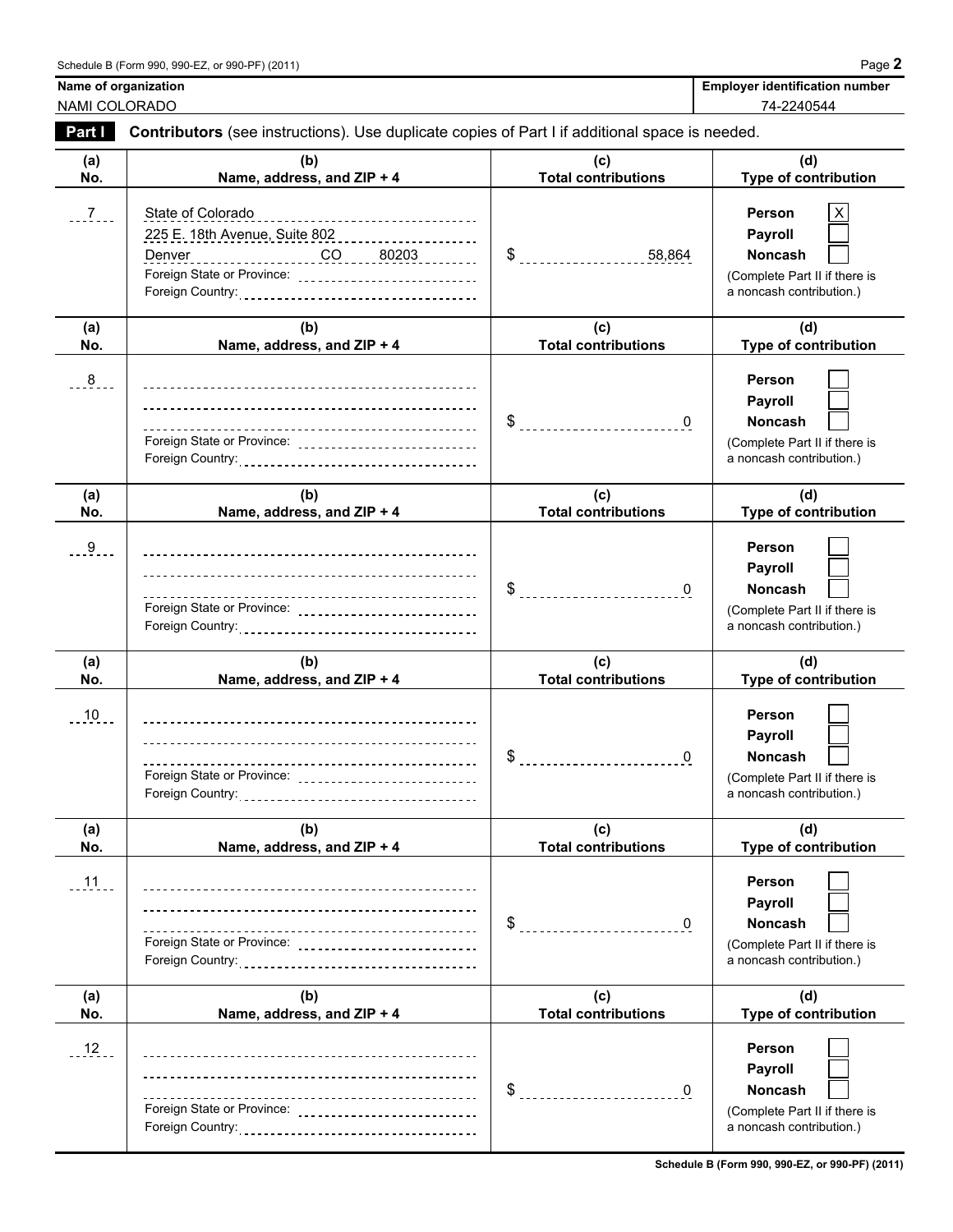Name of organization **Name of organization Employer identification number** 

# NAMI COLORADO 74-2240544

**Part II Noncash Property** (see instructions). Use duplicate copies of Part II if additional space is needed.

| (a) No.<br>from<br>Part I | (b)<br>Description of noncash property given | (c)<br>FMV (or estimate)<br>(see instructions) | (d)<br>Date received |
|---------------------------|----------------------------------------------|------------------------------------------------|----------------------|
| $\frac{3}{2}$             | 200 shares Suncor Energy                     | \$5,784                                        | 12/1/2011            |
| (a) No.<br>from<br>Part I | (b)<br>Description of noncash property given | (c)<br>FMV (or estimate)<br>(see instructions) | (d)<br>Date received |
|                           |                                              | \$<br>0                                        |                      |
| (a) No.<br>from<br>Part I | (b)<br>Description of noncash property given | (c)<br>FMV (or estimate)<br>(see instructions) | (d)<br>Date received |
|                           |                                              | $\sim$<br>0                                    |                      |
| (a) No.<br>from<br>Part I | (b)<br>Description of noncash property given | (c)<br>FMV (or estimate)<br>(see instructions) | (d)<br>Date received |
|                           |                                              | \$<br>0                                        |                      |
| (a) No.<br>from<br>Part I | (b)<br>Description of noncash property given | (c)<br>FMV (or estimate)<br>(see instructions) | (d)<br>Date received |
|                           |                                              | \$<br>0                                        |                      |
| (a) No.<br>from<br>Part I | (b)<br>Description of noncash property given | (c)<br>FMV (or estimate)<br>(see instructions) | (d)<br>Date received |
|                           |                                              | \$<br>$\mathbf 0$                              |                      |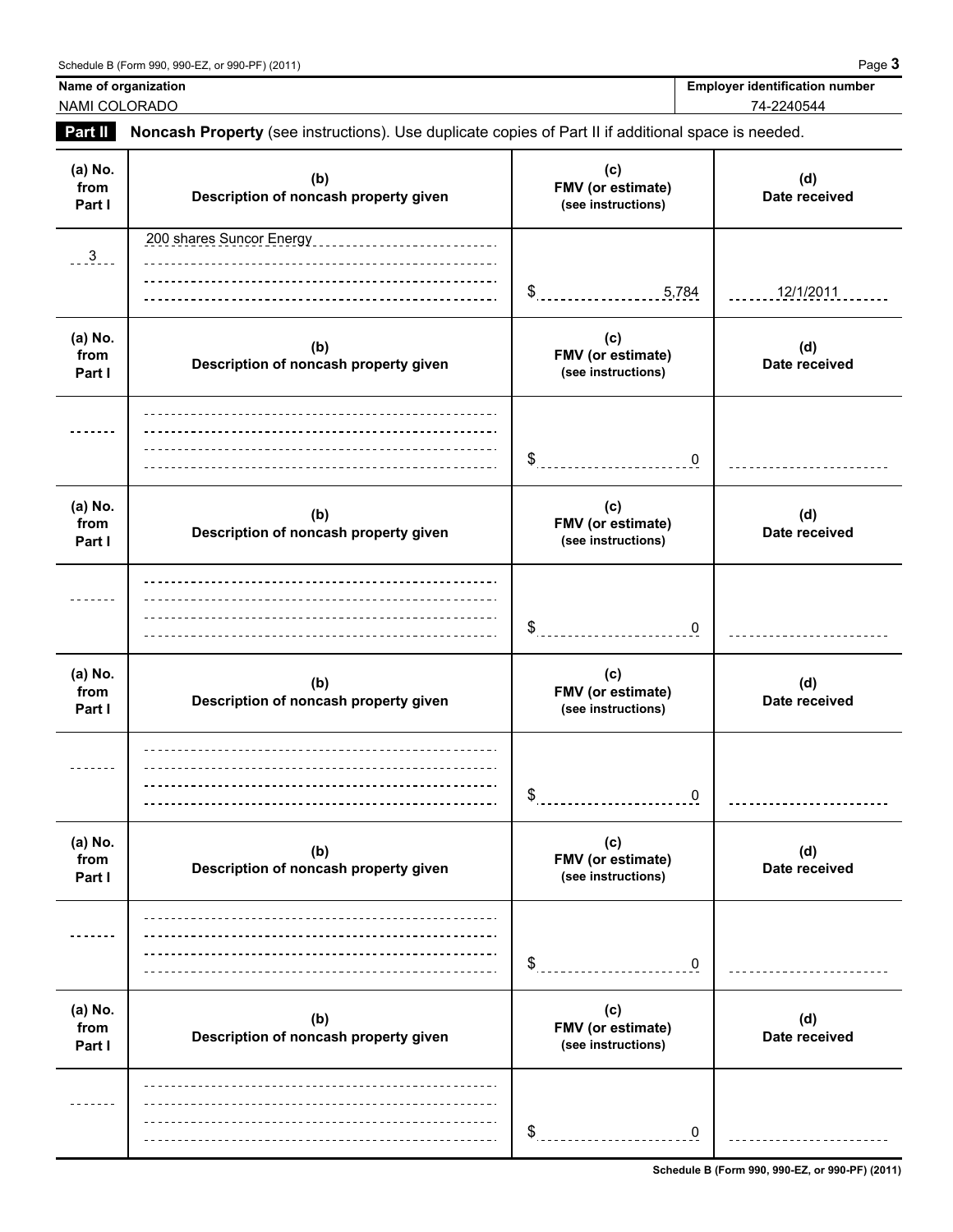| <b>SCHEDULE D</b> |  |
|-------------------|--|
| (Form 990)        |  |

# **SCHEDULE D** OMB No. 1545-0047 **(Form 990) Supplemental Financial Statements**

**Complete if the organization answered "Yes," to Form 990, Part IV, line 6, 7, 8, 9, 10, 11a, 11b, 11c, 11d, 11e, 11f, 12a, or 12b.**

| OMB No. 1545-0047     |  |
|-----------------------|--|
| 2011                  |  |
|                       |  |
| <b>Open to Public</b> |  |
| <b>Inspection</b>     |  |

 $\blacksquare$ 

|              | Department of the Treasury                           |                                                                                                                                  | Part IV, Illie 0, 7, 0, 9, 10, 11d, 110, 110, 110, 11e, 11l, 12d, 01 12D.<br>Attach to Form 990. > See separate instructions. |                                                     | Open to Public                  |
|--------------|------------------------------------------------------|----------------------------------------------------------------------------------------------------------------------------------|-------------------------------------------------------------------------------------------------------------------------------|-----------------------------------------------------|---------------------------------|
|              | Internal Revenue Service<br>Name of the organization |                                                                                                                                  |                                                                                                                               | <b>Employer identification number</b>               | Inspection                      |
|              | NAMI COLORADO                                        |                                                                                                                                  |                                                                                                                               |                                                     | 74-2240544                      |
|              | <b>Part I</b>                                        | Organizations Maintaining Donor Advised Funds or Other Similar Funds or Accounts. Complete if                                    |                                                                                                                               |                                                     |                                 |
|              |                                                      | the organization answered "Yes" to Form 990, Part IV, line 6.                                                                    |                                                                                                                               |                                                     |                                 |
|              |                                                      |                                                                                                                                  | (a) Donor advised funds                                                                                                       | (b) Funds and other accounts                        |                                 |
|              |                                                      | Total number at end of year                                                                                                      |                                                                                                                               |                                                     |                                 |
| 2            |                                                      | Aggregate contributions to (during year)                                                                                         |                                                                                                                               |                                                     |                                 |
| 3            |                                                      | Aggregate grants from (during year)                                                                                              |                                                                                                                               |                                                     |                                 |
| 4            |                                                      | Aggregate value at end of year                                                                                                   |                                                                                                                               |                                                     |                                 |
| 5            |                                                      | Did the organization inform all donors and donor advisors in writing that the assets held in donor advised                       |                                                                                                                               |                                                     |                                 |
|              |                                                      | funds are the organization's property, subject to the organization's exclusive legal control?                                    |                                                                                                                               |                                                     | Yes<br>No                       |
| 6            |                                                      | Did the organization inform all grantees, donors, and donor advisors in writing that grant funds can be                          |                                                                                                                               |                                                     |                                 |
|              |                                                      | used only for charitable purposes and not for the benefit of the donor or donor advisor, or for any other                        |                                                                                                                               |                                                     |                                 |
|              |                                                      |                                                                                                                                  |                                                                                                                               |                                                     | Yes<br>No                       |
|              | <b>Part II</b>                                       | Conservation Easements. Complete if the organization answered "Yes" to Form 990, Part IV, line 7.                                |                                                                                                                               |                                                     |                                 |
| 1            |                                                      | Purpose(s) of conservation easements held by the organization (check all that apply).                                            |                                                                                                                               |                                                     |                                 |
|              |                                                      | Preservation of land for public use (e.g., recreation or education)                                                              |                                                                                                                               | Preservation of an historically important land area |                                 |
|              |                                                      | Protection of natural habitat                                                                                                    |                                                                                                                               | Preservation of a certified historic structure      |                                 |
|              |                                                      | Preservation of open space                                                                                                       |                                                                                                                               |                                                     |                                 |
| $\mathbf{2}$ |                                                      | Complete lines 2a through 2d if the organization held a qualified conservation contribution in the form of a conservation        |                                                                                                                               |                                                     |                                 |
|              |                                                      | easement on the last day of the tax year.                                                                                        |                                                                                                                               |                                                     |                                 |
|              |                                                      |                                                                                                                                  |                                                                                                                               |                                                     | Held at the End of the Tax Year |
|              |                                                      |                                                                                                                                  |                                                                                                                               | 2a                                                  |                                 |
|              |                                                      |                                                                                                                                  |                                                                                                                               | 2 <sub>b</sub>                                      |                                 |
|              |                                                      | Number of conservation easements on a certified historic structure included in (a)                                               |                                                                                                                               | 2c                                                  |                                 |
| d            |                                                      | Number of conservation easements included in (c) acquired after 8/17/06, and not on a                                            |                                                                                                                               |                                                     |                                 |
|              |                                                      |                                                                                                                                  |                                                                                                                               | 2d                                                  |                                 |
| 3            |                                                      | Number of conservation easements modified, transferred, released, extinguished, or terminated by the organization                |                                                                                                                               |                                                     |                                 |
|              | during the tax year $\blacktriangleright$            | Number of states where property subject to conservation easement is located                                                      |                                                                                                                               |                                                     |                                 |
| 4<br>5       |                                                      | Does the organization have a written policy regarding the periodic monitoring, inspection, handling of                           |                                                                                                                               |                                                     |                                 |
|              |                                                      | violations, and enforcement of the conservation easements it holds?                                                              |                                                                                                                               |                                                     | ∣ Yes<br>No                     |
| 6            |                                                      | Staff and volunteer hours devoted to monitoring, inspecting, and enforcing conservation easements during the year                |                                                                                                                               |                                                     |                                 |
|              |                                                      |                                                                                                                                  |                                                                                                                               |                                                     |                                 |
|              |                                                      | Amount of expenses incurred in monitoring, inspecting, and enforcing conservation easements during the year                      |                                                                                                                               |                                                     |                                 |
|              | $\blacktriangleright$ \$<br>                         |                                                                                                                                  |                                                                                                                               |                                                     |                                 |
|              |                                                      | Does each conservation easement reported on line 2(d) above satisfy the requirements of section                                  |                                                                                                                               |                                                     |                                 |
|              |                                                      |                                                                                                                                  |                                                                                                                               |                                                     | Yes<br>No                       |
| 9            |                                                      | In Part XIV, describe how the organization reports conservation easements in its revenue and expense statement, and              |                                                                                                                               |                                                     |                                 |
|              |                                                      | balance sheet, and include, if applicable, the text of the footnote to the organization's financial statements that describes    |                                                                                                                               |                                                     |                                 |
|              |                                                      | the organization's accounting for conservation easements.                                                                        |                                                                                                                               |                                                     |                                 |
|              | Part III                                             | Organizations Maintaining Collections of Art, Historical Treasures, or Other Similar Assets.                                     |                                                                                                                               |                                                     |                                 |
|              |                                                      | Complete if the organization answered "Yes" to Form 990, Part IV, line 8.                                                        |                                                                                                                               |                                                     |                                 |
|              |                                                      | 1a If the organization elected, as permitted under SFAS 116 (ASC 958), not to report in its revenue statement and balance sheet  |                                                                                                                               |                                                     |                                 |
|              |                                                      | works of art, historical treasures, or other similar assets held for public exhibition, education, or research in furtherance    |                                                                                                                               |                                                     |                                 |
|              |                                                      | of public service, provide, in Part XIV, the text of the footnote to its financial statements that describes these items.        |                                                                                                                               |                                                     |                                 |
| b            |                                                      | If the organization elected, as permitted under SFAS 116 (ASC 958), to report in its revenue statement and balance sheet         |                                                                                                                               |                                                     |                                 |
|              |                                                      | works of art, historical treasures, or other similar assets held for public exhibition, education, or research in furtherance    |                                                                                                                               |                                                     |                                 |
|              |                                                      | of public service, provide the following amounts relating to these items:                                                        |                                                                                                                               |                                                     |                                 |
|              |                                                      | (i) Revenues included in Form 990, Part VIII, line 1. $\blacktriangleright$ \$                                                   |                                                                                                                               |                                                     |                                 |
|              |                                                      |                                                                                                                                  |                                                                                                                               |                                                     |                                 |
| $\mathbf{2}$ |                                                      | If the organization received or held works of art, historical treasures, or other similar assets for financial gain, provide the |                                                                                                                               |                                                     |                                 |
|              |                                                      | following amounts required to be reported under SFAS 116 (ASC 958) relating to these items:                                      |                                                                                                                               |                                                     |                                 |

**a** Revenues included in Form 990, Part VIII, line 1 . . . . . . . . . . . . . . . . . . . . . . . . . . . . . . . . . . . . . . . . . . . . . . . . . \$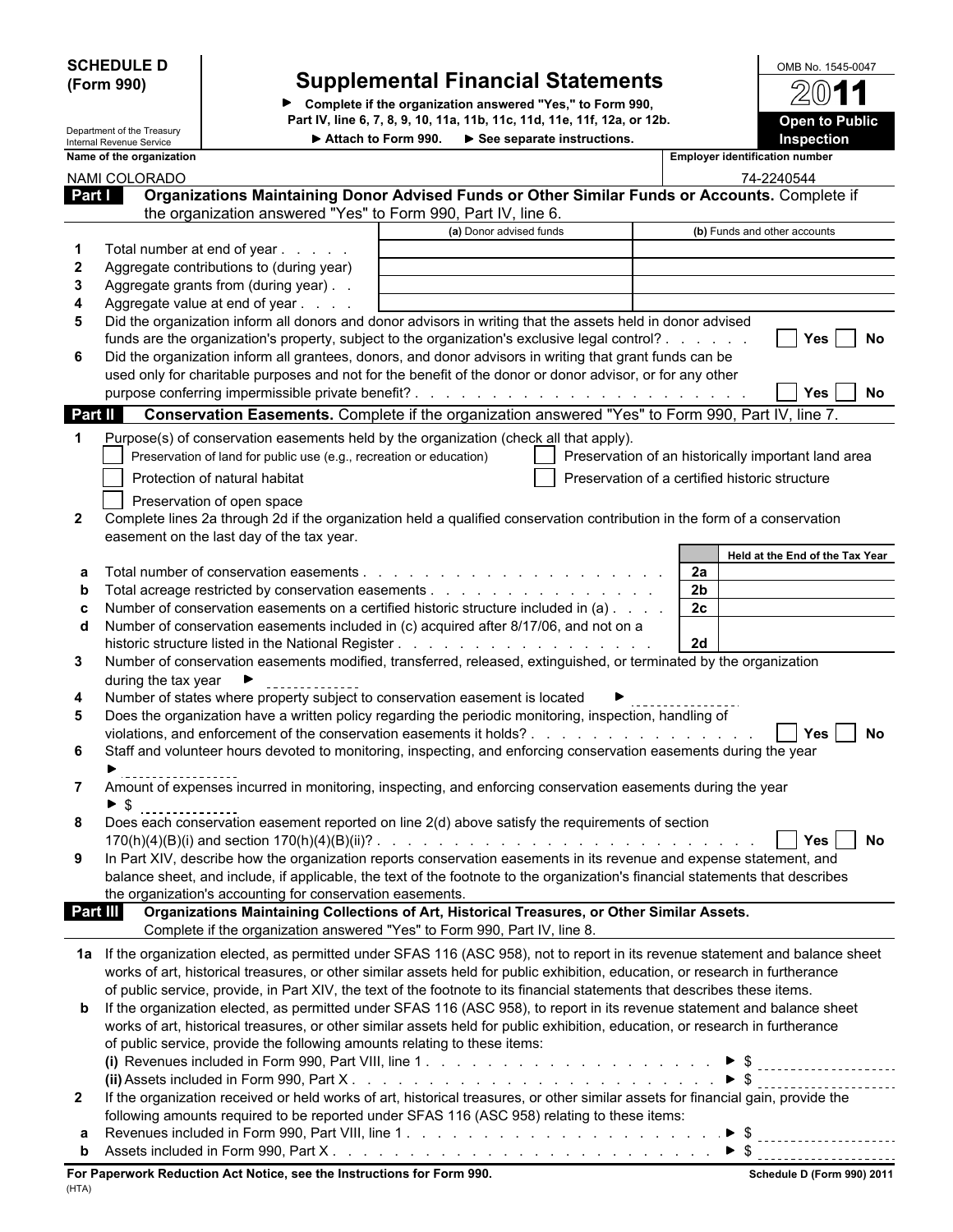|                     | NAMI COLORADO                                                                                                                                                                                                                |                                         |                |                                    | 74-2240544                      |          |                     |                |
|---------------------|------------------------------------------------------------------------------------------------------------------------------------------------------------------------------------------------------------------------------|-----------------------------------------|----------------|------------------------------------|---------------------------------|----------|---------------------|----------------|
|                     | Schedule D (Form 990) 2011                                                                                                                                                                                                   |                                         |                |                                    |                                 |          |                     | Page 2         |
| Part III            | Organizations Maintaining Collections of Art, Historical Treasures, or Other Similar Assets (continued)                                                                                                                      |                                         |                |                                    |                                 |          |                     |                |
| 3                   | Using the organization's acquisition, accession, and other records, check any of the following that are a significant<br>use of its collection items (check all that apply):                                                 |                                         |                |                                    |                                 |          |                     |                |
| a                   | Public exhibition                                                                                                                                                                                                            |                                         |                | Loan or exchange programs          |                                 |          |                     |                |
|                     | Scholarly research                                                                                                                                                                                                           |                                         | Other          |                                    |                                 |          |                     |                |
| b                   |                                                                                                                                                                                                                              |                                         |                |                                    |                                 |          |                     |                |
| C                   | Preservation for future generations                                                                                                                                                                                          |                                         |                |                                    |                                 |          |                     |                |
| 4                   | Provide a description of the organization's collections and explain how they further the organization's exempt purpose in<br>Part XIV.                                                                                       |                                         |                |                                    |                                 |          |                     |                |
| 5                   | During the year, did the organization solicit or receive donations of art, historical treasures, or other similar<br>assets to be sold to raise funds rather than to be maintained as part of the organization's collection? |                                         |                |                                    |                                 |          | Yes                 | No             |
| <b>Part IV</b>      | Escrow and Custodial Arrangements. Complete if the organization answered "Yes" to Form 990, Part<br>IV, line 9, or reported an amount on Form 990, Part X, line 21.                                                          |                                         |                |                                    |                                 |          |                     |                |
| 1a                  | Is the organization an agent, trustee, custodian or other intermediary for contributions or other assets not                                                                                                                 |                                         |                |                                    |                                 |          |                     |                |
|                     |                                                                                                                                                                                                                              |                                         |                |                                    |                                 |          | Yes                 | No             |
| b                   | "Yes," explain the arrangement in Part XIV and complete the following table:                                                                                                                                                 |                                         |                |                                    |                                 |          |                     |                |
|                     |                                                                                                                                                                                                                              |                                         |                |                                    |                                 |          | Amount              |                |
| C                   |                                                                                                                                                                                                                              |                                         |                |                                    | 1c                              |          |                     | 0              |
|                     |                                                                                                                                                                                                                              |                                         |                |                                    | 1 <sub>d</sub>                  |          |                     |                |
|                     |                                                                                                                                                                                                                              |                                         |                |                                    | 1e                              |          |                     |                |
|                     |                                                                                                                                                                                                                              |                                         |                |                                    | 1f                              |          |                     | 0              |
| 2a                  | <b>b</b> If "Yes," explain the arrangement in Part XIV.                                                                                                                                                                      |                                         |                |                                    |                                 |          |                     | Yes $X$ No     |
| Part $\overline{V}$ | Endowment Funds. Complete if the organization answered "Yes" to Form 990, Part IV, line 10.                                                                                                                                  |                                         |                |                                    |                                 |          |                     |                |
|                     |                                                                                                                                                                                                                              | (a) Current year                        | (b) Prior year | (c) Two years back                 | (d) Three years back            |          | (e) Four years back |                |
| 1a                  | Beginning of year balance                                                                                                                                                                                                    | 69,451                                  | 30,409         |                                    | 3,652                           |          |                     |                |
|                     | Contributions                                                                                                                                                                                                                | 5,784                                   | 32,829         |                                    | 26,162                          | 3,604    |                     |                |
| c                   | Net investment earnings, gains,                                                                                                                                                                                              |                                         |                |                                    |                                 |          |                     |                |
|                     | and losses                                                                                                                                                                                                                   | 3,514                                   | 6,535          |                                    | 595                             | 48       |                     |                |
|                     | Grants or scholarships                                                                                                                                                                                                       |                                         |                |                                    |                                 |          |                     |                |
| е                   | Other expenditures for facilities                                                                                                                                                                                            |                                         |                |                                    |                                 |          |                     |                |
|                     | and programs                                                                                                                                                                                                                 |                                         |                |                                    |                                 |          |                     |                |
|                     | Administrative expenses                                                                                                                                                                                                      |                                         | 322            |                                    |                                 |          |                     |                |
|                     | End of year balance                                                                                                                                                                                                          | 78,749                                  | 69,451         |                                    | 30,409                          | 3,652    |                     |                |
| 2                   | Provide the estimated percentage of the current year end balance (line 1g, column (a)) held as:                                                                                                                              |                                         |                |                                    |                                 |          |                     |                |
| а                   | Board designated or quasi-endowment                                                                                                                                                                                          | ▶                                       | 22%            |                                    |                                 |          |                     |                |
| b                   | Permanent endowment                                                                                                                                                                                                          | 78%                                     |                |                                    |                                 |          |                     |                |
| C                   | Temporarily restricted endowment ▶                                                                                                                                                                                           | $\%$                                    |                |                                    |                                 |          |                     |                |
|                     | The percentages in lines 2a, 2b, and 2c should equal 100%.                                                                                                                                                                   |                                         |                |                                    |                                 |          |                     |                |
| За                  | Are there endowment funds not in the possession of the organization that are held and administered for the                                                                                                                   |                                         |                |                                    |                                 |          |                     |                |
|                     | organization by:                                                                                                                                                                                                             |                                         |                |                                    |                                 |          | Yes                 | No             |
|                     | (i)                                                                                                                                                                                                                          |                                         |                |                                    |                                 |          | 3a(i)               | $\pmb{\times}$ |
|                     | (ii)                                                                                                                                                                                                                         |                                         |                |                                    |                                 |          | 3a(ii)              | X              |
|                     | If "Yes" to 3a(ii), are the related organizations listed as required on Schedule R?                                                                                                                                          |                                         |                |                                    |                                 |          | 3 <sub>b</sub>      |                |
| 4                   | Describe in Part XIV the intended uses of the organization's endowment funds.                                                                                                                                                |                                         |                |                                    |                                 |          |                     |                |
| <b>Part VI</b>      | Land, Buildings, and Equipment. See Form 990, Part X, line 10.                                                                                                                                                               |                                         |                |                                    |                                 |          |                     |                |
|                     |                                                                                                                                                                                                                              |                                         |                |                                    |                                 |          |                     |                |
|                     | Description of property                                                                                                                                                                                                      | (a) Cost or other basis<br>(investment) |                | (b) Cost or other<br>basis (other) | (c) Accumulated<br>depreciation |          | (d) Book value      |                |
| 1a                  | Land.                                                                                                                                                                                                                        |                                         | $\Omega$       | $\Omega$                           |                                 |          |                     | 0              |
| b                   | Buildings.                                                                                                                                                                                                                   |                                         | $\overline{0}$ | $\Omega$                           |                                 | $\Omega$ |                     | 0              |
|                     | Leasehold improvements                                                                                                                                                                                                       |                                         | $\mathbf 0$    | $\mathbf{0}$                       |                                 | $\Omega$ |                     | $\mathbf{0}$   |
| d                   | Equipment.                                                                                                                                                                                                                   |                                         | $\mathbf 0$    | 31,833                             |                                 | 15,172   |                     | 16,661         |
| e                   | Other <u>.</u>                                                                                                                                                                                                               |                                         | $\mathbf 0$    | ΩI                                 |                                 | $\Omega$ |                     | 0              |
|                     | Total. Add lines 1a through 1e. (Column (d) must equal Form 990, Part X, column (B), line $10(c)$ .) $\blacktriangleright$                                                                                                   |                                         |                |                                    |                                 |          |                     | 16,661         |

**Schedule D (Form 990) 2011**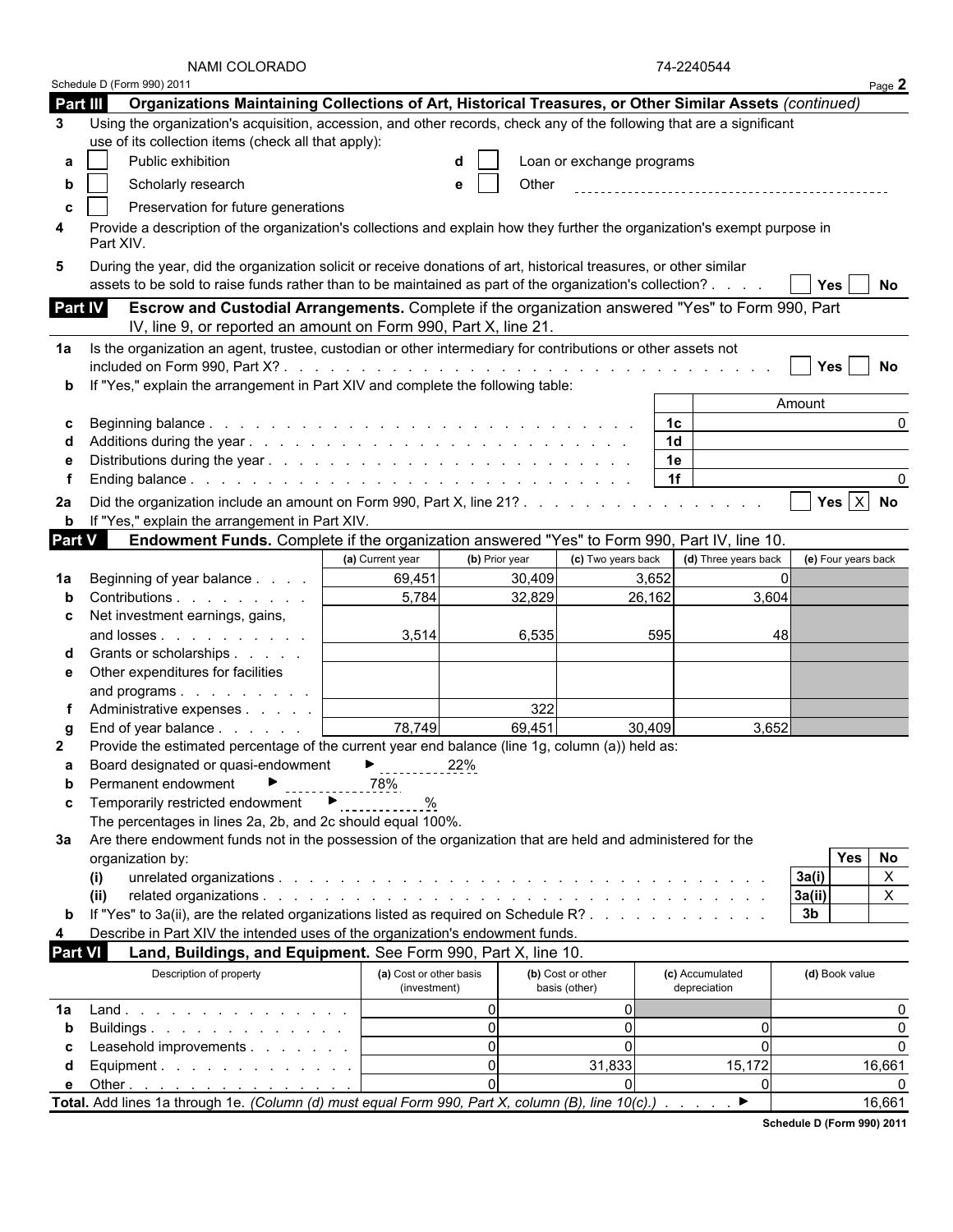| (a) Description of security or category<br>(including name of security) | (b) Book value | (c) Method of valuation:<br>Cost or end-of-year market value |
|-------------------------------------------------------------------------|----------------|--------------------------------------------------------------|
| (1) Financial derivatives                                               |                |                                                              |
| (2) Closely-held equity interests                                       |                |                                                              |
| $(3)$ Other<br>                                                         |                |                                                              |
| (A)                                                                     |                |                                                              |
|                                                                         |                |                                                              |
| $\overline{C}$                                                          |                |                                                              |
| $\overline{\phantom{a}}$ (D)                                            |                |                                                              |
| $-L(E)$                                                                 |                |                                                              |
| (F)                                                                     |                |                                                              |
|                                                                         |                |                                                              |
| $-H)$                                                                   |                |                                                              |
|                                                                         |                |                                                              |
| Total. (Column (b) must equal Form 990, Part X, col. (B) line 12.)      |                |                                                              |

### **Part VIII Investments—Program Related.** See Form 990, Part X, line 13.

| (a) Description of investment type                                      | (b) Book value | (c) Method of valuation:<br>Cost or end-of-year market value |
|-------------------------------------------------------------------------|----------------|--------------------------------------------------------------|
| (1)                                                                     |                |                                                              |
| (2)                                                                     |                |                                                              |
| (3)                                                                     |                |                                                              |
| (4)                                                                     |                |                                                              |
| (5)                                                                     |                |                                                              |
| (6)                                                                     |                |                                                              |
| (7)                                                                     |                |                                                              |
| (8)                                                                     |                |                                                              |
| (9)                                                                     |                |                                                              |
| (10)                                                                    |                |                                                              |
| Total. (Column (b) must equal Form 990, Part X, col. (B) line 13.)<br>▶ |                |                                                              |

### **Part IX Other Assets.** See Form 990, Part X, line 15.

| (a) Description | (b) Book value |
|-----------------|----------------|
| $\sqrt{1}$      |                |
| (2)             |                |
| (3)             |                |
| (4)             |                |
| (5)             |                |
| (6)             |                |
|                 |                |
| (8)             |                |
| (9)             |                |
| (10)            |                |
|                 |                |

**Total.** *(Column (b) must equal Form 990, Part X, col. (B) line 15.) . . . . . . . . . . . . . . . . . . . . . . . . . . . . . . . . . . . . . . . . . . . .* 0 **Part X Other Liabilities.** See Form 990, Part X, line 25.

|      | (a) Description of liability                                       | (b) Book value |  |
|------|--------------------------------------------------------------------|----------------|--|
|      | (1) Federal income taxes                                           |                |  |
| (2   |                                                                    |                |  |
| (3)  |                                                                    |                |  |
| (4)  |                                                                    |                |  |
| (5)  |                                                                    |                |  |
| (6)  |                                                                    |                |  |
|      |                                                                    |                |  |
| (8)  |                                                                    |                |  |
| (9)  |                                                                    |                |  |
| (10) |                                                                    |                |  |
| (11) |                                                                    |                |  |
|      | Total. (Column (b) must equal Form 990, Part X, col. (B) line 25.) |                |  |

**2.** FIN 48 (ASC 740) Footnote. In Part XIV, provide the text of the footnote to the organization's financial statements that reports the organization's liability for uncertain tax positions under FIN 48 (ASC 740).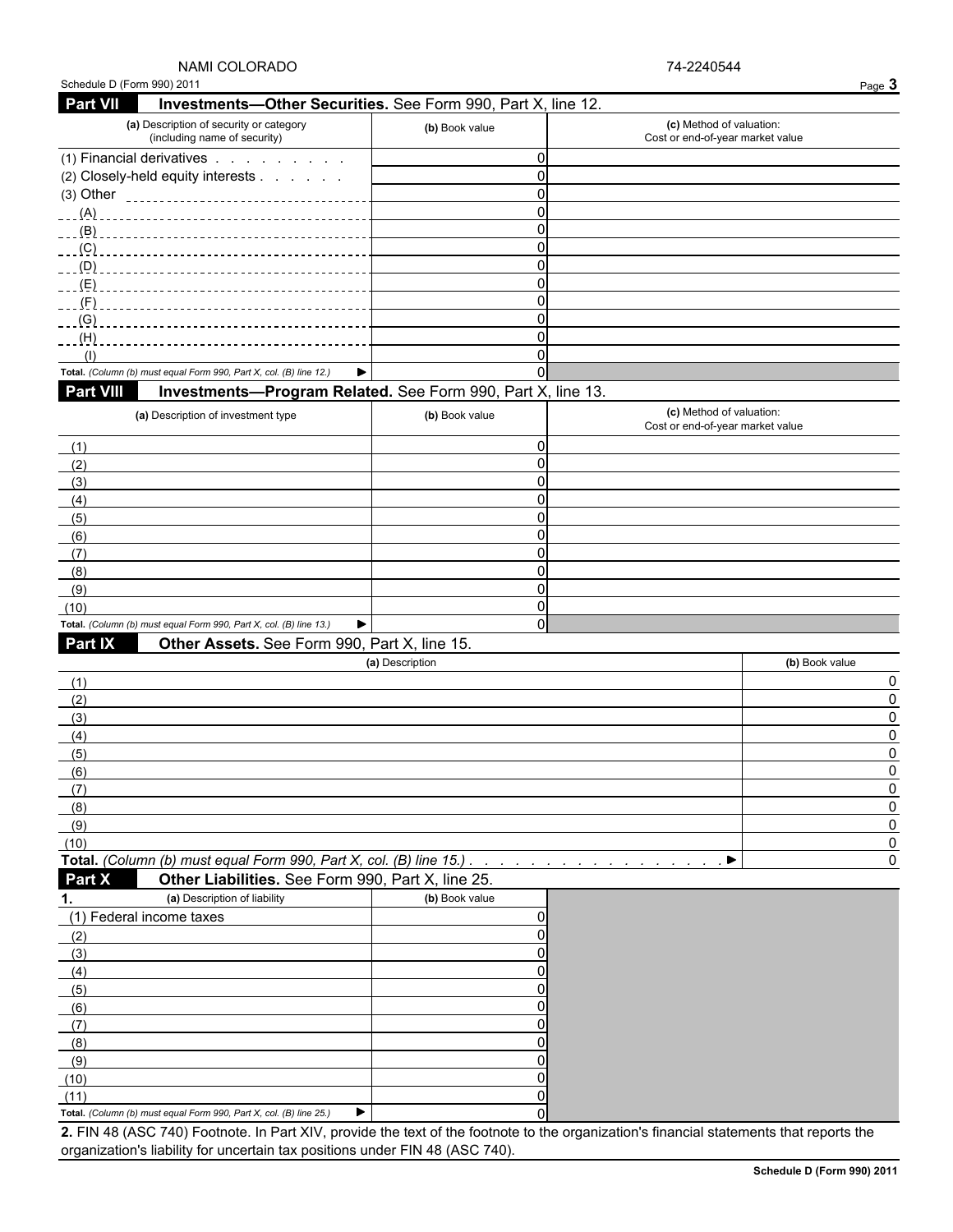|                 | Schedule D (Form 990) 2011                                                                                                          |                |       |                |             | Page 4   |
|-----------------|-------------------------------------------------------------------------------------------------------------------------------------|----------------|-------|----------------|-------------|----------|
| <b>Part XI</b>  | Reconciliation of Change in Net Assets from Form 990 to Audited Financial Statements                                                |                |       |                |             |          |
| $\mathbf 1$     |                                                                                                                                     |                |       |                |             | 239,057  |
| $\mathbf{2}$    |                                                                                                                                     |                |       | $\mathbf{2}$   |             | 216,991  |
| 3               |                                                                                                                                     |                |       | $\mathbf{3}$   |             | 22,066   |
| 4               |                                                                                                                                     |                |       | 4              |             |          |
| 5               |                                                                                                                                     |                |       | 5              |             |          |
| 6               |                                                                                                                                     |                |       | 6              |             |          |
| 7               |                                                                                                                                     |                |       | $\overline{7}$ |             |          |
| 8               |                                                                                                                                     |                |       | 8              |             |          |
| 9               |                                                                                                                                     |                |       | 9              |             | $\Omega$ |
| 10              | Excess or (deficit) for the year per audited financial statements. Combine lines 3 and 9                                            |                |       | 10             |             | 22,066   |
| <b>Part XII</b> | Reconciliation of Revenue per Audited Financial Statements With Revenue per Return                                                  |                |       |                |             |          |
| -1              | Total revenue, gains, and other support per audited financial statements                                                            |                |       |                |             | 246,938  |
| $\mathbf{2}$    | Amounts included on line 1 but not on Form 990, Part VIII, line 12:                                                                 |                |       |                |             |          |
|                 |                                                                                                                                     | 2a             |       |                |             |          |
| a               |                                                                                                                                     | 2 <sub>b</sub> |       |                |             |          |
| b               | Donated services and use of facilities                                                                                              |                |       |                |             |          |
| c               |                                                                                                                                     | 2c             |       |                |             |          |
| d               |                                                                                                                                     | 2d             | 7.881 |                |             |          |
| е               |                                                                                                                                     |                |       | 2e             |             | 7,881    |
| 3               |                                                                                                                                     |                |       | $\mathbf{3}$   |             | 239,057  |
| 4               | Amounts included on Form 990, Part VIII, line 12, but not on line 1:                                                                |                |       |                |             |          |
| a               | Investment expenses not included on Form 990, Part VIII, line 7b                                                                    | 4a             |       |                |             |          |
|                 |                                                                                                                                     |                |       |                |             |          |
|                 |                                                                                                                                     |                |       | 4c             |             | ŋ        |
| 5               | Total revenue. Add lines 3 and 4c. (This must equal Form 990, Part I, line 12.)                                                     |                |       |                | 5           | 239,057  |
|                 | <b>Part XIII</b><br>Reconciliation of Expenses per Audited Financial Statements With Expenses per Return                            |                |       |                |             |          |
| 1               |                                                                                                                                     |                |       |                | $\mathbf 1$ | 224,872  |
| $\mathbf{2}$    | Amounts included on line 1 but not on Form 990, Part IX, line 25:                                                                   |                |       |                |             |          |
| a               | Donated services and use of facilities                                                                                              | 2a             |       |                |             |          |
|                 |                                                                                                                                     | 2 <sub>b</sub> |       |                |             |          |
| c               |                                                                                                                                     | 2c             |       |                |             |          |
| d               |                                                                                                                                     |                | 7.881 |                |             |          |
| е               |                                                                                                                                     |                |       | <b>2e</b>      |             | 7,881    |
| 3               |                                                                                                                                     |                |       | $\mathbf{3}$   |             | 216,991  |
| Δ               | Amounts included on Form 990, Part IX, line 25, but not on line 1:                                                                  |                |       |                |             |          |
| a               | Investment expenses not included on Form 990, Part VIII, line 7b                                                                    | 4a             |       |                |             |          |
|                 | Other (Describe in Part XIV.). $\ldots$ $\ldots$ $\ldots$ $\ldots$ $\ldots$ $\ldots$ $\ldots$ $\downarrow$ 4b                       |                |       |                |             |          |
| c               |                                                                                                                                     |                |       | 4с             |             | 0        |
| 5               | Total expenses. Add lines 3 and 4c. (This must equal Form 990, Part I, line 18.)                                                    |                |       |                | $\sqrt{5}$  |          |
|                 |                                                                                                                                     |                |       |                |             | 216,991  |
|                 | <b>Part XIV</b><br><b>Supplemental Information</b>                                                                                  |                |       |                |             |          |
|                 | Complete this part to provide the descriptions required for Part II, lines 3, 5, and 9; Part III, lines 1a and 4; Part IV, lines 1b |                |       |                |             |          |
|                 | and 2b; Part V, line 4; Part X, line 2; Part XI, line 8; Part XII, lines 2d and 4b; and Part XIII, lines 2d and 4b. Also complete   |                |       |                |             |          |
|                 | this part to provide any additional information.                                                                                    |                |       |                |             |          |
|                 |                                                                                                                                     |                |       |                |             |          |
|                 | Part V Line 4 The purpose of the endowment is to provide financial support for advocacy,                                            |                |       |                |             |          |
|                 | program and support programs to mirror the NAMI Colorado mission statement.                                                         |                |       |                |             |          |
|                 |                                                                                                                                     |                |       |                |             |          |
|                 | Part XII Line 2d Portion of expenses relating to fundraising events shown as expense on                                             |                |       |                |             |          |
|                 |                                                                                                                                     |                |       |                |             |          |
|                 | the audit, but included in direct expenses relating to fundraising events on the 990.                                               |                |       |                |             |          |
|                 |                                                                                                                                     |                |       |                |             |          |
|                 | Part XIII Line 2d Portion of expenses relating to fundraising events shown as expense on                                            |                |       |                |             |          |

the audit, but included in direct expenses relating to fundraising events on the 990.

74-2240544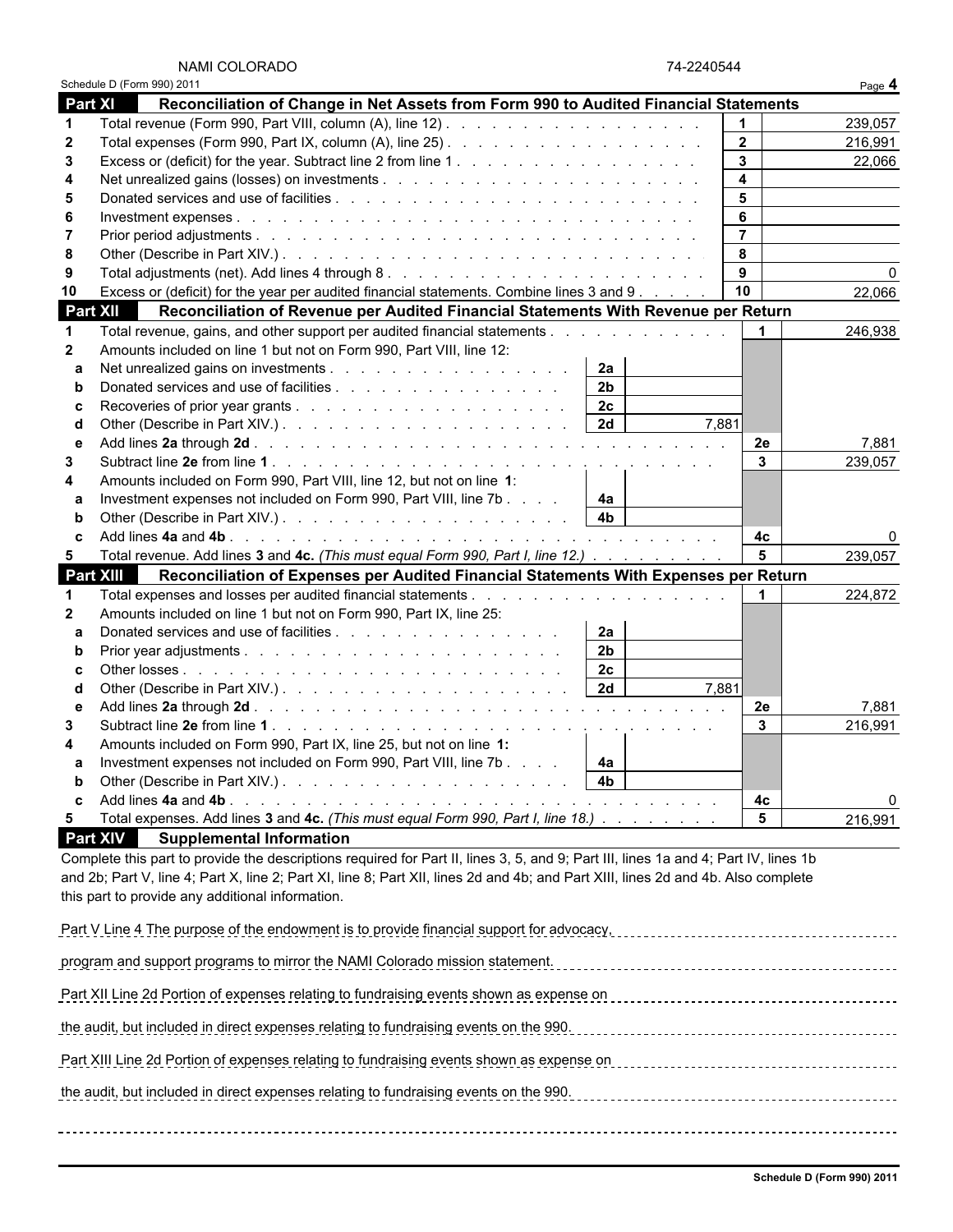| <b>SCHEDULE C</b>                                      | <b>Political Campaign and Lobbying Activities</b>                                                                                                                                                                                                                                 |                                                  |                                                     | OMB No. 1545-0047                                                         |
|--------------------------------------------------------|-----------------------------------------------------------------------------------------------------------------------------------------------------------------------------------------------------------------------------------------------------------------------------------|--------------------------------------------------|-----------------------------------------------------|---------------------------------------------------------------------------|
| (Form 990 or 990-EZ)                                   |                                                                                                                                                                                                                                                                                   |                                                  |                                                     | 2011                                                                      |
|                                                        | For Organizations Exempt From Income Tax Under section 501(c) and section 527                                                                                                                                                                                                     |                                                  |                                                     |                                                                           |
| Department of the Treasury<br>Internal Revenue Service | ► Complete if the organization is described below. ► Attach to Form 990 or Form 990-EZ.                                                                                                                                                                                           | $\blacktriangleright$ See separate instructions. |                                                     | <b>Open to Public</b><br>Inspection                                       |
|                                                        | If the organization answered "Yes" to Form 990, Part IV, line 3, or Form 990-EZ, Part V, line 46 (Political Campaign Activities), then                                                                                                                                            |                                                  |                                                     |                                                                           |
|                                                        | • Section 501(c)(3) organizations: Complete Parts I-A and B. Do not complete Part I-C.                                                                                                                                                                                            |                                                  |                                                     |                                                                           |
|                                                        | • Section 501(c) (other than section 501(c)(3)) organizations: Complete Parts I-A and C below. Do not complete Part I-B.                                                                                                                                                          |                                                  |                                                     |                                                                           |
|                                                        | • Section 527 organizations: Complete Part I-A only.                                                                                                                                                                                                                              |                                                  |                                                     |                                                                           |
|                                                        | If the organization answered "Yes" to Form 990, Part IV, line 4, or Form 990-EZ, Part VI, line 47 (Lobbying Activities), then                                                                                                                                                     |                                                  |                                                     |                                                                           |
|                                                        | . Section 501(c)(3) organizations that have filed Form 5768 (election under section 501(h)): Complete Part II-A. Do not complete Part II-B.                                                                                                                                       |                                                  |                                                     |                                                                           |
|                                                        | . Section 501(c)(3) organizations that have NOT filed Form 5768 (election under section 501(h)): Complete Part II-B. Do not complete Part II-A.<br>If the organization answered "Yes" to Form 990, Part IV, line 5 (Proxy Tax) or Form 990-EZ, Part V, line 35c (Proxy Tax), then |                                                  |                                                     |                                                                           |
|                                                        | • Section 501(c)(4), (5), or (6) organizations: Complete Part III.                                                                                                                                                                                                                |                                                  |                                                     |                                                                           |
| Name of organization                                   |                                                                                                                                                                                                                                                                                   |                                                  |                                                     | <b>Employer identification number</b>                                     |
| NAMI COLORADO                                          |                                                                                                                                                                                                                                                                                   |                                                  |                                                     | 74-2240544                                                                |
|                                                        | Part I-A Complete if the organization is exempt under section 501(c) or is a section 527 organization.                                                                                                                                                                            |                                                  |                                                     |                                                                           |
|                                                        | Provide a description of the organization's direct and indirect political campaign activities in Part IV.                                                                                                                                                                         |                                                  |                                                     |                                                                           |
| $\mathbf{2}$                                           |                                                                                                                                                                                                                                                                                   |                                                  |                                                     |                                                                           |
| 3                                                      |                                                                                                                                                                                                                                                                                   |                                                  |                                                     |                                                                           |
|                                                        | Part I-B Complete if the organization is exempt under section 501(c)(3).                                                                                                                                                                                                          |                                                  |                                                     |                                                                           |
|                                                        |                                                                                                                                                                                                                                                                                   |                                                  |                                                     |                                                                           |
| $\mathbf{2}$                                           |                                                                                                                                                                                                                                                                                   |                                                  |                                                     |                                                                           |
| 3                                                      | If the organization incurred a section 4955 tax, did it file Form 4720 for this year?                                                                                                                                                                                             |                                                  |                                                     | Yes<br><b>No</b>                                                          |
| 4a                                                     |                                                                                                                                                                                                                                                                                   |                                                  |                                                     | <b>Yes</b><br><b>No</b>                                                   |
| <b>b</b> If "Yes," describe in Part IV.                |                                                                                                                                                                                                                                                                                   |                                                  |                                                     |                                                                           |
| Part I-C                                               | Complete if the organization is exempt under section 501(c), except section 501(c)(3).                                                                                                                                                                                            |                                                  |                                                     |                                                                           |
| 1.                                                     | Enter the amount directly expended by the filing organization for section 527 exempt function                                                                                                                                                                                     |                                                  |                                                     |                                                                           |
|                                                        |                                                                                                                                                                                                                                                                                   |                                                  |                                                     |                                                                           |
| $\mathbf{2}$                                           | Enter the amount of the filing organization's funds contributed to other organizations                                                                                                                                                                                            |                                                  |                                                     |                                                                           |
|                                                        |                                                                                                                                                                                                                                                                                   |                                                  |                                                     | $\triangleright$ \$ $\ldots$ $\ldots$ $\ldots$ $\ldots$ $\ldots$ $\ldots$ |
| 3.                                                     | Total exempt function expenditures. Add lines 1 and 2. Enter here and on Form 1120-POL,                                                                                                                                                                                           |                                                  |                                                     |                                                                           |
|                                                        |                                                                                                                                                                                                                                                                                   |                                                  |                                                     | 0                                                                         |
|                                                        |                                                                                                                                                                                                                                                                                   |                                                  |                                                     | l No                                                                      |
| 5.                                                     | Enter the names, addresses and employer identification number (EIN) of all section 527 political organizations to which the filing                                                                                                                                                |                                                  |                                                     |                                                                           |
|                                                        | organization made payments. For each organization listed, enter the amount paid from the filing organization's funds. Also enter                                                                                                                                                  |                                                  |                                                     |                                                                           |
|                                                        | the amount of political contributions received that were promptly and directly delivered to a separate political organization, such<br>as a separate segregated fund or a political action committee (PAC). If additional space is needed, provide information in Part IV.        |                                                  |                                                     |                                                                           |
|                                                        |                                                                                                                                                                                                                                                                                   |                                                  |                                                     |                                                                           |
| (a) Name                                               | (b) Address                                                                                                                                                                                                                                                                       | $(c)$ EIN                                        | (d) Amount paid from                                | (e) Amount of political                                                   |
|                                                        |                                                                                                                                                                                                                                                                                   |                                                  | filing organization's<br>funds. If none, enter -0-. | contributions received and<br>promptly and directly                       |
|                                                        |                                                                                                                                                                                                                                                                                   |                                                  |                                                     | delivered to a separate                                                   |
|                                                        |                                                                                                                                                                                                                                                                                   |                                                  |                                                     | political organization. If<br>none, enter -0-.                            |
|                                                        |                                                                                                                                                                                                                                                                                   |                                                  |                                                     |                                                                           |
| (1)                                                    |                                                                                                                                                                                                                                                                                   |                                                  |                                                     | 0                                                                         |
| (2)                                                    |                                                                                                                                                                                                                                                                                   |                                                  |                                                     | 0                                                                         |
| (3)                                                    |                                                                                                                                                                                                                                                                                   |                                                  |                                                     |                                                                           |
|                                                        |                                                                                                                                                                                                                                                                                   |                                                  |                                                     | 0                                                                         |
| (4)                                                    |                                                                                                                                                                                                                                                                                   |                                                  |                                                     | 0                                                                         |
| (5)                                                    |                                                                                                                                                                                                                                                                                   |                                                  | 0                                                   | 0                                                                         |
| (6)                                                    |                                                                                                                                                                                                                                                                                   |                                                  | ŋ                                                   | 0                                                                         |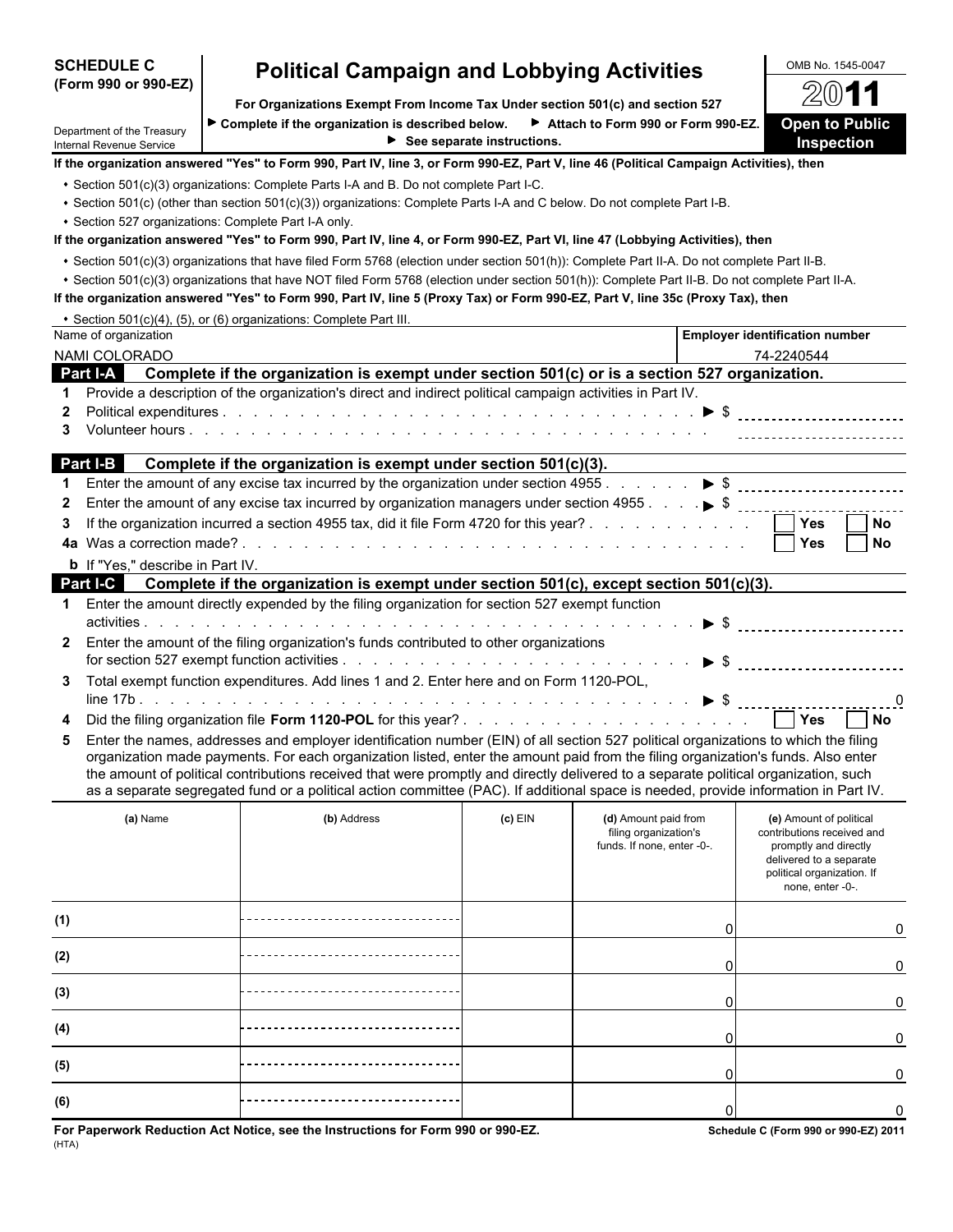NAMI COLORADO 74-2240544

| Schedule<br>(Form 990 or 990-EZ) 2011 | . |
|---------------------------------------|---|
|---------------------------------------|---|

|    | <b>Part II-A</b><br>under section 501(h)).                                                | Complete if the organization is exempt under section 501(c)(3) and filed Form 5768 (election                                                                                                                                                                                   |                                     |                                |
|----|-------------------------------------------------------------------------------------------|--------------------------------------------------------------------------------------------------------------------------------------------------------------------------------------------------------------------------------------------------------------------------------|-------------------------------------|--------------------------------|
|    | A Check $\blacktriangleright$<br><b>B</b> Check $\blacktriangleright$                     | if the filing organization belongs to an affiliated group (and list in Part IV each affiliated group member's<br>name, address, EIN, expenses, and share of excess lobbying expenditures).<br>if the filing organization checked box A and "limited control" provisions apply. |                                     |                                |
|    |                                                                                           | <b>Limits on Lobbying Expenditures</b><br>(The term "expenditures" means amounts paid or incurred.)                                                                                                                                                                            | (a) Filing<br>organization's totals | (b) Affiliated<br>group totals |
| 1a |                                                                                           | Total lobbying expenditures to influence public opinion (grass roots lobbying)                                                                                                                                                                                                 |                                     |                                |
|    |                                                                                           | Total lobbying expenditures to influence a legislative body (direct lobbying)                                                                                                                                                                                                  |                                     |                                |
|    |                                                                                           |                                                                                                                                                                                                                                                                                |                                     |                                |
|    |                                                                                           |                                                                                                                                                                                                                                                                                |                                     |                                |
|    |                                                                                           |                                                                                                                                                                                                                                                                                |                                     |                                |
|    | Lobbying nontaxable amount. Enter the amount from the following table in both<br>columns. |                                                                                                                                                                                                                                                                                |                                     |                                |
|    | If the amount on line 1e, column (a) or (b) is:                                           | The lobbying nontaxable amount is:                                                                                                                                                                                                                                             |                                     |                                |
|    | Not over \$500,000                                                                        | 20% of the amount on line 1e.                                                                                                                                                                                                                                                  |                                     |                                |
|    | Over \$500,000 but not over \$1,000,000                                                   | \$100,000 plus 15% of the excess over \$500,000.                                                                                                                                                                                                                               |                                     |                                |
|    | Over \$1,000,000 but not over \$1,500,000                                                 | \$175,000 plus 10% of the excess over \$1,000,000.                                                                                                                                                                                                                             |                                     |                                |
|    | Over \$1,500,000 but not over \$17,000,000                                                | \$225,000 plus 5% of the excess over \$1,500,000.                                                                                                                                                                                                                              |                                     |                                |
|    | Over \$17,000,000                                                                         | \$1.000.000.                                                                                                                                                                                                                                                                   |                                     |                                |
|    |                                                                                           |                                                                                                                                                                                                                                                                                |                                     |                                |
|    |                                                                                           |                                                                                                                                                                                                                                                                                |                                     |                                |
|    |                                                                                           |                                                                                                                                                                                                                                                                                |                                     |                                |
|    |                                                                                           | If there is an amount other than zero on either line 1h or line 1i, did the organization file Form 4720 reporting                                                                                                                                                              |                                     | l No<br>Yes                    |

**4-Year Averaging Period Under Section 501(h)**

**(Some organizations that made a section 501(h) election do not have to complete all of the five columns below. See the instructions for lines 2a through 2f on page 4.)**

|    |                                                                                 | Lobbying Expenditures During 4-Year Averaging Period |          |            |            |           |
|----|---------------------------------------------------------------------------------|------------------------------------------------------|----------|------------|------------|-----------|
|    | Calendar year (or fiscal year<br>beginning in)                                  | (a) 2008                                             | (b) 2009 | $(c)$ 2010 | $(d)$ 2011 | (e) Total |
| 2a | Lobbying nontaxable amount                                                      |                                                      |          |            |            |           |
| b  | Lobbying ceiling amount<br>$(150\% \text{ of line } 2a, \text{column}(e))$      |                                                      |          |            |            |           |
| c  | Total lobbying expenditures                                                     |                                                      |          |            |            |           |
| d  | Grassroots nontaxable amount                                                    |                                                      |          |            |            |           |
| е  | Grassroots ceiling amount<br>$(150\% \text{ of line } 2d, \text{ column } (e))$ |                                                      |          |            |            |           |
|    | Grassroots lobbying expenditures                                                |                                                      |          |            |            |           |

**Schedule C (Form 990 or 990-EZ) 2011**